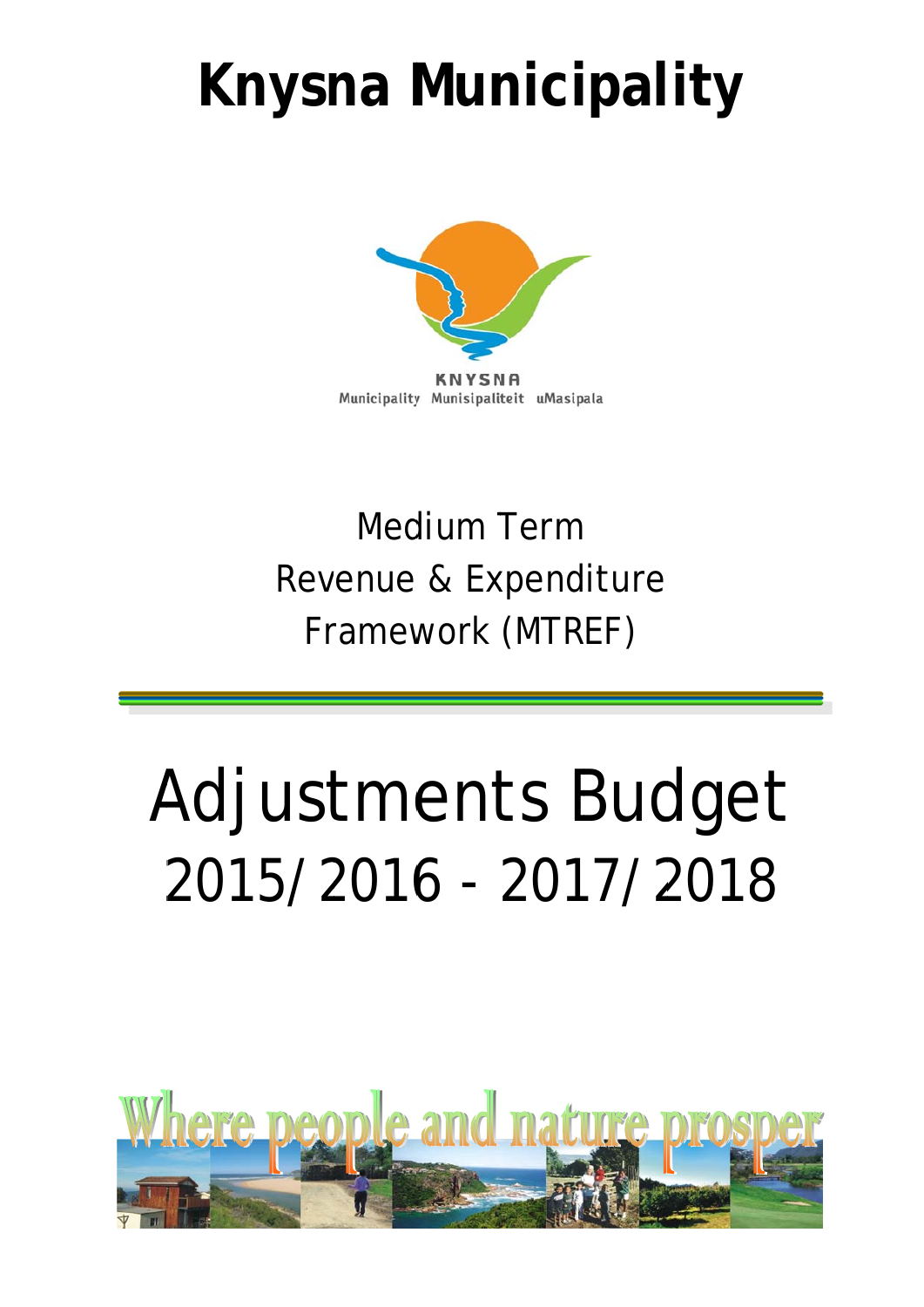## **Table of Contents**

| Section 9 - Adjustments to expenditure on allocations and grant programmes  26  |
|---------------------------------------------------------------------------------|
| Section 10 - Adjustments to allocations or grants made by the municipality 28   |
| Section 11 - Adjustments to councillors and board members allowances and        |
| Section 12 - Adjustments to service delivery and budget implementation plan  31 |
|                                                                                 |
|                                                                                 |
|                                                                                 |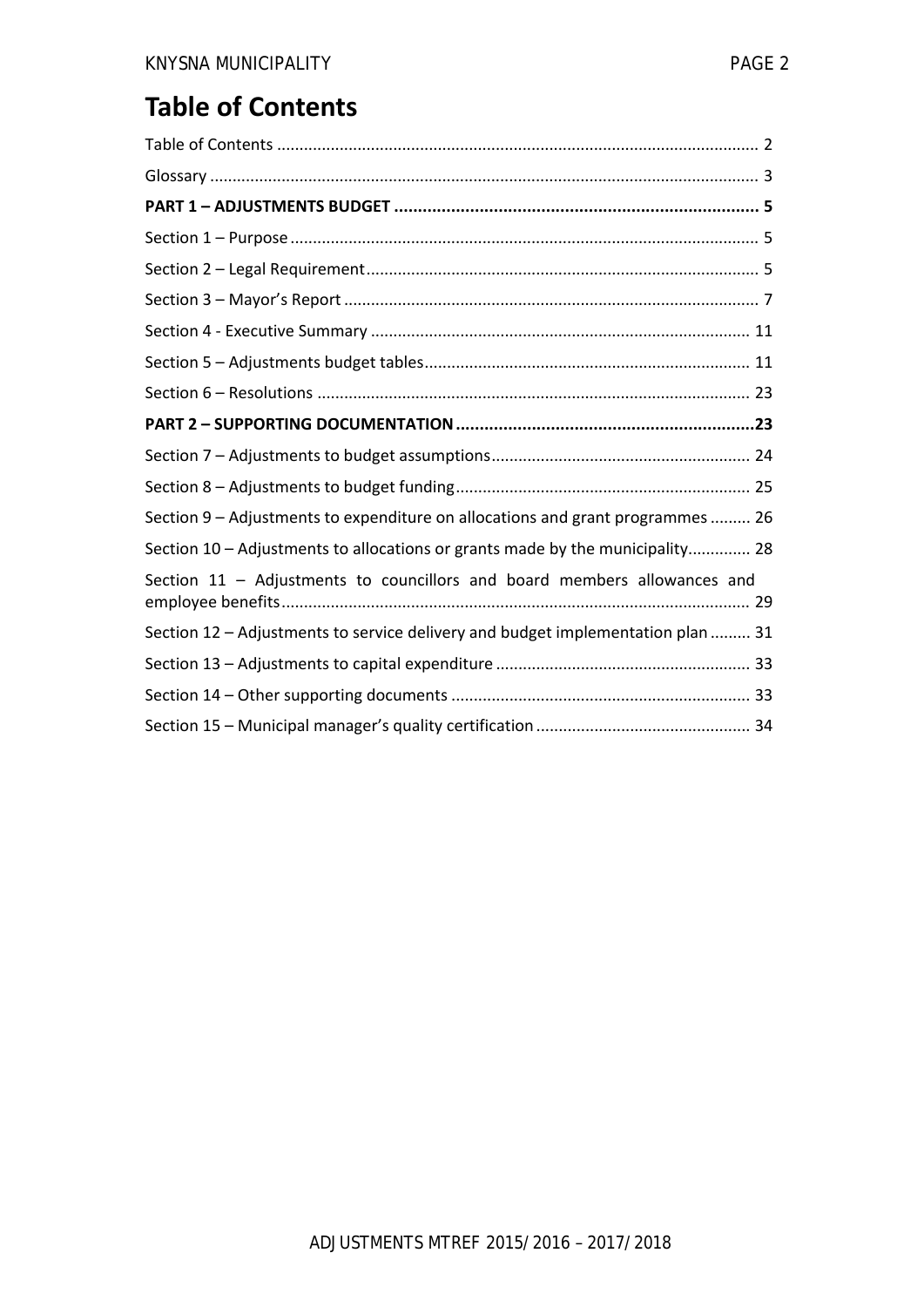## **Glossary**

**Adjustments Budget –** Prescribed in section 28 of the MFMA. The formal means by which a municipality may revise its annual budget during the year.

**Allocations –** Money received from Provincial or National Government or other municipalities.

**AFS –** Annual Financial Statements

**AG –** Auditor‐General

**Budget –** The financial plan of the Municipality.

**Budget Related Policy –** Policy of a municipality affecting or affected by the budget, examples include tariff policy, rates policy and credit control and debt collection policy.

**Capital Expenditure** ‐ Spending on assets such as land, buildings and machinery. Any capital expenditure must be reflected as an asset on the Municipality's Statement of Financial Performance.

**Cash Flow Statement –** A statement showing when actual cash will be received and spent by the Municipality. Cash payments do not always coincide with budgeted expenditure timings. For example, when an invoice is received by the Municipality it is shown as expenditure in the month it is received, even though it may not be paid in the same period.

**CFO –** Chief Financial Officer

**DORA –** Division of Revenue Act. Annual legislation that shows the total allocations made by national to provincial and local government.

**Equitable Share –** A general grant paid to municipalities. It is predominantly targeted to help with free basic services.

**Fruitless and wasteful expenditure –** Expenditure that was made in vain and would have been avoided had reasonable care been exercised.

**GFS –** Government Finance Statistics. An internationally recognised classification system that facilitates like for like comparison between municipalities.

**GGP –** Gross Geographical Product

**GRAP –** Generally Recognised Accounting Practice. The new standard for municipal accounting and basis upon which AFS are prepared.

**IDP –** Integrated Development Plan. The main strategic planning document of the Municipality.

**KPI's –** Key Performance Indicators.

**MFMA –** The Municipal Finance Management Act – No. 53 of 2003. The principle piece of legislation relating to municipal financial management.

ADJUSTMENTS MTREF 2015/2016 – 2017/2018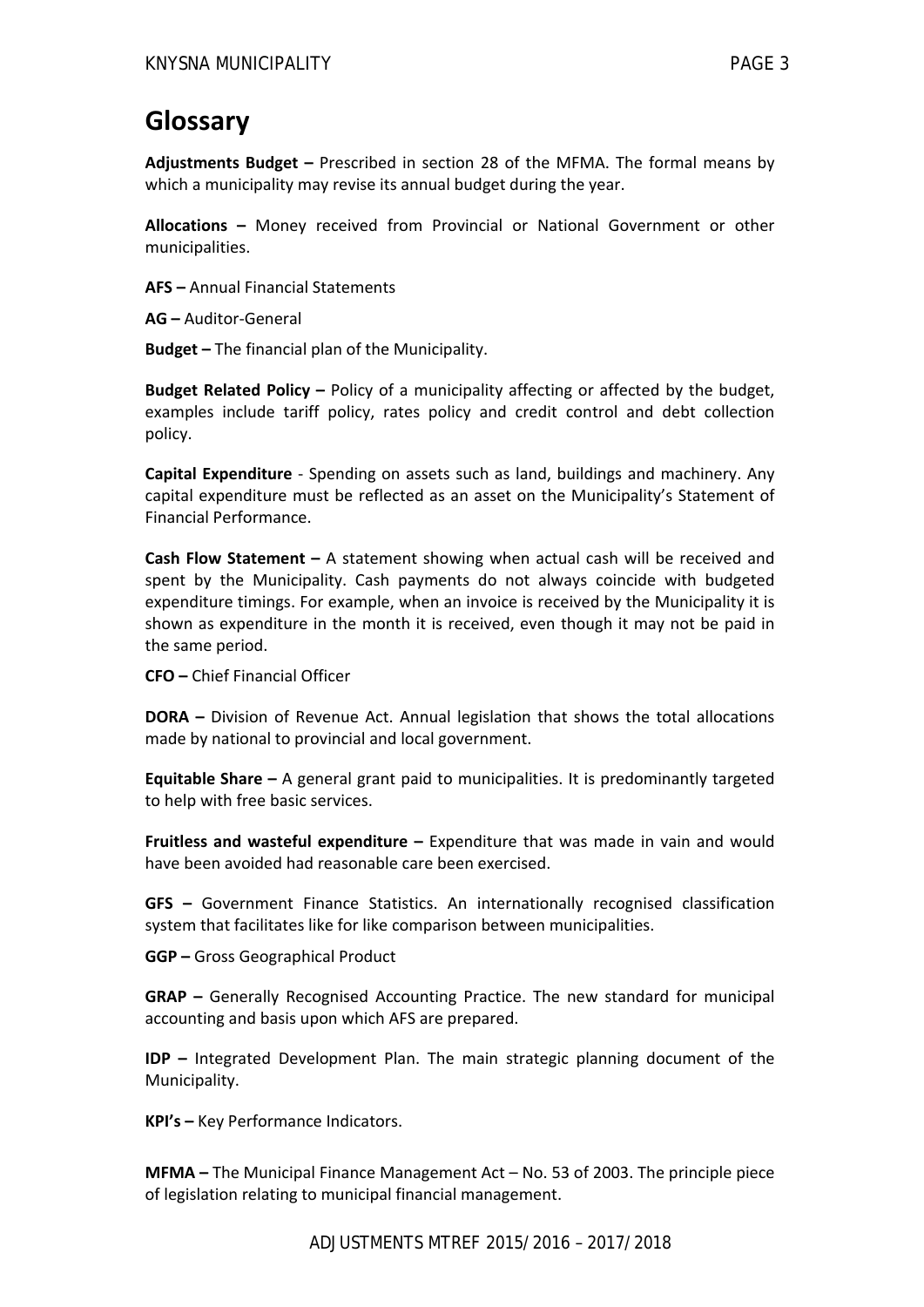**MIG** – Municipal Infrastructure Grant

**MTREF –** Medium Term Revenue and Expenditure Framework. A medium term financial plan, usually 3 years, based on a fixed first year and indicative further two years budget allocations. Also includes details of the previous three years and current years' financial position.

**NDPG** – Neighbourhood Development Partnership Grant

**NT** – National Treasury

**Net Assets –** Net assets are the residual interest in the assets of the entity after deducting all its liabilities. This means the net assets of the municipality equates to the "net wealth" of the municipality, after all assets were sold/recovered and all liabilities paid. Transactions which do not meet the definition of Revenue or Expenses, such as increases in values of Property, Plant and Equipment where there is no inflow or outflow of resources are accounted for in Net Assets.

**Operating Expenditure –** Spending on the day to day expenses of the Municipality such as salaries and wages.

**PI's** – Performance Indicators

**Rates –** Local Government tax based on the assessed value of a property. To determine the rates payable, the assessed rateable value is multiplied by the rate in the rand.

**R&M** – Repairs and maintenance on property, plant and equipment.

**SALGA –** South African Local Government Association

**SCM –** Supply Chain Management.

**SDBIP –** Service Delivery and Budget Implementation Plan. A detailed plan comprising quarterly performance targets and monthly budget estimates.

**Strategic Objectives –** The main priorities of the Municipality as set out in the IDP. Budgeted spending must contribute towards the achievement of the strategic objectives.

**Unauthorised expenditure –** Generally, **s**pending without, or in excess of, an approved budget.

**Virement –** A transfer of budget.

**Virement Policy –** The policy that sets out the rules for budget transfers. Virements are usually allowed within a vote. Transfers between votes must be agreed by Council through an Adjustments Budget.

**Vote –** One of the main segments into which a budget is divided. In Knysna Municipality this means at directorate level.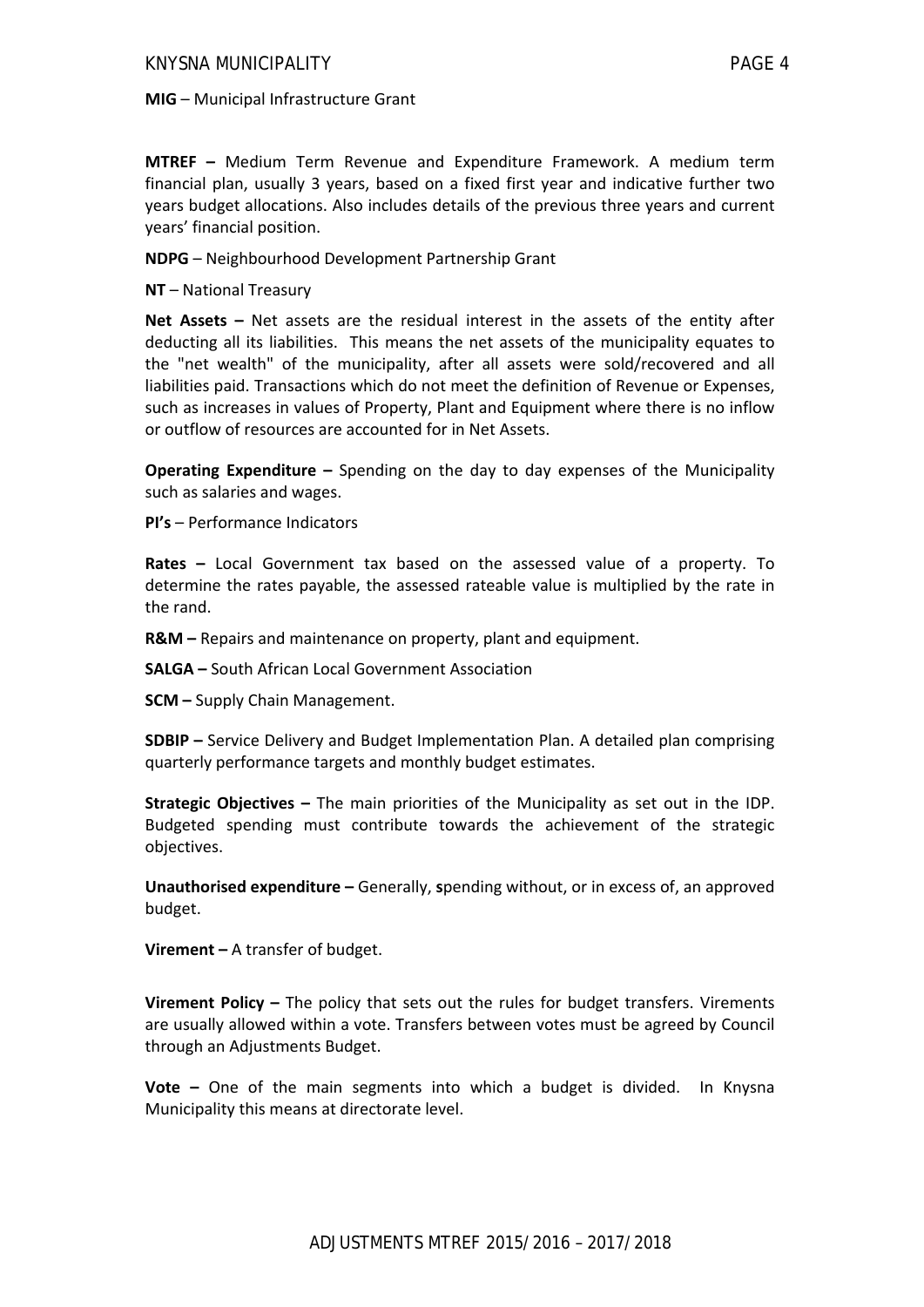## **PART 1 – ADJUSTMENTS BUDGET**

## **Section 1 – Purpose**

To implement the following recommendations of the Section 72 report that was approved by Ordinary Council on 28 January 2016:

- (1) An adjustments budget for 2015/16 be prepared and approved by Council by no later than 29 February 2016;
- (2) Revenue and Expenditure projections be revised up or down wards where necessary
- (3) Following the approval of the adjustments budget the revised SDBIP which forms the basis of the mid‐year assessments must be approved by Council;
- (4) Following the approval of the adjustments budget the revised IDP must be approved by Council.

## **Section 2 – Legal Requirements**

#### **Municipal adjustments budgets**

**28.** (1) A municipality may revise an approved annual budget through an adjustments budget.

(2) An adjustments budget—

*(a)* must adjust the revenue and expenditure estimates downwards if there is material under‐ collection of revenue during the current year;

*(b)* may appropriate additional revenues that have become available over and above those anticipated in the annual budget, but only to revise or accelerate spending programmes already budgeted for;

*(c)* may, within a prescribed framework, authorise unforeseeable and unavoidable expenditure recommended by the mayor of the municipality;

*(d)* may authorise the utilisation of projected savings in one vote towards spending under another vote;

*(e)* may authorise the spending of funds that were unspent at the end of the past financial year where the under-spending could not reasonably have been foreseen at the time to include projected roll-overs when the annual budget for the current year was approved by the council;

*(f)* may correct any errors in the annual budget; and

*(g)* may provide for any other expenditure within a prescribed framework.

(3) An adjustments budget must be in a prescribed form.

(4) Only the mayor may table an adjustments budget in the municipal council, but an adjustments budget in terms of subsection (2)*(b)* to *(g)* may only be tabled within any prescribed limitations as to timing or frequency.

(5) When an adjustments budget is tabled, it must be accompanied by—

*(a)* an explanation how the adjustments budget affects the annual budget;

*(b)* a motivation of any material changes to the annual budget;

*(c)* an explanation of the impact of any increased spending on the annual budget and the annual budgets for the next two financial years; and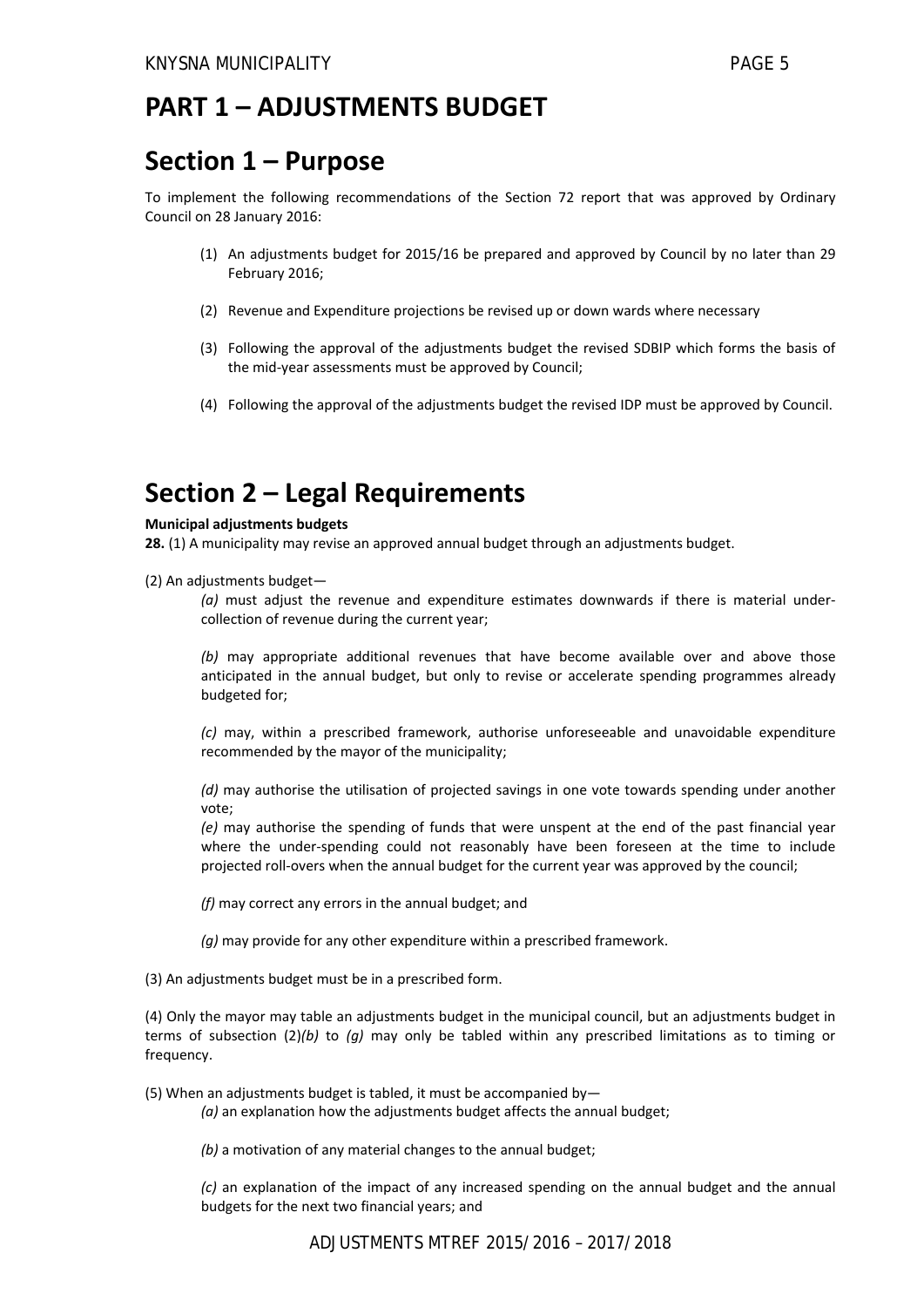*(d)* any other supporting documentation that may be prescribed.

(6) Municipal tax and tariffs may not be increased during a financial year except when required in terms of a financial recovery plan.

(7) Sections 22*(b)*, 23(3) and 24(3) apply in respect of an adjustments budget, and in such application a reference in those sections to an annual budget must be read as a reference to an adjustments budget.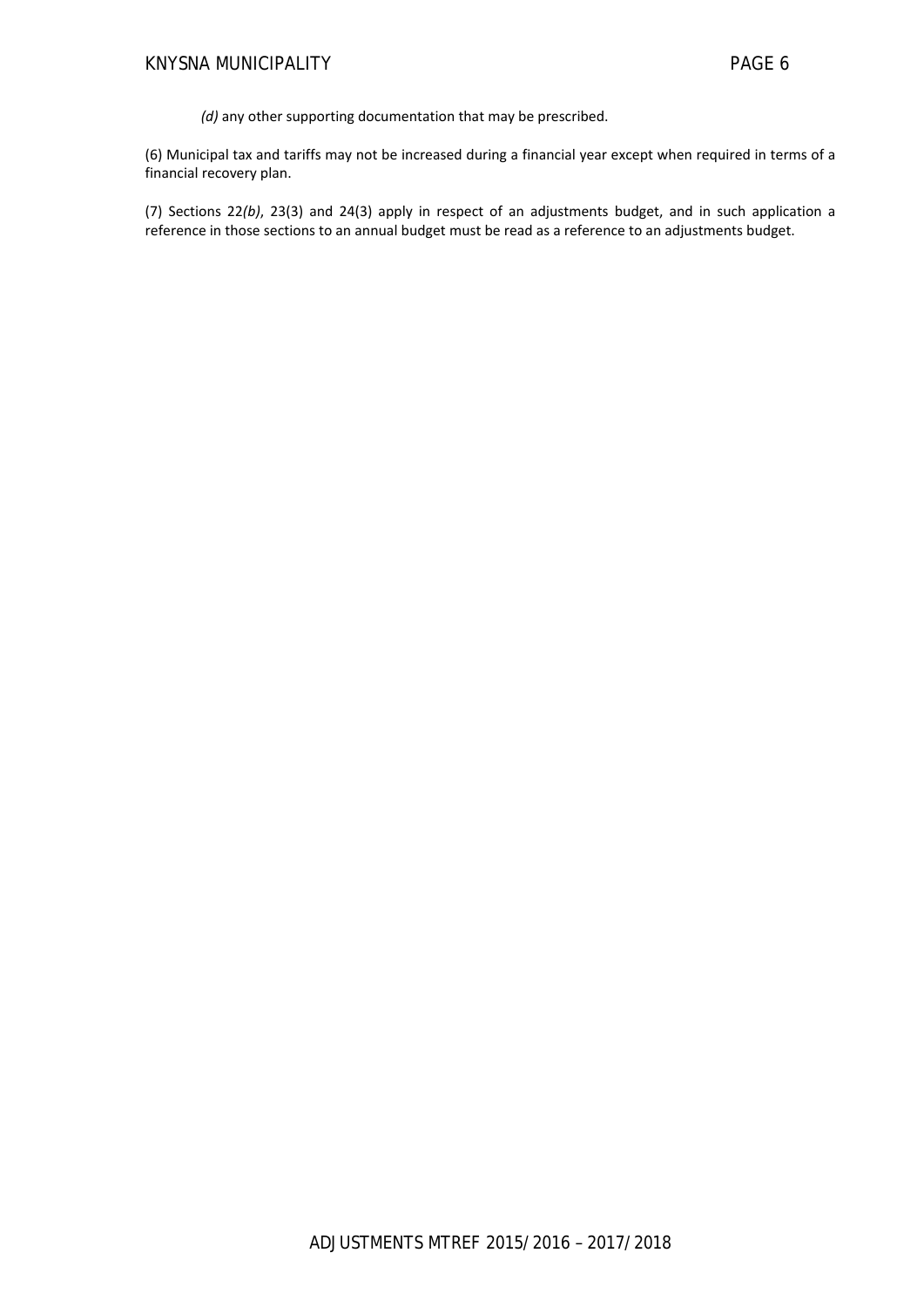## **Section 3 –Mayor's Report**

An Adjustments Budget is the means in which a municipality may revise its annual budget during the course of a financial year. It results from the mid‐year budget and performance review report Section 72 tabled and approved by Council on 28 January 2016.

The Adjustments Budget does not alter the priorities and overall direction of the current budget. It merely allows for scope to accelerate or decelerate certain programmes and is a very important precursor to the new budget being prepared for the 2016/2017 MTREF.

#### **3.1. Reasons for the adjustments budget**

#### *3.1.1. Adjust Revenue and Expenditure budget downwards*

#### *3.1.1.1 Revenue*

The monthly revenue for Service Charges - Electricity is lower than the monthly budget provision and the forecast projects about R3 million under collection by year end.

The under collection is mainly due to the decrease in consumption on conventional metres since the increase on tariffs were implemented with effect from 1 July 2015 as well as alternative energy sources possibly being preferred by our consumers.

In the current financial year the municipality implemented improved cash management techniques therefore the interest on external investments was more than what was budgeted. The increase in interest received on investments will be utilised to off‐set the downward adjustment of Service Charges ‐ Electricity.

Traffic Fines forecasted for the remainder of the financial year will be increased by R5 million as a result of more revenue realised to date. Cognisance should be taken that this revenue source is not within the total control of the municipality and that there is no reliable historical trend to accurately base annual projections on.

#### *3.1.1.2 Expenditure*

The expenditure incurred for the Bulk purchases – Electricity is more than budget. The forecast projects an additional expenditure by year end. Of this shortfall R6 million was identified as additional expenditure to address the Bulk Purchases shortfalls.

There are possible areas where savings are projected by year end. These will be determined and utilised in order to supplement the R7 million shortfall.

#### *3.1.2 Allocations and grant adjustments*

Allocation and grant adjustments are included as a result of the approved Provincial Government Adjustments Budgets.

An additional grant of R 300 000 for mSCOA implementation was received from the Provincial Government of the Western Cape. This has been included in this Adjustment budget.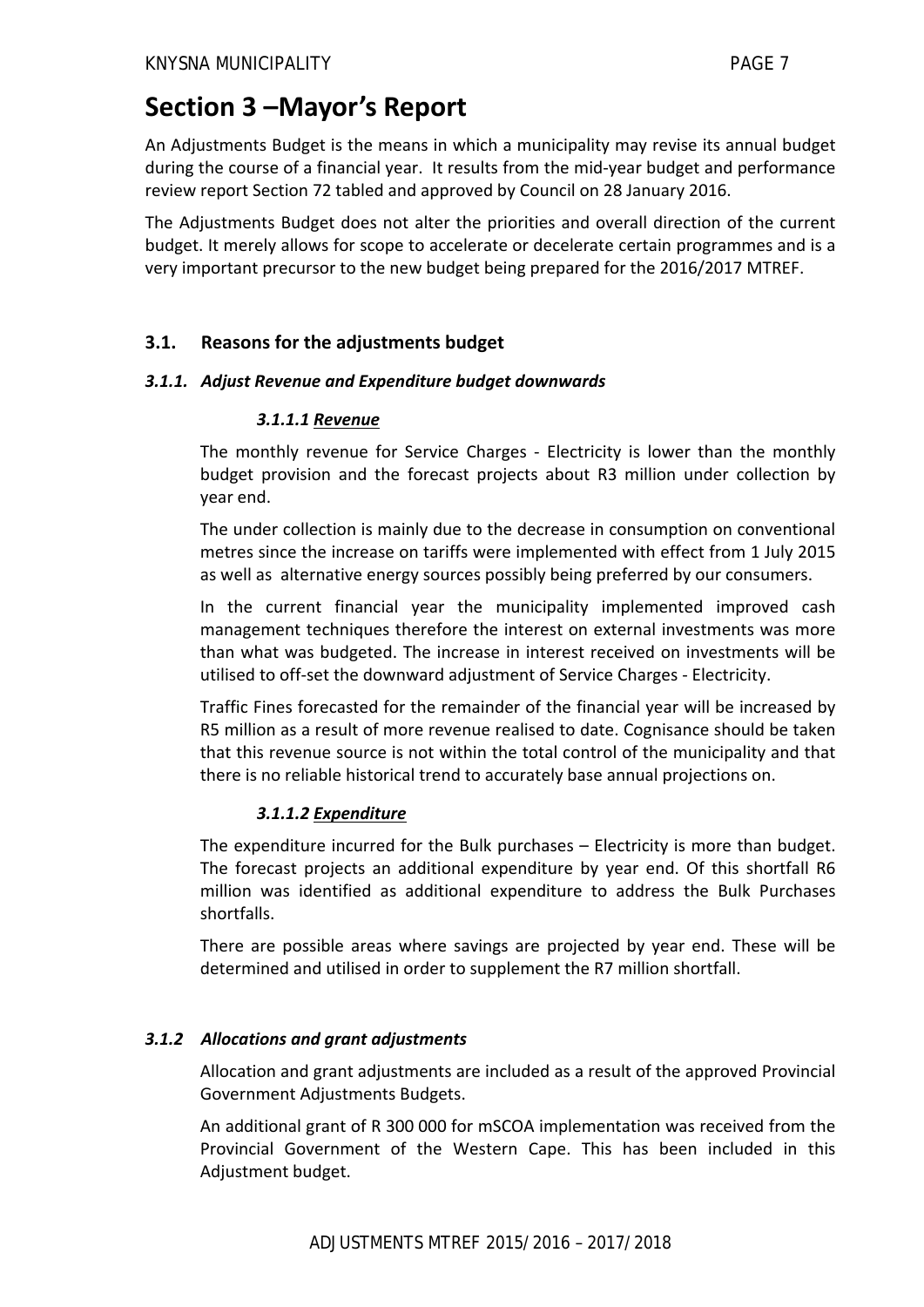#### *3.1.3 Roll‐overs*

The following are the approved roll-overs that are incorporated into this into this budget for implementation in this financial year:

- o R7.098 million for Nekkies Intersection,
- o R3.5 million Disaster Relief Grant for Retaining Walls and for adding Stepping Stones Creche storm water channel;
- o R264 000 for the Housing survey project grant;
- o R48 000 for the Danish Grant;
- o R314 760 Masibambane grant (more than 5 years ago), will be utilised for the AS Build GIS Capture project;
- o R790 000 for the upgrading of the Bigai Stream in Hornlee;
- o R 21 379 for the Western Cape Financial Management Systems Grant for finance related initiatives.
- o R4.7 million for the 2014/15 financial year relating to Fleet and Electrical Projects

#### *3.1.4 Appropriate additional revenues for Departmental Request*

The following additional requests were received from various departments in order to fund shortfalls in their core functions:

#### *3.1.4.1 Operating:*

#### **Community Services**

- o R 1.5 million budget requested under Employee Related Costs to address the Overtime and Volunteers Remuneration under Traffic, Law Enforcement and Fire Brigade Departments,
- o R319 000 for Alien Vegetation clearing and sports field requirements
- o R1.9 million mainly for Security Services External; Overtime, Travel expenses, materials and Casuals for the Buffelskop Caravan Park and removal of dangerous trees.
- o R200 000 to maintain infrastructure at Fishermans Walk and Play Parks
- o R 50 000 additional budget be allocated to each Ward project (R 500 000 in totality)

#### **Corporate Services**

- o R250 000 additional requests to cover the increase on the Interns Stipend as approved by Council.
- o R250 000 for Legal Services additional request to address for the urgent court interdicts in the Joodse Kamp and area the Mosque High court application and Labour Court Cases.

#### **Executive and Council**

o R 1 million for External Audit Fees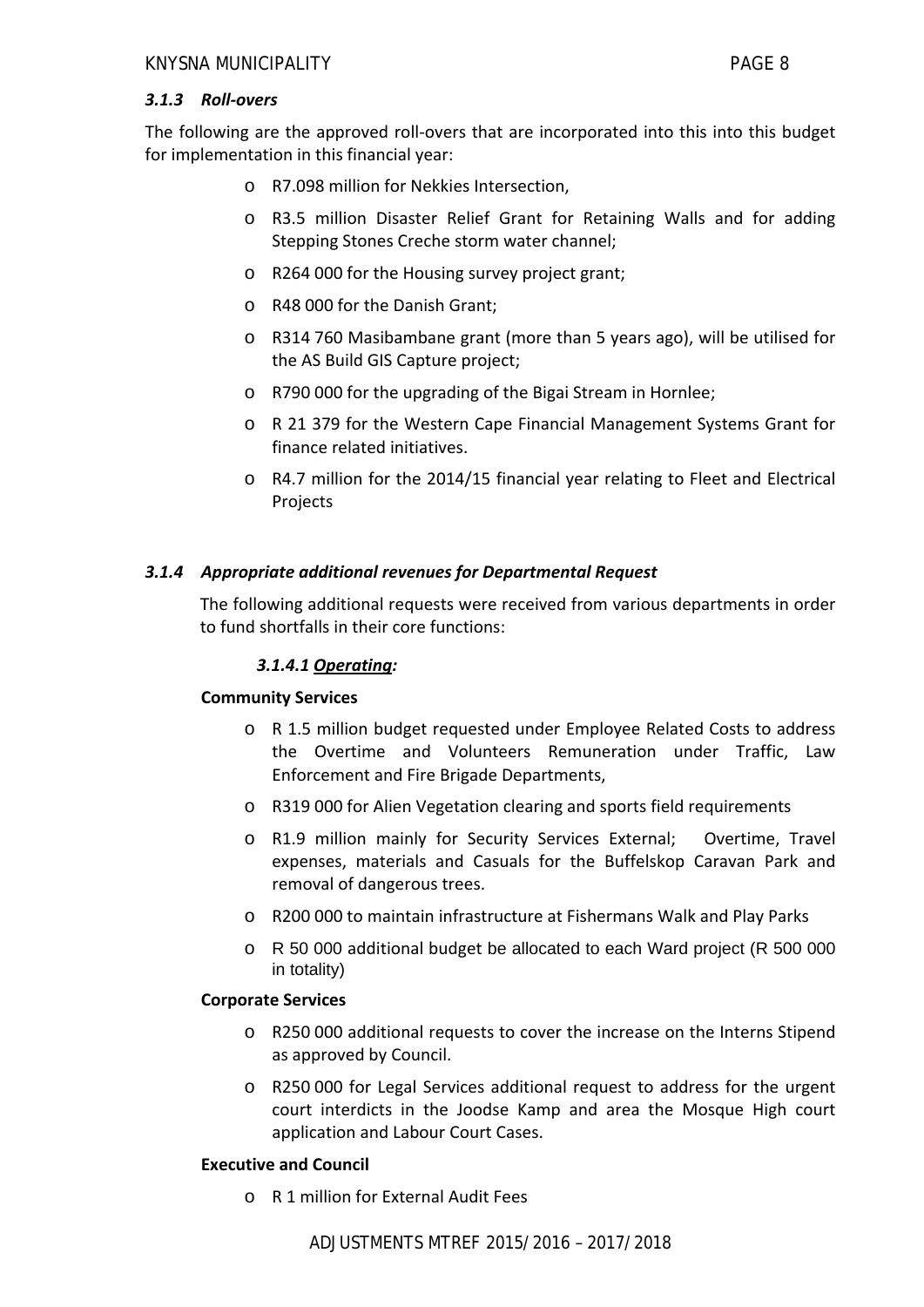- o R 600 000 for Council's Advertising
- o R45 000 for the Pledge Nature Reserve

#### **Financial Services**

o All requests made by Finance were compensated for within the savings from the CFO and IT Manager salary savings accumulated to date.

#### **Planning and Development**

- o R7 million allocations to the Hornlee Toilets project will be compensated from the Buffalo Bay Property sale
- o R1 million be allocated for rectification of housing

#### **Technical Services**

- o R2.4 million request to address the Water Leakage Repair programme and to repair the Belvidere Biodiscs
- o R645 100 for the Desalination plant.
- o R500 000 for damage to storm water drains

#### *3.1.4.2 Capital*

- o R9.3 million request for the upgrading of the second phase of the Sewer works of which R2 million to be allocated in this financial year and the remaining R7.3 million in 2016/17 financial year.
- o R2.1 million for the new inlet system
- o R800 000 for the Vigilance Drive project
- o R2 million for the upgrading of roads infrastructure
- o R200 000 for the Hornlee Taxi Rank staircase
- o R600 000 additional requests for the Hornlee Recreational facilities
- o This together with the 2014/15 Expenditure will be covered in this financial year by the unspent borrowings of previous years and potentially new loan facilities

#### *3.1.5 Budget movements within current allocation*

- o R600 000 initially budgeted for the White Location sports field funds were transferred to the Bongani Sports field,
- o R150 000 for the Taxi Rank Trade Stalls and R218 400 for the Finance Generator was moved from the R1 million allocation of Upgrade Council Buildings to Planning and Development and IT respectively;
- o R380 000 originally budgeted under the CFO project vote was transferred to Technical Services for the Management of the councillors ward projects by Teniqua Consultants;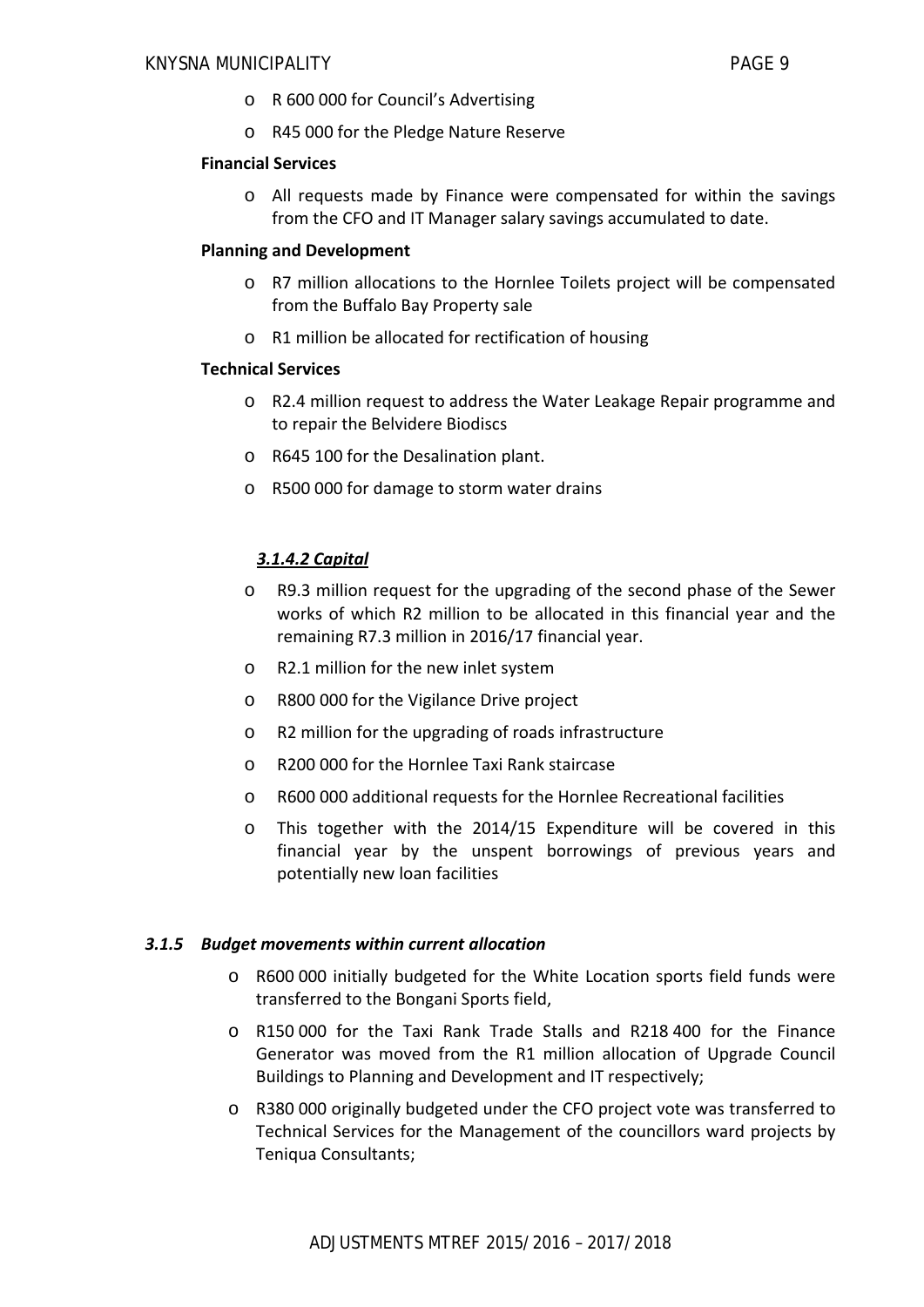- o R1.9 million from the CFO Agency payments was transferred to Housing for Ward 5 building of the Wendy Houses, Installation of Services and the connection of Bio Solar Toilets to the Sewer;
- o R680 000 was transferred from the Provincial Library Operating Grant to Capital;
- o R10 million initially budgeted under Capital for the Housing Raft Foundation was transferred to Operating Expenses;
- o R600 000 transferred from Capital to Operating for the upgrading of the transfer station; and
- o R1 million was transferred from Operating to Capital for Ward 4 roads infrastructure project.
- o R600 000 from the establishment of the Waste Facilities project in Sedgefield, the Cemetery and Multi‐Purpose Centre (in Sedgefield);
- o R10 000 was transferred from the Program Air Conditioning to Parks and Recreation for the Walkway
- o R200 000 from the CFO's Agency payment vote to the Mayoral Bursary Fund

#### **3.2 Any other information considered relevant by the mayor**

Capital spend on certain projects is accelerating specifically Housing and emergency work at the CBD for the sewer works, North East Bulk Water and Charlesford pump scheme.

The PMU chairs a weekly project committee meeting that monitors progress on all major capital and operating projects in order to ensure that the Projects are fully expensed by year end and identify any delays that needs to be addressed urgently.

#### **3.3 Recommendation to council regarding the MTREF**

Taking into consideration the reasons listed in above, it is recommended that Council approves the adjustments budget for 2015/2016.

#### **3.4 Recommendation to council regarding the SDBIP**

Taking into account the impact that the adjustments budget will have on the SDBIP, it is recommended that the SDBIP be reviewed with the directorates, where applicable, approved by the Executive Mayor and submitted to Council for noting at the next Council meeting.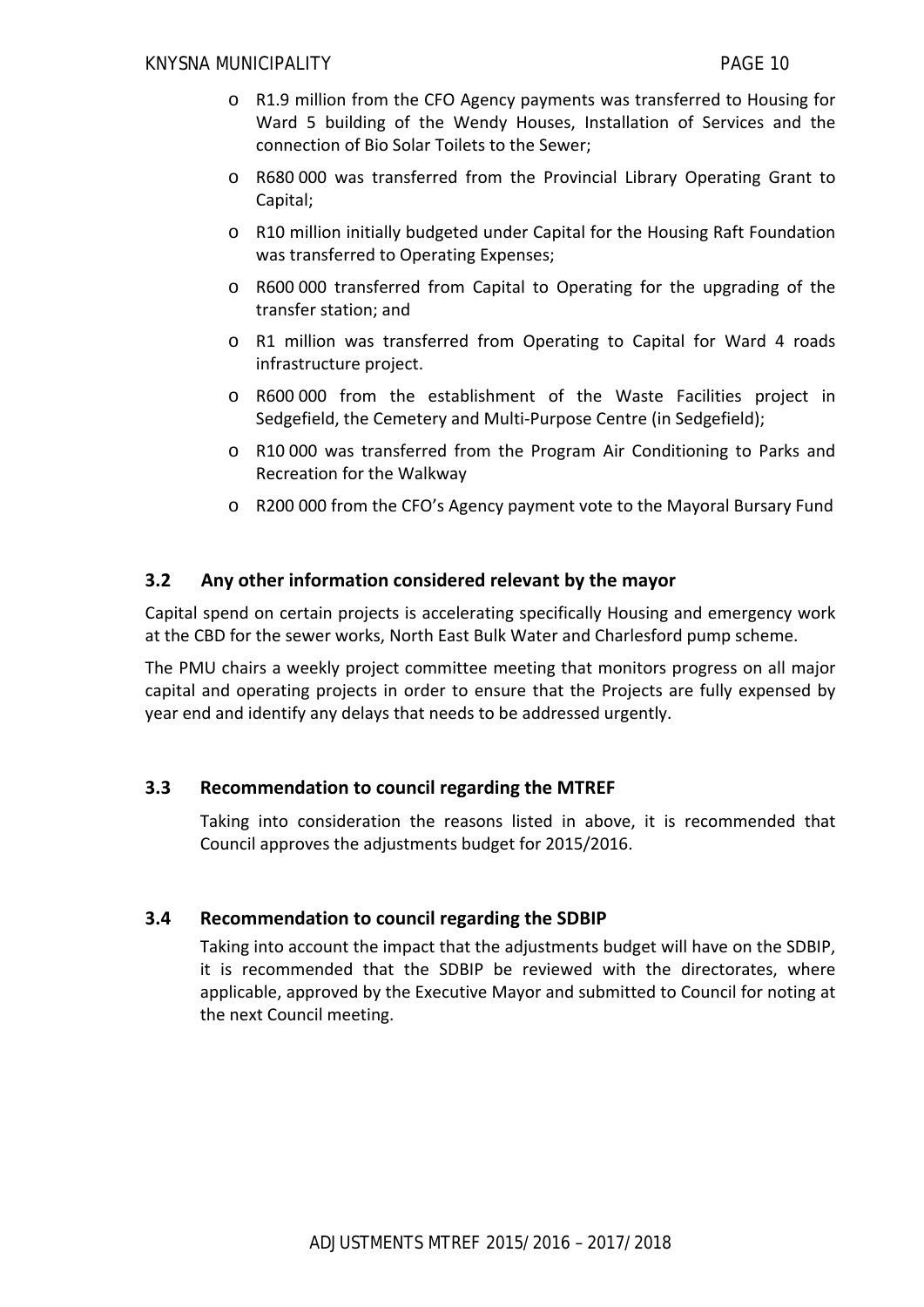## **Section 4 – Executive Summary**

#### **4.1 Introduction**

There are no material implications for service delivery for the remainder of this financial year resulting from this adjustments budget.

An Adjustments Budget, as indicated in the Mayor's Report, is mainly technical in nature. It is also an important precursor for the new Annual Budget.

#### **4.2 Provision of basic services**

There is no negative effect from this Adjustments Budget on the provision of basic services.

#### **4.3 Effect of the adjustments budget**

As stated above the base revenue changes will impact on the next MTREF including a reduction in Electricity Service Charges, an increase in Interest on External Investments ,as well as Fines (Accounting Treatment for Traffic Fines).

#### **4.4 Adjustment highlights**

Further details on the various income and expenditure changes are reflected in this document in different formats in the tables.

#### **Operating Budget**

The major highlights as detailed in this adjustments budget are the downward adjustments of Service Charges: Electricity, the upward adjustment of Bulk Purchases Electricity; additional government grants that impact on revenue and expenditure as well as approved roll‐overs.

#### **Capital Budget**

There is an increase of R 5.1 million which increases the capital budget to R107.8 million in this Adjustments Budget.

The R 5.1 million is mainly as a result of additional requests on current projects as well as 2014/15 Fleet expenditure that was incurred in current year.

Fuller detail is provided in Table B5 of this report.

#### **3.5 Conclusion**

The Operating expenditure budget will increase by R45.8 million comprising of approved roll‐overs, movement from capital expenditure to operating expenditure and vice versa, unauthorised expenditure that is critical to operations and additional requests. To date funding of R9 million remains unfunded. There are possible areas where savings are projected by year end and these will be prioritised to supplement the shortfall above.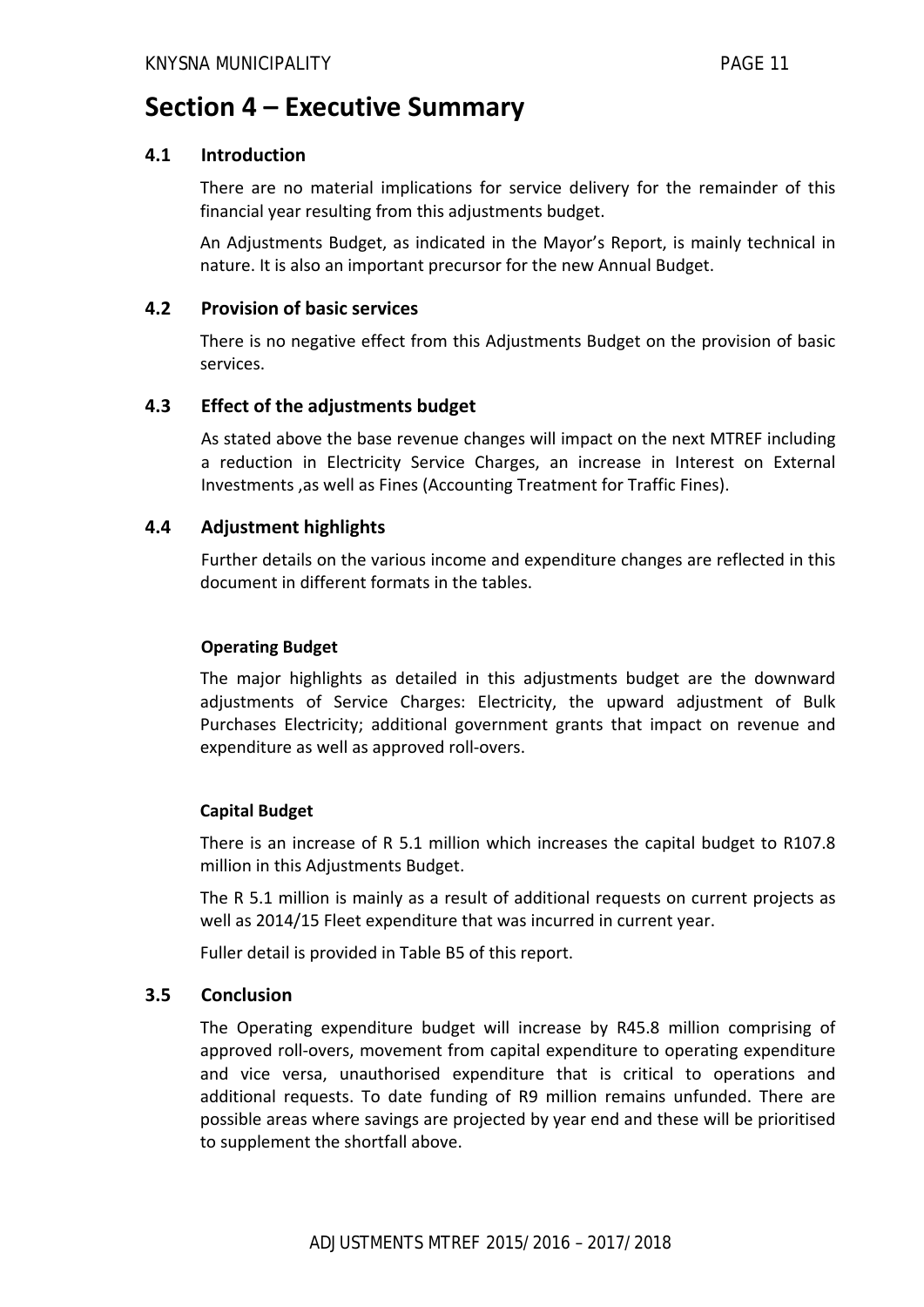The net impact on the Capital budget is an increase of R 5.1 million which consists of roll‐overs, movement from capital expenditure to operating expenditure and vice versa, unauthorised expenditure that is critical to operations and additional requests. All this expenditure will be addressed in this financial year by the unspent borrowings from previous financial years and potentially new loan facilities.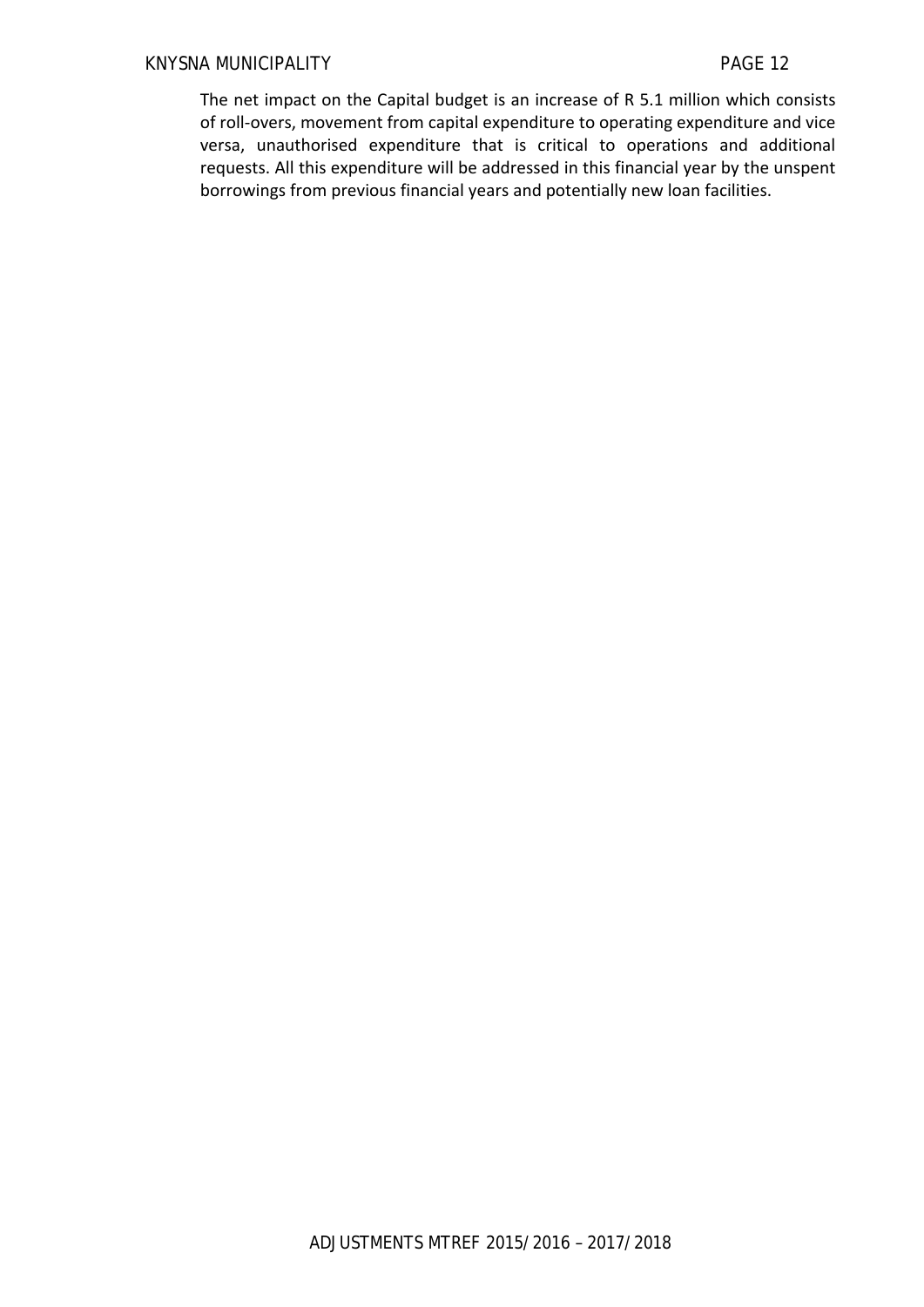## **Section 5 – Adjustments budget tables**

### **Table B1 Adjustments Budget Summary**

**WC048 Knysna - Table B1 Adjustments Budget Summary - 25 Feb 2016**

|                                                    |                |                          |                          |                | Budget Year 2015/16      |                              |                          |                   |                | +1 2016/17     | Budget Year Budget Year<br>+2 2017/18 |
|----------------------------------------------------|----------------|--------------------------|--------------------------|----------------|--------------------------|------------------------------|--------------------------|-------------------|----------------|----------------|---------------------------------------|
| Description                                        | Original       | Prior                    | Accum.                   | Multi-year     | Unfore.                  | Nat. or                      | Other                    | Total             | Adjusted       | Adjusted       | Adjusted                              |
|                                                    | <b>Budget</b>  | Adjusted                 | Funds                    | capital        | Unavoid.                 | Prov. Govt                   | Adjusts.                 | Adjusts.          | <b>Budget</b>  | <b>Budget</b>  | Budget                                |
|                                                    |                | 1                        | $\overline{2}$           | 3              | $\overline{4}$           | 5                            | 6                        | 7                 | 8              |                |                                       |
| R thousands                                        | Α              | A1                       | B                        | C              | D                        | E                            | F                        | G                 | Η              |                |                                       |
| <b>Financial Performance</b>                       |                |                          |                          |                |                          |                              |                          |                   |                |                |                                       |
| Property rates                                     | 174 430        |                          |                          |                |                          |                              |                          | ÷,                | 174 430        | 191 866        | 205 364                               |
| Service charges                                    | 300 395        |                          |                          |                | L                        |                              | (3000)                   | (3000)            | 297 395        | 348 898        | 387 924                               |
| Investment revenue                                 | 3 2 0 0        |                          |                          |                |                          |                              | 2 0 0 0                  | 2 0 0 0           | 5 200          | 3 4 0 0        | 3 600                                 |
| Transfers recognised - operational                 | 93 803         | L                        | ÷                        | ٠              | $\overline{a}$           | 300                          | 19 763                   | 20 063            | 113 866        | 104 483        | 108 783                               |
| Other own revenue                                  | 96 393         | ۰                        | ٠                        | ÷              | ۰                        | ٠                            | 5 3 6 0                  | 5 3 6 0           | 101 753        | 104 973        | 114 889                               |
| Total Revenue (excluding capital transfers         | 668 222        | $\overline{a}$           | $\overline{a}$           | $\overline{a}$ | $\overline{a}$           | 300                          | 24 123                   | 24 423            | 692 645        | 753 620        | 820 560                               |
| and contributions)                                 |                |                          |                          |                |                          |                              |                          |                   |                |                |                                       |
| Employee costs                                     | 196 737        | $\overline{a}$           | ÷,                       | ÷              | ÷                        | $\overline{a}$               | (246)                    | (246)             | 196 491        | 214 147        | 228 781                               |
| Remuneration of councillors                        | 6817           | L,                       | ÷,                       | ÷              | L,                       | ٠                            | ۰                        | $\qquad \qquad -$ | 6817           | 7 2 9 4        | 7804                                  |
| Depreciation & asset impairment                    | 25 918         |                          |                          |                |                          |                              |                          | ÷,                | 25 918         | 32 544         | 34 749                                |
| Finance charges                                    | 13 962         |                          |                          |                | ÷                        | ÷                            | (312)                    | (312)             | 13 650         | 15 5 86        | 16 520                                |
| Materials and bulk purchases                       | 154 328        | L                        |                          |                | L,                       | L,                           | 13 393                   | 13 393            | 167 720        | 174 825        | 189 690                               |
| Transfers and grants                               | 5 6 3 1        |                          |                          |                |                          |                              | 291                      | 291               | 5 9 2 2        | 5 6 6 5        | 5 7 8 1                               |
| Other ex penditure                                 | 232 441        | L,                       | $\overline{a}$           | ÷              | $\overline{a}$           | 300                          | 32 408                   | 32 708            | 265 149        | 195 822        | 201 865                               |
| <b>Total Expenditure</b>                           | 635 833        | $\overline{a}$           | $\overline{\phantom{m}}$ | $\overline{a}$ | $\overline{\phantom{a}}$ | 300                          | 45 533                   | 45 833            | 681 666        | 645 882        | 685 191                               |
| Surplus/(Deficit)                                  | 32 388         | $\overline{a}$           | $\overline{\phantom{a}}$ | $\overline{a}$ | $\overline{\phantom{0}}$ | $\qquad \qquad \blacksquare$ | (21 410)                 | (21 410)          | 10 979         | 107 738        | 135 369                               |
| Transfers recognised - capital                     | 56 265         |                          | L.                       | ÷              | L,                       |                              | (7730)                   | (7730)            | 48 535         | 46 586         | 41 027                                |
| Contributions recognised - capital & contributed a |                |                          |                          |                | L                        |                              |                          |                   |                |                |                                       |
| Surplus/(Deficit) after capital transfers &        | 88 653         | $\overline{a}$           | $\overline{\phantom{a}}$ | $\overline{a}$ | $\overline{\phantom{a}}$ | $\overline{a}$               | (29139)                  | (29139)           | 59 514         | 154 324        | 176 396                               |
| contributions                                      |                |                          |                          |                |                          |                              |                          |                   |                |                |                                       |
| Share of surplus/ (deficit) of associate           | $\overline{a}$ | $\overline{a}$           | $\overline{a}$           | $\overline{a}$ | $\overline{\phantom{a}}$ | $\overline{a}$               | $\overline{a}$           | $\overline{a}$    | $\overline{a}$ | $\overline{a}$ |                                       |
| Surplus/ (Deficit) for the year                    | 88 653         | $\overline{a}$           | $\overline{a}$           | $\overline{a}$ | $\overline{a}$           | $\frac{1}{2}$                | (29139)                  | (29139)           | 59 514         | 154 324        | 176 396                               |
| Capital expenditure & funds sources                |                |                          |                          |                |                          |                              |                          |                   |                |                |                                       |
| Capital expenditure                                | 102 683        |                          |                          |                | ۳                        |                              | 5 1 2 8                  | 5 1 2 8           | 107 810        | 70 240         | 58 992                                |
| Transfers recognised - capital                     | 56 265         |                          |                          |                |                          | L.                           | (7730)                   | (7730)            | 48 535         | 46 586         | 41 027                                |
| Public contributions & donations                   |                |                          |                          |                |                          |                              |                          |                   |                |                |                                       |
| Borrow ing                                         | 14 732         |                          |                          |                | L,                       | ÷,                           | 7 4 7 4                  | 7 4 7 4           | 22 206         | 12 570         | 10 660                                |
| Internally generated funds                         | 31 686         | $\overline{a}$           | ۰                        | ÷              | L,                       | $\overline{a}$               | 5 3 8 3                  | 5 3 8 3           | 37 069         | 11 084         | 7 3 0 5                               |
| Total sources of capital funds                     | 102 683        | $\overline{a}$           | $\overline{a}$           | $\overline{a}$ | $\overline{a}$           | $\overline{a}$               | 5 1 2 8                  | 5 1 2 8           | 107 810        | 70 240         | 58 992                                |
|                                                    |                |                          |                          |                |                          |                              |                          |                   |                |                |                                       |
| <b>Financial position</b>                          |                |                          |                          |                |                          |                              |                          |                   |                |                |                                       |
| Total current assets                               | 120 513        | L                        |                          |                |                          |                              | 40 200                   | 40 200            | 160 713        | 186 388        | 242 694                               |
| Total non current assets                           | 1 096 615      |                          |                          |                |                          |                              | (22 420)                 | (22 420)          | 1 074 195      | 1 114 891      | 1 142 134                             |
| Total current liabilities                          | 105 627        |                          |                          | ÷              | ÷                        | ÷,                           | 10 879                   | 10 879            | 116 506        | 122 389        | 128 625                               |
| Total non current liabilities                      | 226 004        | $\overline{a}$           | ۰                        | ÷              | L,                       | ÷,                           | 18 9 32                  | 18 9 32           | 244 935        | 234 796        | 225 490                               |
| Community wealth/Equity                            | 885 497        | $\overline{a}$           |                          | $\overline{a}$ | $\overline{a}$           |                              | (12030)                  | (12030)           | 873 467        | 944 094        | 1 030 713                             |
| Cash flows                                         |                |                          |                          |                |                          |                              |                          |                   |                |                |                                       |
| Net cash from (used) operating                     | 115 053        |                          |                          |                | ÷                        | 12 3 3 3                     | (44780)                  | (32446)           | 82 606         | 98 123         | 123 829                               |
| Net cash from (used) investing                     | (103444)       | $\overline{a}$           |                          |                | L,                       |                              | (6690)                   | (6 690)           | (110133)       | (72563)        | (61315)                               |
| Net cash from (used) financing                     | (4536)         |                          |                          |                |                          |                              | 7 4 6 6                  | 7 4 6 6           | 2 9 3 1        | (7333)         | (13940)                               |
| Cash/cash equivalents at the year end              | 22 338         | $\overline{\phantom{0}}$ | $\overline{\phantom{a}}$ | $\overline{a}$ | $\overline{\phantom{a}}$ | 12 3 3 3                     | 1631                     | 13 964            | 36 302         | 54 530         | 103 103                               |
| Cash backing/surplus reconciliation                |                |                          |                          |                |                          |                              |                          |                   |                |                |                                       |
| Cash and investments available                     | 46 195         |                          |                          |                |                          |                              | 17 139                   | 17 139            | 63 334         | 84 563         | 136 136                               |
| Application of cash and investments                | 22 5 23        | ÷,                       |                          | ÷              | ÷                        | ÷,                           | (7068)                   | (7068)            | 15 4 5         | (91747)        | (101 214)                             |
| Balance - surplus (shortfall)                      | 23 672         |                          |                          |                |                          |                              | 24 207                   | 24 207            | 47 880         | 176 310        | 237 350                               |
|                                                    |                |                          |                          |                |                          |                              |                          |                   |                |                |                                       |
| Asset Management                                   |                |                          |                          |                |                          |                              |                          |                   |                |                |                                       |
| Asset register summary (WDV)                       | 1 070 790      |                          |                          |                |                          | ÷                            | (23753)                  | (23753)           | 1 047 037      | 1 084 734      | 1 108 977                             |
| Depreciation & asset impairment                    | 25 918         | $\overline{a}$           |                          |                | ÷                        | ÷,                           | $\overline{\phantom{a}}$ | $\overline{a}$    | 25 918         | 32 544         | 34 749                                |
| Renewal of Existing Assets                         | 35 139         |                          |                          |                |                          |                              | 5 1 1 2                  | 5 1 1 2           | 40 250         | 17 24 6        | 15 3 36                               |
| Repairs and Maintenance                            | 42 968         | $\overline{a}$           | $\overline{a}$           | L,             | $\overline{a}$           | $\overline{a}$               | 770                      | 770               | 43 738         | 44 117         | 46 655                                |
| Free services                                      |                |                          |                          |                |                          |                              |                          |                   |                |                |                                       |
| Cost of Free Basic Services provided               | 46 520         |                          |                          |                |                          |                              |                          | $\overline{a}$    | 46 520         | 50 707         | 55 271                                |
| Revenue cost of free services provided             | 52 267         |                          | ÷                        | ٠              | L.                       | ÷                            | $\overline{a}$           | ÷,                | 52 267         | 56 251         | 56 251                                |
| Households below minimum service level             |                |                          |                          |                |                          |                              |                          |                   |                |                |                                       |
| Water:                                             | $\mathbf{1}$   |                          |                          |                | L,                       | ÷,                           | (0)                      | (0)               | 1              | $\overline{2}$ | $\overline{2}$                        |
| Sanitation/sew erage:                              | 4              |                          |                          | ٠              | L.                       |                              | (0)                      | (0)               | 4              | $\overline{4}$ | 5                                     |
| Energy:                                            | 3              |                          |                          |                | L                        |                              | (0)                      | (0)               | 3              | 3              | $\sqrt{4}$                            |
| Refuse:                                            |                |                          |                          |                |                          |                              | $\overline{2}$           | 2                 | $\overline{a}$ |                |                                       |
|                                                    |                |                          |                          |                |                          |                              |                          |                   |                |                |                                       |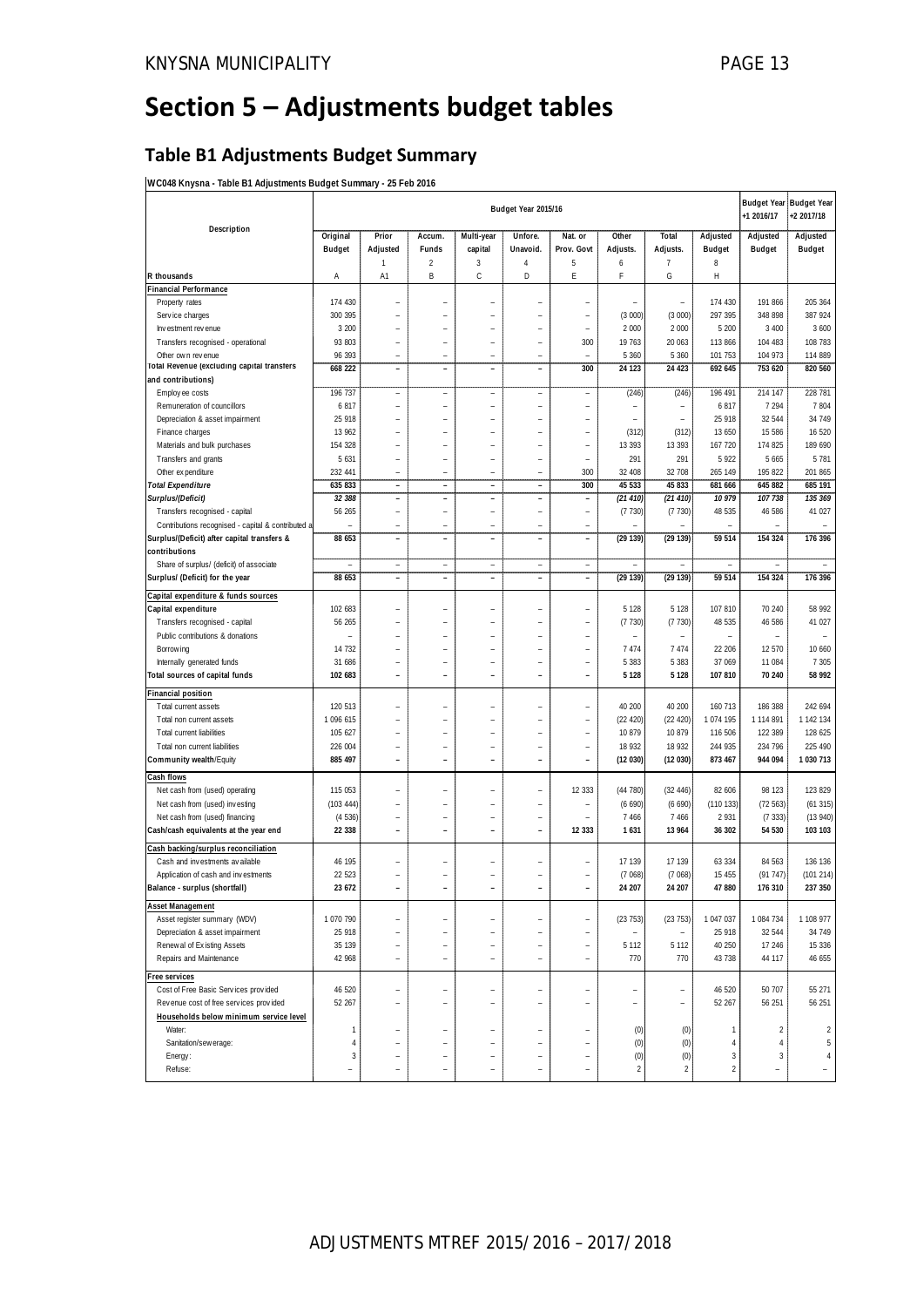#### **Table B2 Adjustments Budget Financial Performance (standard classification)**

**WC048 Knysna - Table B2 Adjustments Budget Financial Performance (standard classification) - 25 Feb 2016**

| <b>Standard Description</b>         | Ref            |               |                          |                          |                | Budget Year 2015/16      |                          |          |                          |               | +1 2016/17    | <b>Budget Year Budget Year</b><br>-2 2017/18 |
|-------------------------------------|----------------|---------------|--------------------------|--------------------------|----------------|--------------------------|--------------------------|----------|--------------------------|---------------|---------------|----------------------------------------------|
|                                     |                | Original      | Prior                    | Accum.                   | Multi-year     | Unfore.                  | Nat. or                  | Other    | Total                    | Adjusted      | Adjusted      | Adjusted                                     |
|                                     |                | <b>Budget</b> | Adjusted                 | Funds                    | capital        | Unavoid.                 | Prov. Govt               | Adjusts. | Adjusts.                 | <b>Budget</b> | <b>Budget</b> | <b>Budget</b>                                |
|                                     |                |               | 5                        | 6                        | $\overline{7}$ | 8                        | 9                        | 10       | 11                       | 12            |               |                                              |
| R thousands                         | 1, 4           | Α             | A1                       | B                        | C              | D                        | E                        | F        | G                        | $\mathsf{H}$  |               |                                              |
| Revenue - Standard                  |                |               |                          |                          |                |                          |                          |          |                          |               |               |                                              |
| Governance and administration       |                | 196 867       | $\overline{\phantom{a}}$ |                          |                |                          | 300                      | 2 3 6 0  | 2 6 6 0                  | 199 527       | 225 596       | 241 964                                      |
| Executive and council               |                | 8 4 9 1       |                          |                          |                |                          |                          | 360      | 360                      | 8851          | 9596          | 10 584                                       |
| Budget and treasury office          |                | 183 454       | L.                       | L.                       | L.             | ۰                        | 300                      | 2 000    | 2 3 0 0                  | 185 754       | 210 782       | 225 645                                      |
| Corporate services                  |                | 4 9 21        | $\overline{a}$           | ÷                        | L,             | L.                       | ÷,                       |          | ÷                        | 4 9 21        | 5 2 1 8       | 5 7 3 5                                      |
| Community and public safety         |                | 144 619       |                          |                          | $\overline{a}$ |                          | $\overline{a}$           | 8 0 3 0  | 8 0 3 0                  | 152 649       | 150 292       | 151 395                                      |
| Community and social services       |                | 9843          |                          |                          | ۳              |                          |                          |          | $\equiv$                 | 9843          | 9 4 0 2       | 11 352                                       |
| Sport and recreation                |                | 1 1 6 8       |                          |                          |                |                          |                          |          |                          | 1 1 6 8       | 1 2 7 3       | 1 3 8 7                                      |
| Public safety                       |                | 80 133        |                          |                          |                |                          |                          | 5 000    | 5 000                    | 85 133        | 87 785        | 95 648                                       |
| Housing                             |                | 53 474        | L,                       | L.                       | L.             |                          | L.                       | 3 0 3 0  | 3 0 3 0                  | 56 505        | 51 832        | 43 008                                       |
| Health                              |                |               | $\overline{\phantom{0}}$ |                          | ÷,             |                          | $\overline{a}$           |          | $\overline{\phantom{0}}$ |               | ÷.            |                                              |
| Economic and environmental services |                | 9 2 3 3       |                          |                          | $\overline{a}$ |                          | L,                       | 7 0 9 8  | 7 0 9 8                  | 16 331        | 7631          | 8 1 6 1                                      |
| Planning and development            |                | 3 5 9 3       |                          |                          |                |                          |                          |          |                          | 3 5 9 3       | 2 8 3 6       | 3 1 4 2                                      |
| Road transport                      |                | 5 640         |                          |                          |                |                          | L,                       | 7 0 9 8  | 7 0 9 8                  | 12 738        | 4 7 9 5       | 5 0 1 9                                      |
| Environmental protection            |                |               |                          |                          |                |                          |                          |          |                          |               |               |                                              |
| <b>Trading services</b>             |                | 373 768       | L.                       |                          | $\overline{a}$ | ÷                        | $\overline{a}$           | (1095)   | (1095)                   | 372 673       | 416 687       | 460 067                                      |
| Electricity                         |                | 238 108       | L.                       | L,                       | $\overline{a}$ | ۳                        | $\overline{a}$           | (3000)   | (3000)                   | 235 108       | 268 266       | 300 204                                      |
| Water                               |                | 76 963        |                          |                          |                |                          |                          | 315      | 315                      | 77 278        | 88 341        | 94 633                                       |
| Waste water management              |                | 28 850        |                          |                          | $\overline{a}$ |                          | ۳                        | 1590     | 1590                     | 30 441        | 26 755        | 28 697                                       |
| Waste management                    |                | 29 847        | L,                       | L,                       | L,             |                          | L,                       |          | $\overline{a}$           | 29 847        | 33 325        | 36 533                                       |
| Other                               |                |               |                          | $\overline{a}$           | $\overline{a}$ |                          | L.                       |          | L.                       |               |               |                                              |
| Total Revenue - Standard            | $\overline{2}$ | 724 487       | $\overline{\phantom{a}}$ | $\sim$                   | $\frac{1}{2}$  | $\overline{\phantom{a}}$ | 300                      | 16 393   | 16 693                   | 741 180       | 800 206       | 861 587                                      |
| Expenditure - Standard              |                |               |                          |                          |                |                          |                          |          |                          |               |               |                                              |
| Governance and administration       |                | 151 548       |                          |                          | $\overline{a}$ |                          | 300                      | 1571     | 1871                     | 153 419       | 179 691       | 188 079                                      |
| Executive and council               |                | 38 751        |                          |                          | ۳              |                          | ÷                        | 1923     | 1 9 2 3                  | 40 674        | 46 762        | 48 788                                       |
| Budget and treasury office          |                | 38 376        | L,                       |                          |                |                          | 300                      | (2735)   | (2435)                   | 35 941        | 51 502        | 54 195                                       |
| Corporate services                  |                | 74 420        | L,                       | L.                       | ٠              | ۰                        | ÷,                       | 2 3 8 4  | 2 3 8 4                  | 76 804        | 81 427        | 85 096                                       |
| Community and public safety         |                | 155 885       | ۳                        | Ē,                       | $\overline{a}$ | L.                       | $\overline{a}$           | 26 069   | 26 069                   | 181 953       | 103 383       | 107 563                                      |
| Community and social services       |                | 16 851        | $\overline{\phantom{0}}$ |                          | ÷,             |                          | $\overline{a}$           | (176)    | (176)                    | 16 675        | 18 195        | 20 841                                       |
| Sport and recreation                |                | 13 654        |                          |                          | L,             |                          | L.                       | 1 1 3 6  | 1 1 3 6                  | 14 790        | 14 944        | 15 9 25                                      |
| Public safety                       |                | 91 475        |                          |                          | $\overline{a}$ |                          | ÷                        | 3 4 1 7  | 3 4 1 7                  | 94 892        | 24 08 6       | 25 141                                       |
| Housing                             |                | 29 471        | L,                       |                          | L,             |                          | L,                       | 21 692   | 21 692                   | 51 163        | 41 445        | 40 639                                       |
| Health                              |                | 4 4 3 4       |                          |                          |                |                          |                          |          |                          | 4 4 3 4       | 4 7 1 4       | 5 0 1 6                                      |
| Economic and environmental services |                | 53 863        | L.                       |                          | $\overline{a}$ | L,                       | $\sim$                   | 6 6 9 3  | 6 6 9 3                  | 60 556        | 52 634        | 55 803                                       |
| Planning and development            |                | 14 400        | $\overline{\phantom{0}}$ |                          | $\overline{a}$ |                          |                          | (21)     | (21)                     | 14 378        | 16 710        | 17879                                        |
| Road transport                      |                | 37 679        |                          |                          |                |                          | L.                       | 6716     | 6 7 1 6                  | 44 395        | 33 771        | 35 621                                       |
| Env ironmental protection           |                | 1785          | $\equiv$                 | L.                       | ÷              | ۳                        | ÷                        | (2)      | (2)                      | 1783          | 2 1 5 3       | 2 3 0 2                                      |
| <b>Trading services</b>             |                | 274 538       | L,                       |                          |                |                          | L,                       | 11 200   | 11 200                   | 285 738       | 310 174       | 333 747                                      |
| Electricity                         |                | 168 672       |                          |                          | $\overline{a}$ |                          | ÷,                       | 7 9 7 8  | 7978                     | 176 650       | 197 923       | 214 644                                      |
| Water                               |                | 51 891        | L.                       | ۳                        | $\overline{a}$ |                          | L.                       | 3 1 4 4  | 3 1 4 4                  | 55 035        | 57 315        | 60 881                                       |
| Waste water management              |                | 25 044        |                          |                          |                |                          |                          | (244)    | (244)                    | 24 800        | 27 024        | 28 979                                       |
| Waste management                    |                | 28 931        | L,                       | L,                       | ÷,             | L.                       | L.                       | 322      | 322                      | 29 25 3       | 27 912        | 29 244                                       |
| Other                               |                |               | L.                       | ۰                        | L.             | ÷                        | ÷                        |          | ÷                        |               |               |                                              |
| Total Expenditure - Standard        | 3              | 635 833       | $\overline{a}$           | $\overline{\phantom{a}}$ | $\frac{1}{2}$  | $\overline{\phantom{0}}$ | 300                      | 45 533   | 45 833                   | 681 666       | 645 882       | 685 191                                      |
| Surplus/ (Deficit) for the year     |                | 88 653        | ÷,                       | $\overline{\phantom{a}}$ | $\frac{1}{2}$  | $\overline{\phantom{a}}$ | $\overline{\phantom{a}}$ | (29139)  | (29139)                  | 59 514        | 154 324       | 176 396                                      |
|                                     |                |               |                          |                          |                |                          |                          |          |                          |               |               |                                              |

The table in terms of standard classification is required by National Treasury to be able to compare all local authorities and prepare consolidated governmental reports.

For specific information relating to the macro structure of the municipality and specific revenue and expenditure types, refer to Table B3 and Table B4.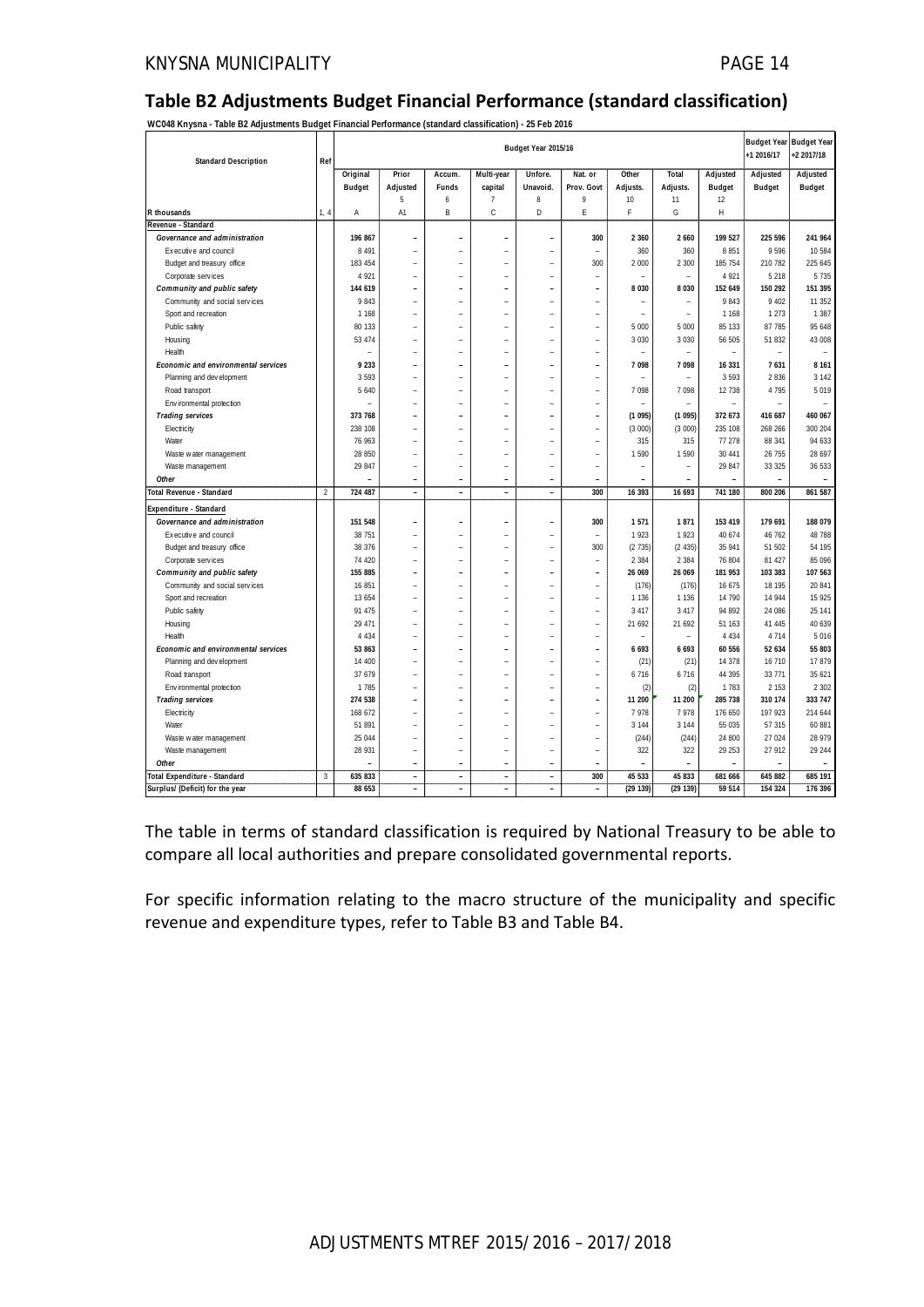#### **Table B3 Adjustments Budget Financial Performance (revenue and expenditure by municipal vote)**

**WC048 Knysna - Table B3 Adjustments Budget Financial Performance (revenue and expenditure by municipal vote) - 25 Feb 2016**

| <b>Vote Description</b>             | Budget Year 2015/16 |               |                          |                          |                          |                          |                          |                          |          |          | Budget Year Budget Year<br>+1 2016/17 | $+22017/18$ |
|-------------------------------------|---------------------|---------------|--------------------------|--------------------------|--------------------------|--------------------------|--------------------------|--------------------------|----------|----------|---------------------------------------|-------------|
|                                     | Ref                 | Original      | Prior                    | Accum.                   | Multi-year               | Unfore.                  | Nat. or                  | Other                    | Total    | Adjusted | Adjusted                              | Adjusted    |
|                                     |                     | <b>Budget</b> | Adjusted                 | Funds                    | capital                  | Unavoid.                 | Prov. Govt               | Adjusts.                 | Adjusts. | Budget   | Budget                                | Budget      |
| [Insert departmental structure etc] |                     |               | 3                        | 4                        | 5                        | 6                        |                          | 8                        | q        | 10       |                                       |             |
| R thousands                         |                     | Α             | A1                       | R.                       | C                        | D                        | Ε                        | F                        | G        | н        |                                       |             |
| <b>Revenue by Vote</b>              | 1                   |               |                          |                          |                          |                          |                          |                          |          |          |                                       |             |
| Vote 1 - Executive & Council        |                     | 8 4 9 1       | -                        | $\overline{\phantom{0}}$ | -                        | $\equiv$                 | -                        | 360                      | 360      | 8851     | 9596                                  | 10 5 84     |
| Vote 2 - Corporate Services         |                     | 3 6 4 4       | Ξ.                       | $\overline{\phantom{0}}$ | $\overline{\phantom{0}}$ | $\overline{\phantom{a}}$ | -                        | $\overline{\phantom{0}}$ | $\sim$   | 3644     | 3 9 8 6                               | 4 4 1 1     |
| Vote 3 - Financial Services         |                     | 183 534       | $\overline{\phantom{a}}$ | $\overline{\phantom{a}}$ | ÷                        | $\sim$                   | 300                      | 2 0 0 0                  | 2 3 0 0  | 185 834  | 210 872                               | 225 758     |
| Vote 4 - Strategic Services         |                     |               | $\equiv$                 | $\overline{\phantom{m}}$ | $\equiv$                 | $\sim$                   | ÷,                       | $\overline{\phantom{0}}$ | $\equiv$ |          |                                       |             |
| Vote 5 - Planning & Development     |                     | 57 068        | Ξ.                       | $\overline{\phantom{0}}$ | $\overline{\phantom{0}}$ | $\sim$                   | $\overline{\phantom{0}}$ | 3 0 3 0                  | 3 0 3 0  | 60 098   | 54 668                                | 46 150      |
| Vote 6 - Community Services         |                     | 125 282       | ۰                        | $\overline{\phantom{a}}$ | $\overline{\phantom{0}}$ | $\sim$                   | ۰                        | 5 000                    | 5 000    | 130 282  | 135 924                               | 149 329     |
| Vote 7 - Flectrical Services        |                     | 238 609       | Ξ.                       | $\overline{\phantom{0}}$ | -                        | $\equiv$                 | ۰                        | (3000)                   | (3000)   | 235 609  | 269 243                               | 301 188     |
| Vote 8 - Technical Services         |                     | 107 858       | Ξ.                       | $\overline{\phantom{m}}$ | -                        | $\sim$                   | ۰                        | 9 0 0 3                  | 9 0 0 3  | 116 861  | 115 917                               | 124 167     |
| <b>Total Revenue by Vote</b>        | 2                   | 724 487       | Ξ.                       | $\overline{\phantom{a}}$ | ۰                        | $\overline{\phantom{a}}$ | 300                      | 16 393                   | 16 693   | 741 180  | 800 206                               | 861 587     |
| <b>Expenditure by Vote</b>          |                     |               |                          |                          |                          |                          |                          |                          |          |          |                                       |             |
| Vote 1 - Executive & Council        |                     | 38 751        | ۰                        | $\qquad \qquad -$        | ÷                        | $\overline{\phantom{a}}$ | -                        | 1923                     | 1923     | 40 674   | 46 762                                | 48 788      |
| Vote 2 - Corporate Services         |                     | 29 104        | Ξ.                       | $\equiv$                 | ÷                        | $\overline{\phantom{a}}$ | -                        | 746                      | 746      | 29 850   | 33 213                                | 34 184      |
| Vote 3 - Financial Services         |                     | 53 382        | Ξ.                       | $\qquad \qquad -$        | $\equiv$                 | $\sim$                   | 300                      | (2 235)                  | (1935)   | 51 447   | 68 205                                | 71 434      |
| Vote 4 - Strategic Services         |                     |               | Ξ.                       | $\overline{\phantom{m}}$ | $\equiv$                 | $\overline{\phantom{a}}$ | $\overline{\phantom{0}}$ | $\equiv$                 | ۰        | $\sim$   |                                       |             |
| Vote 5 - Planning & Development     |                     | 49 056        | Ξ.                       | $\overline{\phantom{0}}$ | -                        | $\equiv$                 | $\overline{\phantom{0}}$ | 21 733                   | 21 733   | 70 790   | 63 369                                | 64 059      |
| Vote 6 - Community Services         |                     | 166 027       | Ξ.                       | $\overline{\phantom{m}}$ | $\overline{\phantom{0}}$ | $\overline{\phantom{a}}$ | ÷,                       | 5 2 1 6                  | 5 2 1 6  | 171 243  | 100 549                               | 107 684     |
| Vote 7 - Electrical Services        |                     | 178 034       | -                        | $\overline{\phantom{a}}$ | $\overline{\phantom{0}}$ | $\overline{\phantom{a}}$ | ÷,                       | 6 5 23                   | 6 5 23   | 184 557  | 207 901                               | 225 203     |
| Vote 8 - Technical Services         |                     | 121 480       | Ξ.                       | $\overline{\phantom{m}}$ | ÷                        | $\sim$                   | -                        | 11 626                   | 11 626   | 133 106  | 125 883                               | 133 841     |
| <b>Total Expenditure by Vote</b>    | $\overline{2}$      | 635 833       | $\overline{\phantom{0}}$ | $\sim$                   | ۰                        | $\overline{\phantom{a}}$ | 300                      | 45 533                   | 45 833   | 681 666  | 645 882                               | 685 191     |
| Surplus/ (Deficit) for the year     | $\overline{2}$      | 88 653        | Ξ.                       | $\overline{\phantom{a}}$ | ۰                        | $\equiv$                 | ٠                        | (29139)                  | (29139)  | 59 514   | 154 324                               | 176 396     |

The municipal votes reflect the organisational structure of the municipality which is made up of the following directorates: Executive & Council; Corporate Services; Financial Services; Strategic Services (which due to restructuring ceased to exist from 1 January 2011); Planning & Development; Community Services; Electrical Services; and Technical Services.

Through an extensive process, Council approved High level Macro Structure Late last year December 2015, that Vote 7 – Electrical Services to be no more a Vote on its own but a Department under Technical Services.

#### **Revenue by Vote**

Total adjustments amount to R16.7 million addition into the current budget mainly as a result of the R9 million under Technical Services for the recognition of the approved Roll‐over funds; R5 million under Community Services for the projected revenue on traffic fines, R3 million under Planning and Development for the Retaining Walls; R 2.3 million under Financial Services for the Interest on External Investments and additional Provincial Grant.

R3 million reduction on Electrical Services due to the under recovery of Electrical Sales.

#### **Expenditure by Vote**

Total adjustments on the Expenditure leg amounts to R43.7 million addition to the Expenditure budget mainly as a result of the R20.9 million under Planning and Development for the Community Based Initiatives in Hornlee and Raft Foundation movements from Capex to Opex; R11.1 under Technical Services in order to accommodate the roll‐overs as well as additional requests for the operational projects: Desalination Plant and Water leakage programme; R6.5 million under Electrical Services to cover the under provision of Bulk Purchases,R4.7 million under Community Services to cover mainly additional requests within Parks programmes, Law Enforcement as well as Security Services External and R1.9 million under Executive and Council to cover Audit fees External as well as Council Advertising vote.

Financial Services reflects R2.3 million reduction mainly as a result of GV project not materialising this financial year hence funds prioritised between Technical Services and Planning and Development for the Consultants currently running the Ward councillors projects as well as Human Settlement Emergency Programmes.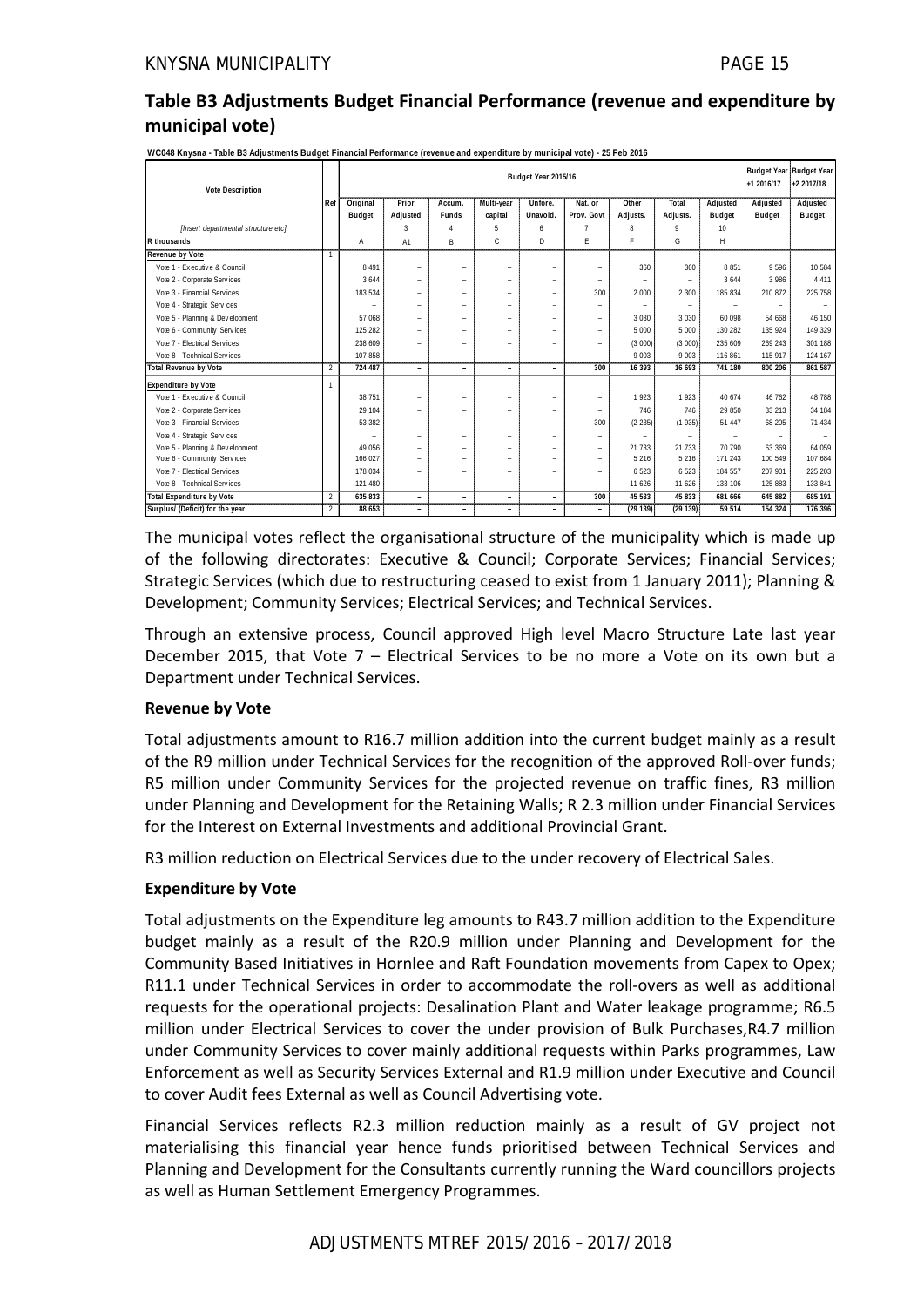#### **Table B4 Adjustments Budget Financial Performance (revenue and expenditure)**

**WC048 Knysna - Table B4 Adjustments Budget Financial Performance (revenue and expenditure) - 25 Feb 2016**

| $\cdots$<br>Table B47 Mgasthierits Baaget Financial Ferrormance (revenue and experiencie) | Ref            |               |                              |                          |                          | Budget Year 2015/16      |                |          |                          |               | +1 2016/17 | Budget Year Budget Year<br>+2 2017/18 |
|-------------------------------------------------------------------------------------------|----------------|---------------|------------------------------|--------------------------|--------------------------|--------------------------|----------------|----------|--------------------------|---------------|------------|---------------------------------------|
| Description                                                                               |                | Original      | Prior                        | Accum.                   | Multi-year               | Unfore.                  | Nat. or        | Other    | Total                    | Adjusted      | Adjusted   | Adjusted                              |
|                                                                                           |                | <b>Budget</b> | Adjusted                     | Funds                    | capital                  | Unavoid.                 | Prov. Govt     | Adjusts. | Adjusts.                 | <b>Budget</b> | Budget     | Budget                                |
|                                                                                           |                |               | 3                            | $\sqrt{4}$               | 5                        | 6                        | $\overline{7}$ | 8        | 9                        | 10            |            |                                       |
| R thousands                                                                               | -1             | Α             | A1                           | B                        | $\mathsf{C}$             | D                        | E              | F        | G                        | Н             |            |                                       |
| Revenue By Source                                                                         |                |               |                              |                          |                          |                          |                |          |                          |               |            |                                       |
| Property rates                                                                            | $\overline{2}$ | 171 416       | ÷,                           | $\equiv$                 | L.                       | L,                       | $\equiv$       | ۳        | ÷,                       | 171 416       | 188 535    | 201 733                               |
| Property rates - penalties & collection charges                                           |                | 3 0 1 4       |                              |                          |                          |                          |                |          | $\equiv$                 | 3 0 1 4       | 3 3 3 1    | 3 6 3 1                               |
| Service charges - electricity revenue                                                     | $\overline{2}$ | 215 015       | $\frac{1}{2}$                | ۰                        | ÷                        | $\overline{a}$           | ÷              | (3000)   | (3000)                   | 212 015       | 245 359    | 276 495                               |
| Service charges - water revenue                                                           | $\overline{2}$ | 52 571        | $\overline{a}$               | $\equiv$                 | ÷                        | $\overline{a}$           | $\overline{a}$ |          | $\equiv$                 | 52 571        | 67 132     | 71 829                                |
| Service charges - sanitation revenue                                                      | $\overline{2}$ | 12 3 29       | L,                           |                          | Ē,                       | ÷,                       |                |          | L,                       | 12 3 29       | 13 499     | 14 445                                |
| Service charges - refuse revenue                                                          | $\overline{2}$ | 16 504        | ä,                           | $\overline{a}$           | L.                       | L.                       | L.             | -        | ÷,                       | 16 504        | 18 575     | 20 433                                |
| Service charges - other                                                                   |                | 3 9 7 6       |                              |                          |                          |                          |                | L,       | $\ddot{\phantom{1}}$     | 3 9 7 6       | 4 3 3 3    | 4 7 2 2                               |
| Rental of facilities and equipment                                                        |                | 5 4 8 2       |                              |                          |                          |                          |                |          |                          | 5 4 8 2       | 5 977      | 6516                                  |
| Interest earned - external investments                                                    |                | 3 200         |                              |                          |                          |                          |                | 2 000    | 2 0 0 0                  | 5 200         | 3 4 0 0    | 3 600                                 |
| Interest earned - outstanding debtors                                                     |                | 3542          |                              |                          |                          |                          |                |          | $\overline{\phantom{a}}$ | 3542          | 3753       | 4 0 8 9                               |
| Dividends received                                                                        |                |               |                              |                          |                          |                          |                |          |                          |               |            |                                       |
| Fines                                                                                     |                | 79 471        |                              |                          |                          |                          |                | 5 000    | 5 0 0 0                  | 84 471        | 86 623     | 94 418                                |
| Licences and permits                                                                      |                | 2 1 7 9       |                              |                          |                          |                          |                |          |                          | 2 1 7 9       | 2 3 3 1    | 2541                                  |
| Agency services                                                                           |                | 1850          |                              |                          |                          |                          |                | L,       | ÷,                       | 1850          | 1 950      | 1960                                  |
| Transfers recognised - operational                                                        |                | 93 803        |                              |                          |                          |                          | 300            | 19 763   | 20 063                   | 113 866       | 104 483    | 108 783                               |
| Other revenue                                                                             | $\overline{2}$ | 3 6 1 9       | ÷                            | $\overline{a}$           | L,                       | L,                       | $\overline{a}$ | 360      | 360                      | 3 9 7 9       | 4 0 8 9    | 5 1 1 5                               |
| Gains on disposal of PPE                                                                  |                | 250           |                              |                          |                          |                          |                |          | L.                       | 250           | 250        | 250                                   |
| Total Revenue (excluding capital transfers and                                            |                | 668 222       | $\overline{\phantom{a}}$     | $\overline{\phantom{0}}$ | ÷                        | $\overline{a}$           | 300            | 24 123   | 24 423                   | 692 645       | 753 620    | 820 560                               |
| contributions)                                                                            |                |               |                              |                          |                          |                          |                |          |                          |               |            |                                       |
| <b>Expenditure By Type</b>                                                                |                |               |                              |                          |                          |                          |                |          |                          |               |            |                                       |
| Employee related costs                                                                    |                | 196 737       | $\overline{a}$               | $\overline{a}$           | L,                       | ÷,                       | $\overline{a}$ | (246)    | (246)                    | 196 491       | 214 147    | 228 781                               |
| Remuneration of councillors                                                               |                | 6817          |                              |                          |                          |                          |                |          | ÷,                       | 6817          | 7 2 9 4    | 7804                                  |
| Debt impairment                                                                           |                | 76 339        |                              |                          |                          |                          |                | ÷,       | ÷,                       | 76 339        | 23 000     | 24 000                                |
| Depreciation & asset impairment                                                           |                | 25 918        | $\overline{a}$               | $\equiv$                 | $\overline{a}$           | $\overline{a}$           | $\equiv$       | ÷        | $\overline{a}$           | 25 918        | 32 544     | 34 749                                |
| Finance charges                                                                           |                | 13 962        |                              |                          |                          |                          |                | (312)    | (312)                    | 13 650        | 15 5 86    | 16 520                                |
| <b>Bulk purchases</b>                                                                     |                | 132 465       | $\frac{1}{2}$                | $\overline{a}$           | ÷,                       | $\frac{1}{2}$            | ÷              | 13 000   | 13 000                   | 145 465       | 154 954    | 168 900                               |
| Other materials                                                                           |                | 21 863        |                              |                          |                          |                          |                | 393      | 393                      | 22 25 6       | 19 871     | 20 790                                |
| Contracted services                                                                       |                | 26 4 25       | $\overline{a}$               | $\equiv$                 | ÷,                       | $\overline{a}$           | $\equiv$       | (2877)   | (2877)                   | 23 547        | 24 598     | 24 903                                |
| Transfers and grants                                                                      |                | 5 6 3 1       |                              |                          |                          |                          |                | 291      | 291                      | 5922          | 5 6 6 5    | 5 7 8 1                               |
| Other expenditure                                                                         |                | 129 678       | $\overline{a}$               | $\overline{\phantom{a}}$ | $\overline{a}$           | ÷,                       | 300            | 35 285   | 35 585                   | 165 263       | 148 223    | 152 962                               |
| Loss on disposal of PPE                                                                   |                |               |                              |                          |                          |                          |                | ÷        | $\overline{a}$           | ÷             |            |                                       |
| <b>Total Expenditure</b>                                                                  |                | 635 833       | $\overline{\phantom{a}}$     | $\overline{\phantom{a}}$ | $\overline{\phantom{a}}$ | $\overline{\phantom{a}}$ | 300            | 45 533   | 45 833                   | 681 666       | 645 882    | 685 191                               |
| Surplus/(Deficit)                                                                         |                | 32 388        | $\overline{a}$               | $\overline{\phantom{0}}$ | ÷                        | $\overline{a}$           | $\bar{a}$      | (21 410) | (21 410)                 | 10 979        | 107 738    | 135 369                               |
| Transfers recognised - capital                                                            |                | 56 265        |                              |                          |                          |                          |                | (7730)   | (7730)                   | 48 535        | 46 586     | 41 027                                |
| Contributions recognised - capital                                                        |                |               |                              |                          |                          |                          |                |          | ÷,                       |               |            |                                       |
| Contributed assets                                                                        |                |               |                              |                          |                          |                          |                |          |                          |               |            |                                       |
| Surplus/(Deficit) before taxation                                                         |                | 88 653        | $\overline{a}$               | $\overline{\phantom{a}}$ | $\overline{a}$           | $\overline{a}$           | ÷,             | (29139)  | (29139)                  | 59 514        | 154 324    | 176 396                               |
| Tax ation                                                                                 |                |               |                              |                          |                          |                          |                |          | ä,                       |               |            |                                       |
| Surplus/(Deficit) after taxation                                                          |                | 88 653        | $\overline{\phantom{a}}$     | $\overline{\phantom{0}}$ | $\overline{\phantom{a}}$ | $\overline{\phantom{a}}$ | $\overline{a}$ | (29139)  | (29139)                  | 59 514        | 154 324    | 176 396                               |
| Attributable to minorities                                                                |                |               |                              |                          |                          |                          |                |          |                          |               |            |                                       |
|                                                                                           |                | 88 653        | $\overline{\phantom{a}}$     | $\bar{a}$                | $\overline{\phantom{a}}$ | $\overline{\phantom{a}}$ | $\bar{a}$      | (29139)  | (29139)                  | 59 514        | 154 324    | 176 396                               |
| Surplus/(Deficit) attributable to municipality                                            |                |               |                              |                          |                          |                          |                |          |                          |               |            |                                       |
| Share of surplus/ (deficit) of associate                                                  |                | 88 653        |                              |                          |                          |                          |                |          | (29139)                  | 59 514        | 154 324    | 176 396                               |
| Surplus/ (Deficit) for the year                                                           |                |               | $\qquad \qquad \blacksquare$ | $\overline{\phantom{0}}$ | $\overline{\phantom{a}}$ | $\overline{a}$           | $\overline{a}$ | (29139)  |                          |               |            |                                       |

Additional supporting detail can be found in Annexure 2, 'Supporting Table SB1: Supporting detail to 'Budgeted Financial Performance''.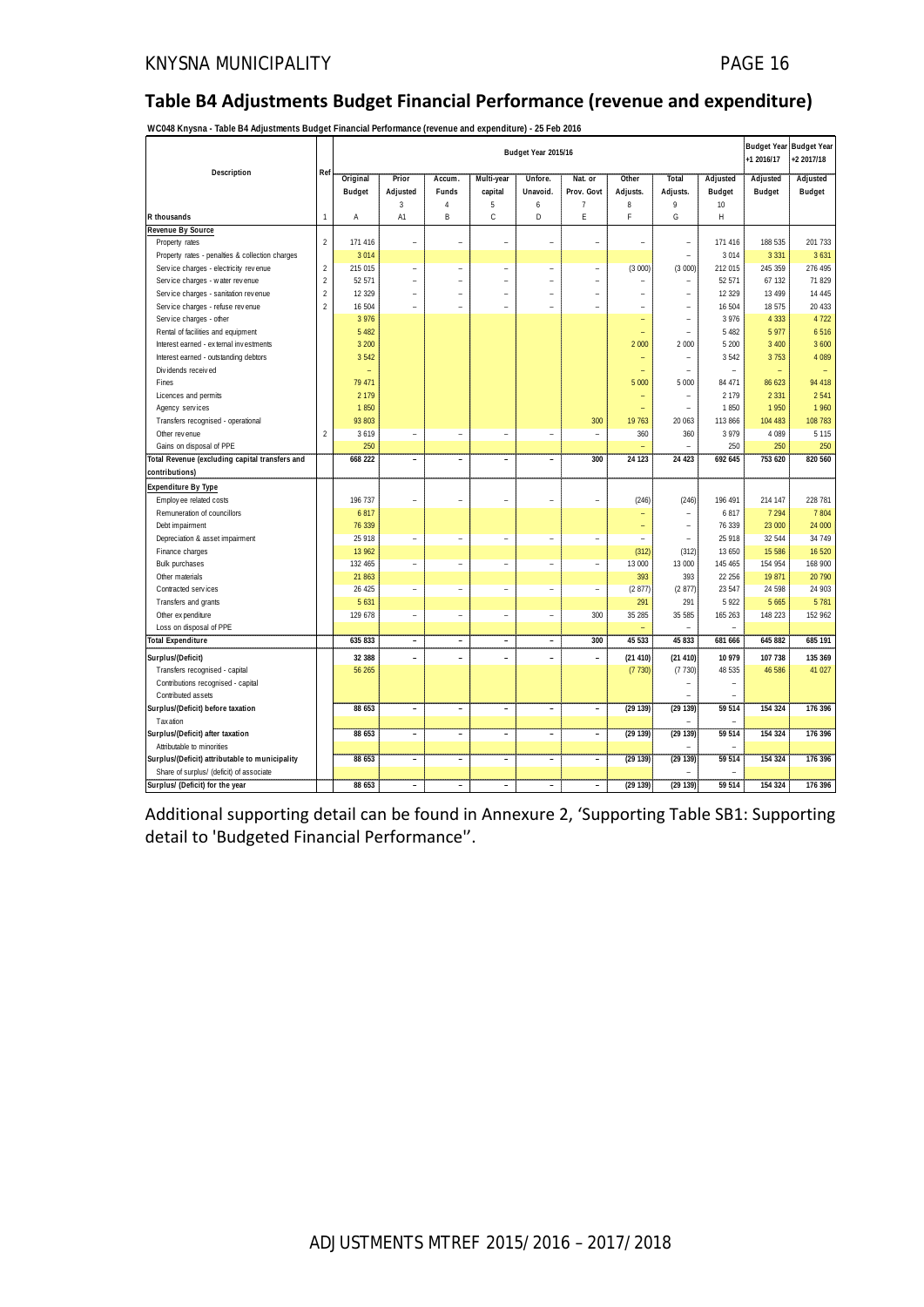#### **Table B5 Adjustments Capital Expenditure Budget by vote and funding**

**WC048 Knysna - Table B5 Adjustments Capital Expenditure Budget by vote and funding - 25 Feb 2016**

| Description                                                             | Ref            |                    |                          |                          |                          | Budget Year 2015/16      |                          |                 |                 |                                | +1 2016/17         | Budget Year Budget Year +2<br>2017/18 |
|-------------------------------------------------------------------------|----------------|--------------------|--------------------------|--------------------------|--------------------------|--------------------------|--------------------------|-----------------|-----------------|--------------------------------|--------------------|---------------------------------------|
|                                                                         |                | Original           | Prior                    | Accum.                   | Multi-year               | Unfore.                  | Nat. or                  | Other           | Total           | Adjusted                       | Adjusted           | Adjusted                              |
|                                                                         |                | <b>Budget</b>      | Adjusted                 | Funds                    | capital                  | Unavoid.                 | Prov. Govt               | Adjusts.        | Adjusts.        | <b>Budget</b>                  | <b>Budget</b>      | Budget                                |
| R thousands                                                             |                | Α                  | 5<br>A1                  | 6<br>B                   | $\overline{7}$<br>C      | 8<br>D                   | 9<br>E                   | 10<br>F         | 11<br>G         | 12<br>Η                        |                    |                                       |
| Capital expenditure - Vote                                              |                |                    |                          |                          |                          |                          |                          |                 |                 |                                |                    |                                       |
| Multi-year expenditure to be adjusted                                   | $\overline{2}$ |                    |                          |                          |                          |                          |                          |                 |                 |                                |                    |                                       |
| Vote 1 - Ex ecutiv e & Council                                          |                |                    |                          |                          |                          |                          |                          |                 |                 |                                |                    |                                       |
| Vote 2 - Corporate Services                                             |                |                    |                          |                          | L.                       | L.                       |                          | L.              | ÷.              | L.                             |                    |                                       |
| Vote 3 - Financial Services                                             |                |                    |                          |                          |                          |                          |                          |                 |                 |                                |                    |                                       |
| Vote 4 - Strategic Services                                             |                |                    |                          |                          |                          |                          | L,                       |                 |                 |                                |                    |                                       |
| Vote 5 - Planning & Dev elopment<br>Vote 6 - Community Services         |                | 29 37 2<br>1 0 3 0 | L.                       | L,                       |                          | L                        | $\overline{a}$<br>L,     | (9850)<br>(600) | (9850)<br>(600) | 19 522<br>430                  | 22 0 29<br>1 0 0 0 | 16 522                                |
| Vote 7 - Electrical Services                                            |                | 15 863             |                          |                          |                          |                          |                          | 69              | 69              | 15 932                         | 7 209              | 3 4 3 2                               |
| Vote 8 - Technical Services                                             |                | 28 617             |                          | L,                       |                          | L,                       | L.                       | 1 2 4 5         | 1 2 4 5         | 29 862                         | 18 170             | 20 195                                |
| Vote 9 - [NAME OF VOTE 9]                                               |                |                    |                          |                          |                          |                          |                          |                 |                 |                                |                    |                                       |
| Vote 10 - [NAME OF VOTE 10]                                             |                |                    |                          | L,                       |                          | L.                       | L.                       | L.              | L.              | L.                             |                    |                                       |
| Vote 11 - [NAME OF VOTE 11]                                             |                |                    |                          |                          |                          | L,                       |                          |                 |                 | L                              |                    |                                       |
| Vote 12 - [NAME OF VOTE 12]                                             |                |                    |                          |                          |                          |                          |                          |                 |                 | L                              |                    |                                       |
| Vote 13 - [NAME OF VOTE 13]                                             |                |                    |                          | L,                       | L                        | L.                       | L.                       | L               | L.              | L                              |                    |                                       |
| Vote 14 - [NAME OF VOTE 14]                                             |                |                    |                          | $\overline{a}$<br>L,     | L,                       | -<br>$\overline{a}$      | L,                       | ÷,              | ÷,<br>L,        | $\overline{\phantom{0}}$<br>L, |                    |                                       |
| Vote 15 - [NAME OF VOTE 15]<br>Capital multi-year expenditure sub-total | $\sqrt{3}$     | 74 882             |                          | $\overline{\phantom{m}}$ |                          | $\overline{\phantom{m}}$ | $\overline{\phantom{a}}$ | (9136)          | (9136)          | 65 746                         | 48 40 8            | 40 149                                |
|                                                                         |                |                    |                          |                          |                          |                          |                          |                 |                 |                                |                    |                                       |
| Single-year expenditure to be adjusted                                  | $\sqrt{2}$     | 4 600              |                          |                          |                          |                          |                          | 1522            | 1522            | 6 1 2 2                        | 20                 | 20                                    |
| Vote 1 - Executive & Council<br>Vote 2 - Corporate Services             |                | 10                 |                          | L,                       | L.                       | L,                       | ÷                        |                 | ÷               | 10                             | 10                 | 10                                    |
| Vote 3 - Financial Services                                             |                | 1975               |                          |                          |                          | L                        |                          | (150)           | (150)           | 1825                           | 1 5 0 4            | 745                                   |
| Vote 4 - Strategic Services                                             |                |                    | L.                       | L,                       | L                        | L                        | L.                       | L.              | ÷,              | L.                             |                    |                                       |
| Vote 5 - Planning & Development                                         |                | 260                |                          |                          |                          |                          |                          |                 |                 | 260                            | 20                 | 20                                    |
| Vote 6 - Community Services                                             |                | 9 9 5 2            |                          |                          |                          | L,                       | ÷,                       | 2917            | 2917            | 12 869                         | 6 6 3 9            | 7859                                  |
| Vote 7 - Electrical Services                                            |                | 4 2 5 7            |                          |                          |                          |                          | L.                       | 1 4 3 1         | 1 4 3 1         | 5 6 8 8                        | 1 4 2 7            | 1 1 4 7                               |
| Vote 8 - Technical Services                                             |                | 6 7 4 7            |                          | L,                       |                          | L.                       | L,                       | 8 5 4 4         | 8 5 4 4         | 15 291                         | 12 212             | 9 0 4 2                               |
| Vote 9 - [NAME OF VOTE 9]                                               |                |                    |                          | l,                       |                          | L,                       | L.                       | L.              |                 | L                              |                    |                                       |
| Vote 10 - [NAME OF VOTE 10]<br>Vote 11 - [NAME OF VOTE 11]              |                |                    |                          |                          |                          |                          |                          |                 | Ĭ.              | L                              |                    |                                       |
| Vote 12 - [NAME OF VOTE 12]                                             |                |                    |                          |                          |                          |                          |                          |                 |                 |                                |                    |                                       |
| Vote 13 - [NAME OF VOTE 13]                                             |                |                    |                          | L,                       |                          | L,                       | L,                       | L               | L               | L,                             |                    |                                       |
| Vote 14 - [NAME OF VOTE 14]                                             |                |                    |                          | L.                       |                          |                          | L.                       | L               | L.              | L                              |                    |                                       |
| Vote 15 - [NAME OF VOTE 15]                                             |                |                    | ۳                        | ÷                        | ÷.                       | ÷                        | ÷,                       | ÷,              | ÷               | L.                             |                    |                                       |
| Capital single-year expenditure sub-total                               |                | 27 801             | $\overline{\phantom{a}}$ | $\frac{1}{2}$            | $\overline{\phantom{a}}$ | $\overline{\phantom{a}}$ | $\overline{\phantom{a}}$ | 14 263          | 14 263          | 42 064                         | 21 832             | 18 843                                |
| Total Capital Expenditure - Vote                                        |                | 102 683            | $\sim$                   | ä,                       | ä,                       | $\overline{\phantom{a}}$ | $\overline{\phantom{a}}$ | 5128            | 5 1 2 8         | 107 810                        | 70 240             | 58 992                                |
| Capital Expenditure - Standard                                          |                |                    |                          |                          |                          |                          |                          |                 |                 |                                |                    |                                       |
| Governance and administration                                           |                | 6 9 9 5            |                          | $\overline{a}$           |                          |                          | ÷,                       | 1 3 6 2         | 1 3 6 2         | 8 3 5 7                        | 1744               | 995                                   |
| Executive and council                                                   |                | 4 600              |                          |                          |                          |                          |                          | 1522            | 1522            | 6 1 2 2                        | 20                 | 20                                    |
| Budget and treasury office<br>Corporate services                        |                | 1 2 1 5<br>1 1 8 0 |                          |                          |                          |                          |                          | (368)<br>208    | (368)<br>208    | 847<br>1 3 8 8                 | 120<br>1 604       | 975                                   |
| Community and public safety                                             |                | 37 304             | $\overline{\phantom{m}}$ | $\overline{\phantom{m}}$ | $\blacksquare$           | ÷,                       | ÷,                       | (8131)          | (8131)          | 29 173                         | 27 688             | 23 851                                |
| Community and social services                                           |                | 5 3 1 2            |                          |                          |                          |                          |                          | 1 0 5 8         | 1 0 5 8         | 6 3 7 0                        | 2 5 0 9            | 2 5 0 9                               |
| Sport and recreation                                                    |                | 2 4 0 0            |                          |                          |                          |                          |                          | 776             | 776             | 3 1 7 6                        | 2 2 2 0            | 1600                                  |
| Public safety                                                           |                |                    |                          |                          |                          |                          |                          | 35              | 35              | 35                             | 930                | 3 2 2 0                               |
| Housing                                                                 |                | 29 5 9 2           |                          |                          |                          |                          |                          | (10000)         | (10000)         | 19 592                         | 22 0 29            | 16 522                                |
| Health                                                                  |                |                    |                          |                          |                          |                          |                          |                 |                 |                                |                    |                                       |
| Economic and environmental services                                     |                | 3 7 4 7            | $\overline{\phantom{a}}$ | $\blacksquare$           | $\blacksquare$           | ۰                        | $\overline{\phantom{a}}$ | 2936<br>150     | 2936<br>150     | 6 6 8 3<br>150                 | 2 0 5 0            | 1870                                  |
| Planning and development<br>Road transport                              |                | 3747               |                          |                          |                          |                          |                          | 2 7 8 6         | 2 7 8 6         | 6 5 3 3                        | 2 0 5 0            | 1870                                  |
| Environmental protection                                                |                |                    |                          |                          |                          |                          |                          |                 | ۰               |                                |                    |                                       |
| <b>Trading services</b>                                                 |                | 54 637             | $\overline{\phantom{m}}$ | $\overline{\phantom{0}}$ | $\overline{\phantom{a}}$ | $\overline{a}$           | $\overline{\phantom{a}}$ | 8 9 6 1         | 8 9 6 1         | 63 598                         | 38 758             | 32 276                                |
| Electricity                                                             |                | 20 120             |                          |                          |                          |                          |                          | 1500            | 1500            | 21 620                         | 8 6 3 6            | 4579                                  |
| Water                                                                   |                | 20 677             |                          |                          |                          |                          |                          | 2 8 6 4         | 2 8 6 4         | 23 541                         | 22 050             | 22 075                                |
| Waste water management                                                  |                | 11 360             |                          |                          |                          |                          |                          | 4 0 3 9         | 4 0 3 9         | 15 399                         | 6 182              | 5 182                                 |
| Waste management                                                        |                | 2 4 8 0            |                          |                          |                          |                          |                          | 558             | 558             | 3 0 3 8                        | 1890               | 440                                   |
| Other                                                                   |                |                    |                          |                          |                          |                          |                          |                 |                 |                                |                    |                                       |
| Total Capital Expenditure - Standard                                    | 3              | 102 683            | ÷,                       | ÷,                       | ÷,                       | ÷,                       | $\sim$                   | 5 1 2 8         | 5128            | 107 810                        | 70 240             | 58 992                                |
| Funded by:                                                              |                |                    |                          |                          |                          |                          |                          |                 |                 |                                |                    |                                       |
| National Government                                                     |                | 25 5 32            |                          |                          |                          |                          |                          | $\equiv$        | ÷               | 25 532                         | 24 5 57            | 24 505                                |
| Prov incial Gov ernment                                                 |                | 30 733             |                          |                          |                          |                          |                          | (7730)          | (7730)          | 23 003                         | 22 0 29            | 16 522                                |
| <b>District Municipality</b>                                            |                |                    |                          |                          |                          |                          |                          | -               |                 | -                              |                    |                                       |
| Other transfers and grants<br><b>Total Capital transfers recognised</b> | $\overline{4}$ | 56 265             | $\overline{\phantom{a}}$ | $\overline{\phantom{a}}$ | $\overline{\phantom{a}}$ | $\overline{\phantom{a}}$ | $\overline{\phantom{a}}$ | (7730)          | (7730)          | 48 535                         | 46 586             | 41 027                                |
| Public contributions & donations                                        |                |                    |                          |                          |                          |                          |                          |                 |                 |                                |                    |                                       |
| Borrowing                                                               |                | 14 7 32            |                          |                          |                          |                          |                          | 7 4 7 4         | 7474            | 22 206                         | 12 570             | 10 660                                |
| Internally generated funds                                              |                | 31 686             |                          |                          |                          |                          |                          | 5 3 8 3         | 5 3 8 3         | 37 069                         | 11 084             | 7 3 0 5                               |
| Total Capital Funding                                                   |                | 102 683            |                          |                          | $\overline{\phantom{a}}$ | $\qquad \qquad -$        |                          | 5 1 28          | 5128            | 107 810                        | 70 240             | 58 992                                |

Additional supporting tables relating to capital expenditure are referred to in Section 12 and included in Annexure 2 – Supporting Adjustment Budget Tables.

Capital budget has increased from R102.7 million to R107.8 million mainly due to the additional departmental requests from Technical Services as well as Community Services that will be funded by borrowings.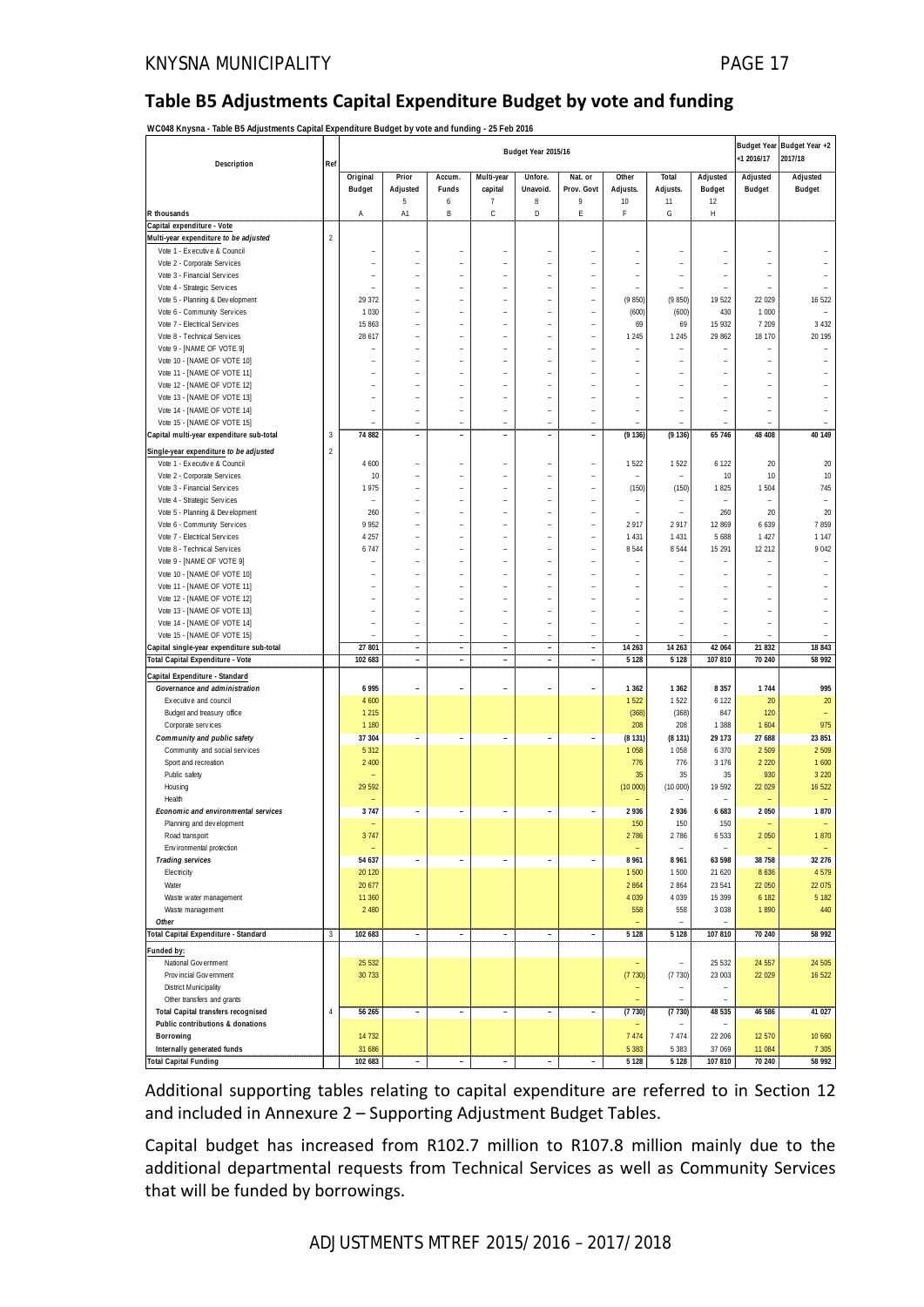#### **Table B6 Adjustments Budget Financial Position**

**WC048 Knysna - Table B6 Adjustments Budget Financial Position - 25 Feb 2016**

| WC040 Kity311a - Table Do Auju3tifients Duuget Financial Fosition - 201 eb 2010 |                |                    |                          |                                  |                                            | Budget Year 2015/16      |                          |                  |                   |                    | +1 2016/17         | Budget Year Budget Year<br>+2 2017/18 |
|---------------------------------------------------------------------------------|----------------|--------------------|--------------------------|----------------------------------|--------------------------------------------|--------------------------|--------------------------|------------------|-------------------|--------------------|--------------------|---------------------------------------|
| Description                                                                     | Ref            |                    |                          |                                  |                                            |                          |                          |                  |                   |                    |                    |                                       |
|                                                                                 |                | Original           | Prior                    | Accum.                           | Multi-year                                 | Unfore.                  | Nat. or                  | Other            | Total             | Adjusted           | Adjusted           | Adjusted                              |
|                                                                                 |                | <b>Budget</b>      | Adjusted                 | Funds                            | capital                                    | Unavoid.                 | Prov. Govt               | Adjusts.         | Adjusts.          | <b>Budget</b>      | <b>Budget</b>      | <b>Budget</b>                         |
| R thousands                                                                     |                | $\overline{A}$     | $\sqrt{3}$<br>A1         | $\overline{4}$<br>B              | 5<br>C                                     | 6<br>D                   | $\overline{7}$<br>F      | 8<br>E           | 9<br>G            | 10<br>H            |                    |                                       |
| <b>ASSETS</b>                                                                   |                |                    |                          |                                  |                                            |                          |                          |                  |                   |                    |                    |                                       |
| <b>Current assets</b>                                                           |                |                    |                          |                                  |                                            |                          |                          |                  |                   |                    |                    |                                       |
| Cash                                                                            |                | 12 3 38            |                          |                                  |                                            |                          |                          | 13 964           | 13 964            | 26 302             | 44 530             | 93 103                                |
| Call investment deposits                                                        | 1              | 10 000             | $\overline{a}$           | $\overline{a}$                   | ٠                                          | $\overline{a}$           | $\overline{\phantom{a}}$ |                  |                   | 10 000             | 10 000             | 10 000                                |
| Consumer debtors                                                                | 1              | 72 107             | ÷                        | ÷                                | ÷                                          | ÷                        | $\equiv$                 | 43 018           | 43 018            | 115 125            | 122 018            | 129 164                               |
| Other debtors                                                                   |                | 18 10 2            |                          |                                  |                                            |                          |                          | (15000)          | (15000)           | 3 1 0 2            | 3 2 8 8            | 3 4 8 5                               |
|                                                                                 |                | 125                |                          |                                  |                                            |                          |                          |                  | (58)              | 67                 | 67                 | 67                                    |
| Current portion of long-term receivables                                        |                | 7841               |                          |                                  |                                            |                          |                          | (58)<br>(1723)   | (1723)            | 6 1 1 8            | 6 4 8 5            | 6874                                  |
| Inventory                                                                       |                |                    |                          |                                  |                                            |                          |                          |                  |                   |                    |                    |                                       |
| <b>Total current assets</b>                                                     |                | 120 513            | $\sim$                   | $\overline{a}$                   | $\overline{a}$                             | $\sim$                   | $\sim$                   | 40 200           | 40 200            | 160 713            | 186 388            | 242 694                               |
| Non current assets                                                              |                |                    |                          |                                  |                                            |                          |                          |                  |                   |                    |                    |                                       |
| Long-term receivables                                                           |                | 1968               |                          |                                  |                                            |                          |                          | (1843)           | (1843)            | 125                | 125                | 125                                   |
| Investments                                                                     |                | 23 857             |                          |                                  |                                            |                          |                          | 3 1 7 6          | 3 1 7 6           | 27 033             | 30 033             | 33 033                                |
| Investment property                                                             |                | 110 321            |                          |                                  |                                            |                          |                          | (7000)           | (7000)            | 103 321            | 103 321            | 103 321                               |
| Investment in Associate                                                         |                |                    |                          |                                  |                                            |                          |                          |                  |                   | $\overline{a}$     |                    |                                       |
| Property, plant and equipment                                                   | 1              | 940 712            | $\sim$                   | $\equiv$                         | $\sim$                                     | $\overline{a}$           | $\equiv$                 | (16080)          | (16080)           | 924 632            | 962 328            | 986 571                               |
| Agricultural                                                                    |                |                    |                          |                                  |                                            |                          |                          |                  |                   |                    |                    |                                       |
| Biological                                                                      |                |                    |                          |                                  |                                            |                          |                          |                  |                   |                    |                    |                                       |
| Intangible                                                                      |                | 700                |                          |                                  |                                            |                          |                          | (673)            | (673)             | 27                 | 27                 | 27                                    |
| Other non-current assets                                                        |                | 19 057             |                          |                                  |                                            |                          |                          |                  |                   | 19 057             | 19 057             | 19 057                                |
| Total non current assets                                                        |                | 1 096 615          | $\overline{\phantom{a}}$ | $\overline{\phantom{a}}$         | $\overline{\phantom{a}}$                   | $\overline{\phantom{a}}$ | $\overline{\phantom{a}}$ | (22 420)         | (22 420)          | 1 0 7 4 1 9 5      | 1 114 891          | 1 142 134                             |
| <b>TOTAL ASSETS</b>                                                             |                | 1 217 128          | $\overline{\phantom{a}}$ | $\overline{a}$                   | $\overline{\phantom{a}}$                   | $\overline{a}$           | $\sim$                   | 17 781           | 17 781            | 1 234 908          | 1 301 279          | 1 384 828                             |
| <b>LIABILITIES</b>                                                              |                |                    |                          |                                  |                                            |                          |                          |                  |                   |                    |                    |                                       |
| <b>Current liabilities</b>                                                      |                |                    |                          |                                  |                                            |                          |                          |                  |                   |                    |                    |                                       |
| Bank ov erdraft                                                                 |                |                    |                          |                                  |                                            |                          |                          |                  |                   |                    |                    |                                       |
| Borrow ing                                                                      |                | 17 500             | $\overline{\phantom{a}}$ | $\overline{a}$                   | $\sim$                                     | $\sim$                   | $\sim$                   | (484)            | (484)             | 17 016             | 17 016             | 17 016                                |
| Consumer deposits                                                               |                | 11 246             |                          |                                  |                                            |                          |                          | (833)            | (833)             | 10 413             | 11 038             | 11 700                                |
| Trade and other pay ables                                                       |                | 54 495             | $\sim$                   | $\equiv$                         | $\overline{\phantom{a}}$                   | $\overline{a}$           | $\equiv$                 | 10 685           | 10 685            | 65 180             | 69 004             | 73 058                                |
| Prov isions                                                                     |                | 22 386             |                          |                                  |                                            |                          |                          | 1511             | 1511              | 23 897             | 25 331             | 26 851                                |
| <b>Total current liabilities</b>                                                |                | 105 627            | $\overline{\phantom{a}}$ | $\overline{\phantom{a}}$         | $\overline{\phantom{a}}$                   | $\overline{\phantom{a}}$ | $\overline{\phantom{a}}$ | 10 879           | 10 879            | 116 506            | 122 389            | 128 625                               |
| Non current liabilities                                                         |                |                    |                          |                                  |                                            |                          |                          |                  |                   |                    |                    |                                       |
|                                                                                 | 1              |                    |                          |                                  |                                            |                          |                          | 22 741           |                   |                    | 106 079            | 89 064                                |
| Borrow ing                                                                      | 1              | 100 354            | $\overline{\phantom{0}}$ |                                  | $\overline{\phantom{a}}$                   | $\overline{\phantom{0}}$ | $\overline{\phantom{0}}$ |                  | 22 741            | 123 095            |                    |                                       |
| Prov isions                                                                     |                | 125 650<br>226 004 | $\overline{a}$           | L,                               | $\overline{a}$                             | $\overline{a}$           | $\equiv$                 | (3809)           | (3809)            | 121 841<br>244 935 | 128 717            | 136 426<br>225 490                    |
| <b>Total non current liabilities</b><br><b>TOTAL LIABILITIES</b>                |                | 331 631            | $\overline{a}$           | $\overline{a}$<br>$\overline{a}$ | $\overline{\phantom{a}}$<br>$\overline{a}$ | $\overline{a}$<br>L.     | $\overline{a}$           | 18 932<br>29 810 | 18 9 32<br>29 810 | 361 441            | 234 796<br>357 185 | 354 115                               |
|                                                                                 |                |                    | $\overline{a}$           |                                  |                                            |                          | $\overline{a}$           |                  |                   |                    |                    |                                       |
| <b>NET ASSETS</b>                                                               | $\overline{2}$ | 885 497            | ÷                        | $\overline{\phantom{a}}$         | ÷                                          | ÷                        | $\overline{\phantom{a}}$ | (12 030)         | (12030)           | 873 467            | 944 094            | 1 030 713                             |
| COMMUNITY WEALTH/EQUITY                                                         |                |                    |                          |                                  |                                            |                          |                          |                  |                   |                    |                    |                                       |
| Accumulated Surplus/(Deficit)                                                   |                | 817 347            | $\overline{a}$           |                                  |                                            | $\overline{a}$           | $\overline{\phantom{0}}$ | (28871)          | (28871)           | 788 475            | 859 102            | 945 721                               |
| Reserves                                                                        |                | 68 151             | $\overline{a}$           |                                  | L.                                         |                          | L,                       | 16 841           | 16 841            | 84 992             | 84 992             | 84 992                                |
| Minorities' interests                                                           |                |                    |                          |                                  |                                            |                          |                          |                  |                   |                    |                    |                                       |
| TOTAL COMMUNITY WEALTH/EQUITY                                                   |                | 885 497            | $\overline{\phantom{a}}$ | $\overline{a}$                   | $\overline{a}$                             | $\overline{a}$           | $\qquad \qquad -$        | (12 030)         | (12030)           | 873 467            | 944 094            | 1 030 713                             |

The main reasons for the adjustments in the Statement of Financial position is to align it with the 2014/15 audited outcome taking into account current financial position and revised surplus.

Additional supporting detail can be found in Annexure 2, 'Supporting Table SB2: Supporting detail to 'Budgeted Financial Position''.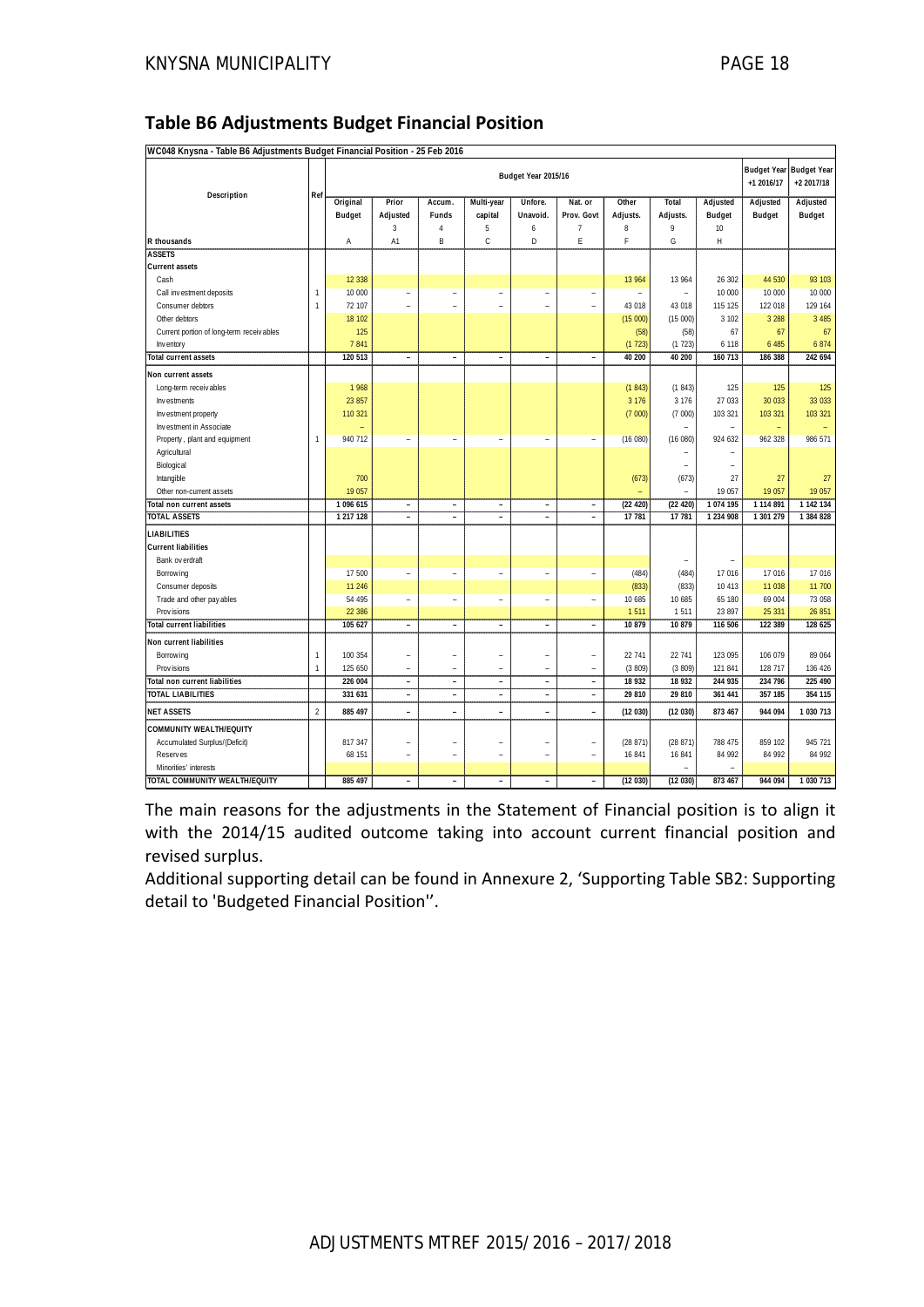#### **Table B7 Adjustments Budget Cash Flows**

**WC048 Knysna - Table B7 Adjustments Budget Cash Flows - 25 Feb 2016**

|                                                   | Ref            |               |                          |                |                | Budget Year 2015/16 |                |          |                          |               | +1 2016/17 | Budget Year Budget Year<br>+2 2017/18 |
|---------------------------------------------------|----------------|---------------|--------------------------|----------------|----------------|---------------------|----------------|----------|--------------------------|---------------|------------|---------------------------------------|
| Description                                       |                | Original      | Prior                    | Accum.         | Multi-year     | Unfore.             | Nat. or        | Other    | Total                    | Adjusted      | Adjusted   | Adjusted                              |
|                                                   |                | <b>Budget</b> | Adjusted                 | Funds          | capital        | Unavoid.            | Prov. Govt     | Adjusts. | Adjusts.                 | <b>Budget</b> | Budget     | Budget                                |
|                                                   |                |               | 3                        | $\overline{4}$ | 5              | 6                   | $\overline{7}$ | 8        | 9                        | 10            |            |                                       |
| R thousands                                       |                | Α             | A1                       | B              | C              | D                   | Ε              | F        | G                        | H             |            |                                       |
| CASH FLOW FROM OPERATING ACTIVITIES               |                |               |                          |                |                |                     |                |          |                          |               |            |                                       |
| Receipts                                          |                |               |                          |                |                |                     |                |          |                          |               |            |                                       |
| Property rates, penalties & collection charges    |                | 165 709       |                          |                |                |                     |                |          | $\overline{\phantom{a}}$ | 165 709       | 182 273    | 195 096                               |
| Service charges                                   |                | 285 376       |                          |                |                |                     |                | (2 850)  | (2 850)                  | 282 526       | 331 453    | 368 528                               |
| Other rev enue                                    |                | 29 3 27       |                          |                |                |                     |                |          | $\sim$                   | 29 327        | 28 542     | 33 047                                |
| Government - operating                            | $\mathbf{1}$   | 93 803        |                          |                |                |                     | 20 063         |          | 20 063                   | 113 866       | 104 483    | 108 783                               |
| Government - capital                              | 1              | 56 265        |                          |                |                |                     | (7730)         |          | (7730)                   | 48 535        | 46 586     | 41 027                                |
| Interest                                          |                | 6565          |                          |                |                |                     |                | 2 0 0 0  | 2 0 0 0                  | 8 5 6 5       | 6 9 6 5    | 7 4 8 5                               |
| Div idends                                        |                |               |                          |                |                |                     |                |          | ÷                        |               |            |                                       |
| Payments                                          |                |               |                          |                |                |                     |                |          |                          |               |            |                                       |
| Suppliers and employees                           |                | (502 399)     |                          |                |                |                     |                | (44533)  | (44533)                  | (546932)      | (580 929)  | (607835)                              |
| Finance charges                                   |                | (13962)       |                          |                |                |                     |                | 312      | 312                      | (13650)       | (15586)    | (16520)                               |
| <b>Transfers and Grants</b>                       |                | (5631)        |                          |                |                |                     |                | 291      | 291                      | (5340)        | (5665)     | (5781)                                |
| <b>NET CASH FROM/(USED) OPERATING ACTIVITIES</b>  |                | 115 053       | $\blacksquare$           | ÷.             | $\blacksquare$ | $\blacksquare$      | 12 3 3 3       | (44780)  | (32446)                  | 82 606        | 98 123     | 123 829                               |
| CASH FLOWS FROM INVESTING ACTIVITIES              |                |               |                          |                |                |                     |                |          |                          |               |            |                                       |
| <b>Receipts</b>                                   |                |               |                          |                |                |                     |                |          |                          |               |            |                                       |
| Proceeds on disposal of PPE                       |                | 250           |                          |                |                |                     |                | Ξ        |                          | 250           | 250        | 250                                   |
| Decrease (Increase) in non-current debtors        |                |               |                          |                |                |                     |                |          | $\equiv$                 |               | $=$        |                                       |
| Decrease (increase) other non-current receivables |                | 125           |                          |                |                |                     |                |          |                          | 125           | 125        | 125                                   |
| Decrease (increase) in non-current investments    |                | (1136)        |                          |                |                |                     |                | (1562)   | (1562)                   | (2698)        | (2698)     | (2698)                                |
| Payments                                          |                |               |                          |                |                |                     |                |          |                          |               |            |                                       |
| Capital assets                                    |                | (102683)      |                          |                |                |                     |                | (5128)   | (5128)                   | (107 810)     | (70240)    | (58992)                               |
| <b>NET CASH FROM/(USED) INVESTING ACTIVITIES</b>  |                | (103 444)     | $\overline{\phantom{a}}$ | $\overline{a}$ | $\overline{a}$ | $\sim$              |                | (6 690)  | (6690)                   | (110133)      | (72563)    | (61315)                               |
|                                                   |                |               |                          |                |                |                     |                |          |                          |               |            |                                       |
| CASH FLOWS FROM FINANCING ACTIVITIES              |                |               |                          |                |                |                     |                |          |                          |               |            |                                       |
| Receipts                                          |                |               |                          |                |                |                     |                |          |                          |               |            |                                       |
| Short term loans                                  |                |               |                          |                |                |                     |                |          | ÷                        |               |            |                                       |
| Borrow ing long term/refinancing                  |                | 14 7 32       |                          |                |                |                     |                | 7 4 7 4  | 7474                     | 22 20 6       | 12570      | 10 660                                |
| Increase (decrease) in consumer deposits          |                | 433           |                          |                |                |                     |                | (8)      | (8)                      | 425           | 450        | 477                                   |
| Payments                                          |                |               |                          |                |                |                     |                |          |                          |               |            |                                       |
| Repay ment of borrowing                           |                | (19700)       |                          |                |                |                     |                |          | $\overline{\phantom{0}}$ | (19700)       | (20353)    | (25077)                               |
| NET CASH FROM/(USED) FINANCING ACTIVITIES         |                | (4536)        | $\overline{\phantom{a}}$ | $\overline{a}$ | $\overline{a}$ | $\blacksquare$      | ÷.             | 7 4 6 6  | 7 4 6 6                  | 2 9 3 1       | (7333)     | (13940)                               |
| NET INCREASE/ (DECREASE) IN CASH HELD             |                | 7073          | $\equiv$                 | ٠              |                | $\sim$              | 12 3 3 3       | (44003)  | (31669)                  | (24596)       | 18 228     | 48 574                                |
| Cash/cash equivalents at the year begin:          | $\overline{2}$ | 15 26 5       |                          |                |                |                     |                | 45 633   | 45 633                   | 60 898        | 36 302     | 54 530                                |
| Cash/cash equivalents at the year end:            | $\overline{2}$ | 22 3 3 8      | ÷.                       | $\equiv$       | $\sim$         | ÷                   | 12 3 3 3       | 1 631    | 13 964                   | 36 302        | 54 530     | 103 103                               |

Knysna Municipality originally budgeted for a positive R 22.3 million Cash and Cash equivalent for the current financial year, after taking into consideration all adjustments Cash flow reflects more Cash and Cash equivalent at year.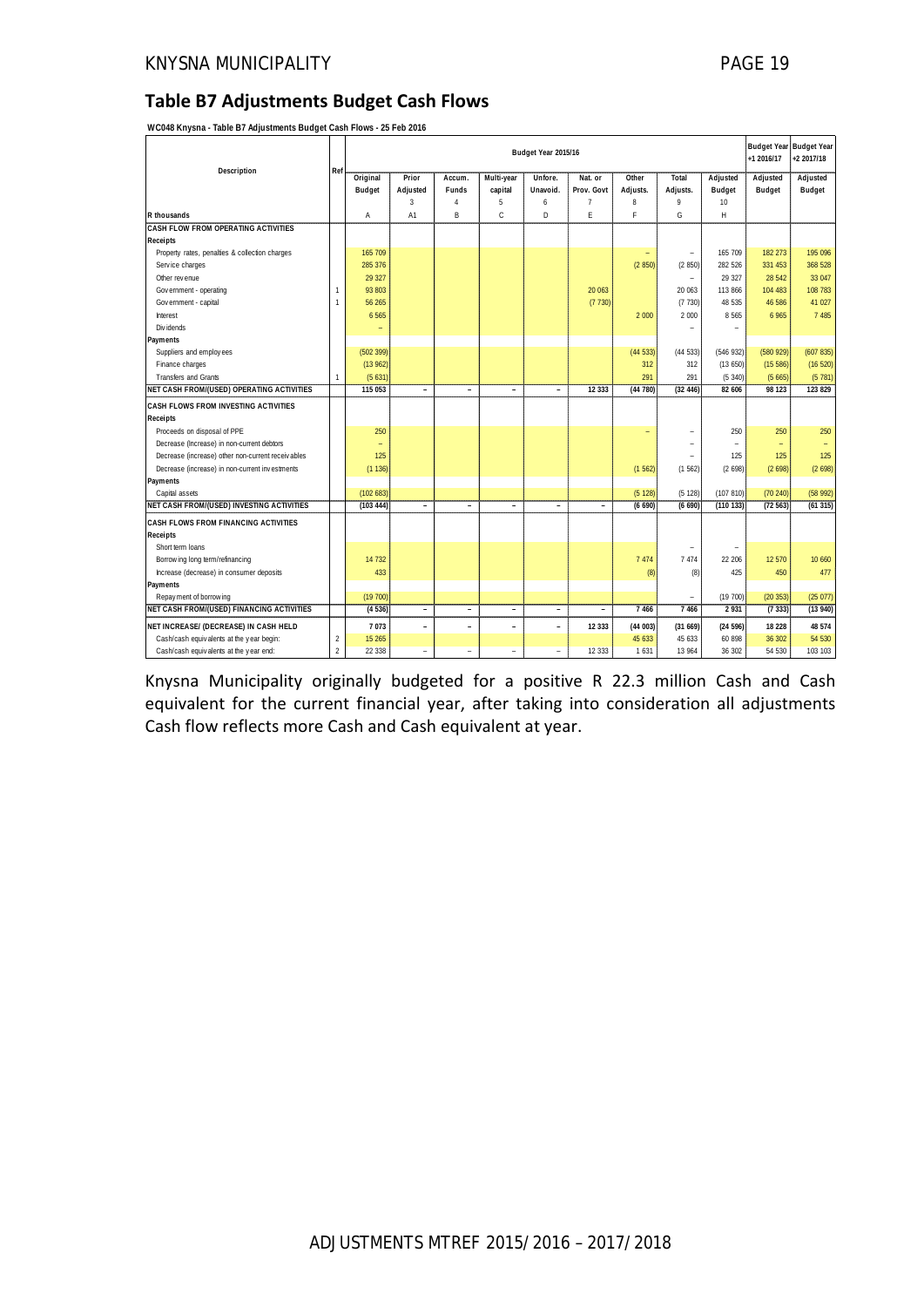#### **Table B8 Cash backed reserves/accumulated surplus reconciliation**

More important than the budgeted cash flow is the application of cash and investments. Table B8 takes into account the adjustments for 2014/2015 which will impact on the cash resources that must be set aside against certain commitments, such as unspent borrowings and certain reserves.

|                                            | Ref |          |                          |                          |            | Budget Year 2015/16 |                          |          |                          |                  | +1 2016/17 | Budget Year Budget Year<br>+2 2017/18 |
|--------------------------------------------|-----|----------|--------------------------|--------------------------|------------|---------------------|--------------------------|----------|--------------------------|------------------|------------|---------------------------------------|
| Description                                |     | Original | Prior                    | Accum.                   | Multi-year | Unfore.             | Nat. or                  | Other    | Total                    | Adjusted         | Adjusted   | Adjusted                              |
|                                            |     | Budget   | Adjusted                 | Funds                    | capital    | Unavoid.            | Prov. Govt               | Adjusts. | Adjusts.                 | Budget           | Budget     | Budget                                |
|                                            |     |          | 3                        |                          | 5          | 6                   |                          | R        | Q                        | 10 <sup>10</sup> |            |                                       |
| R thousands                                |     | Α        | A1                       | B                        | C          | D                   | E                        | F        | G                        | H                |            |                                       |
| Cash and investments available             |     |          |                          |                          |            |                     |                          |          |                          |                  |            |                                       |
| Cash/cash equivalents at the year end      |     | 22 338   | $\equiv$                 | -                        | -          | -                   | 12 3 3 3                 | 1631     | 13 964                   | 36 302           | 54 530     | 103 103                               |
| Other current investments > 90 days        |     | $\Omega$ | -                        | -                        | -          | -                   | (12333)                  | 12 3 3 3 | (0)                      | (0)              | 0          | (0)                                   |
| Non current assets - Investments           |     | 23 857   | -                        | -                        | -          | -                   |                          | 3 1 7 6  | 3 1 7 6                  | 27 033           | 30 033     | 33 033                                |
| Cash and investments available:            |     | 46 195   | -                        | $\overline{\phantom{a}}$ | -          | -                   | -                        | 17 139   | 17 139                   | 63 334           | 84 563     | 136 136                               |
| Applications of cash and investments       |     |          |                          |                          |            |                     |                          |          |                          |                  |            |                                       |
| Unspent conditional transfers              |     | 1 7 5 4  | -                        |                          |            |                     |                          | (315)    | (315)                    | (1439)           | (1439)     | (1439)                                |
| Unspent borrow ing                         |     |          |                          |                          |            |                     |                          |          |                          |                  |            |                                       |
| Statutory requirements                     |     |          |                          |                          |            |                     |                          |          |                          | -                |            |                                       |
| Other working capital requirements         |     | (24816)  | -                        |                          |            |                     |                          | (10025)  | (10025)                  | (34841)          | (37808)    | (40289)                               |
| Other provisions                           |     |          |                          |                          |            |                     |                          |          |                          |                  |            |                                       |
| Long term investments committed            |     | 23 857   | -                        |                          |            |                     |                          |          | $\overline{\phantom{0}}$ | (23857)          | (25050)    | (26 302)                              |
| Reserves to be backed by cash/investments  |     | 21 728   | -                        |                          |            |                     |                          | 3 2 7 2  | 3 2 7 2                  | (25000)          | (27450)    | (33184)                               |
| Total Application of cash and investments: |     | 22 5 23  | -                        | $\overline{\phantom{0}}$ | -          | -                   | $\overline{\phantom{0}}$ | (7068)   | (7068)                   | (85 137)         | (91747)    | (101214)                              |
| Surplus(shortfall)                         |     | 23 672   | $\overline{\phantom{0}}$ | $\overline{\phantom{0}}$ | -          | -                   |                          | 24 207   | 24 207                   | (21803)          | (7185)     | 34 922                                |

**WC048 Knysna - Table B8 Cash backed reserves/accumulated surplus reconciliation - 25 Feb 2016**

| Other working capital requirements        |           |                          |
|-------------------------------------------|-----------|--------------------------|
| Debtors                                   | 77 557    | -                        |
| Creditors due                             | 52 741    | -                        |
| Total                                     | 24 8 16   | Ξ.                       |
| Debtors collection assumptions:           |           |                          |
| Balance outstanding - debtors             | 92 176    | $\overline{\phantom{a}}$ |
| Estimate of debtors collection rate       | 84%       | 0%                       |
| Long term investments committed           |           |                          |
| <b>DBSA Security</b>                      | 23 857    |                          |
|                                           |           |                          |
|                                           | 23 857    |                          |
| Reserves to be backed by cash/investments |           |                          |
| Employee Benefits Reserve                 | 15 044    |                          |
| Capital Replacement Reserves              | 4 4 4 4 8 |                          |
| Valuation Roll Reserve                    | 2 2 3 6   |                          |
|                                           | 21 7 28   | ÷.                       |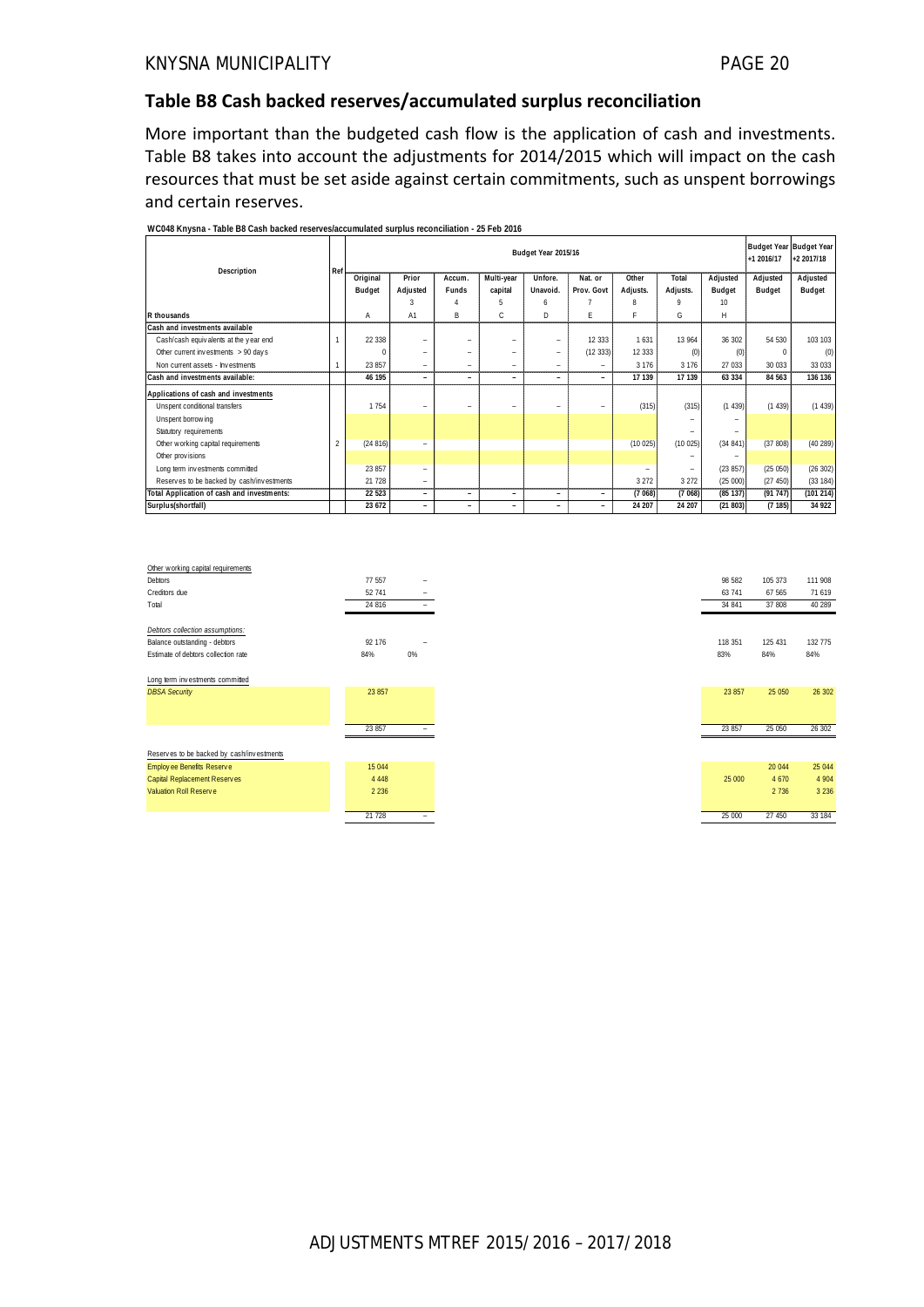#### KNYSNA MUNICIPALITY **PAGE 21**

#### Table B9 Asset Management

**WC048 Knysna - Table B9 Asset Management - 25 Feb 2016**

|                                                                           |                |                           |                                            |                                |                                | Budget Year 2015/16                        |                                            |                   |                           |                           | +1 2016/17                | Budget Year   Budget Year<br>+2 2017/18 |
|---------------------------------------------------------------------------|----------------|---------------------------|--------------------------------------------|--------------------------------|--------------------------------|--------------------------------------------|--------------------------------------------|-------------------|---------------------------|---------------------------|---------------------------|-----------------------------------------|
| Description                                                               | Ref            | Original<br><b>Budget</b> | Prior<br>Adjusted                          | Accum.<br>Funds                | Multi-year<br>capital          | Unfore.<br>Unavoid.                        | Nat. or<br>Prov. Govt                      | Other<br>Adjusts. | Total<br>Adjusts.         | Adjusted<br><b>Budget</b> | Adjusted<br><b>Budget</b> | Adjusted<br><b>Budget</b>               |
| R thousands                                                               |                | Α                         | $\overline{1}$<br>A1                       | 8<br>B                         | 9<br>C                         | 10<br>D                                    | 11<br>E                                    | 12<br>F           | 13<br>G                   | 14<br>Н                   |                           |                                         |
| <b>CAPITAL EXPENDITURE</b>                                                |                |                           |                                            |                                |                                |                                            |                                            |                   |                           |                           |                           |                                         |
| Total New Assets to be adjusted                                           | -1             | 67 544                    | Ē,                                         |                                |                                |                                            |                                            | 16                | 16                        | 67 560                    | 52 994                    | 43 656                                  |
| Infrastructure - Road transport<br>Infrastructure - Electricity           |                | 3 2 3 8<br>14 640         |                                            |                                |                                |                                            |                                            | 2 3 0 1<br>674    | 2 3 0 1<br>674            | 5 5 3 9<br>15 3 14        | 2 4 5 0<br>4 3 6 6        | 3 4 5 0<br>3 4 8 9                      |
| Infrastructure - Water                                                    |                | 6 2 4 1                   | ÷,                                         |                                | L.                             | ÷                                          | ÷,                                         | 2 900             | 2 900                     | 9 1 4 1                   | 14 921                    | 16 021                                  |
| Infrastructure - Sanitation                                               |                |                           | $\overline{a}$                             |                                |                                |                                            |                                            |                   |                           |                           | 2 1 6 4                   | 1 1 6 4                                 |
| Infrastructure - Other<br>Infrastructure                                  |                | 1 4 3 0<br>25 549         | L,<br>$\overline{a}$                       | L.                             | L,                             | L,<br>۰                                    | L,                                         | (600)<br>5 2 7 6  | (600)<br>5 2 7 6          | 830<br>30 825             | 1 000<br>24 901           | 24 124                                  |
| Community                                                                 |                | 36 245                    | ÷,                                         |                                | $\overline{a}$                 |                                            | $\overline{a}$<br>$\overline{a}$           | (7807)            | (7807)                    | 28 4 38                   | 22 029                    | 16 522                                  |
| Heritage assets                                                           |                |                           |                                            |                                |                                |                                            |                                            |                   |                           |                           |                           |                                         |
| Investment properties                                                     |                |                           | ÷,                                         |                                | L.                             | L.                                         | ÷,                                         |                   |                           |                           |                           |                                         |
| Other assets<br>Agricultural Assets                                       | 6              | 5 7 5 0                   | L,                                         |                                | L.                             | L.                                         | ÷,                                         | 2547              | 2 5 4 7                   | 8 2 9 7                   | 6 0 6 4                   | 3 0 1 0                                 |
| Biological assets                                                         |                |                           | ÷,                                         |                                | L.                             |                                            | ÷,                                         |                   |                           |                           |                           |                                         |
| Intangibles                                                               |                |                           | L.                                         |                                | L.                             | L.                                         | ÷,                                         |                   |                           |                           |                           |                                         |
| Total Renewal of Existing Assets to be adjusted                           | $\overline{2}$ | 35 139                    | L,                                         |                                | $\overline{a}$                 | $\overline{a}$                             | L,                                         | 5 1 1 2           | 5 1 1 2                   | 40 250                    | 17 246                    | 15 3 36                                 |
| Infrastructure - Road transport                                           |                | 600                       | Ē,                                         |                                |                                |                                            |                                            | 2 0 0 0           | 2 0 0 0                   | 2 600                     |                           |                                         |
| Infrastructure - Electricity                                              |                | 3 600                     | L.                                         |                                | L.                             |                                            | $\overline{a}$                             | 69                | 69                        | 3 6 6 9                   | 2 2 0 0                   | 800                                     |
| Infrastructure - Water<br>Infrastructure - Sanitation                     |                | 14 4 3 6<br>8 2 2 9       | $\overline{a}$                             |                                | L.                             | L,                                         | $\overline{a}$                             | (256)<br>1838     | (256)<br>1838             | 14 180<br>10 067          | 7 1 2 9<br>1 0 18         | 6 0 5 4<br>1018                         |
| Infrastructure - Other                                                    |                | 600                       | L,                                         | L.                             |                                | L,                                         |                                            | (600)             | (600)                     |                           |                           |                                         |
| Infrastructure                                                            |                | 27 465                    | $\overline{a}$                             |                                | Ĭ.                             | L.                                         | $\overline{a}$                             | 3 0 5 1           | 3 0 5 1                   | 30 516                    | 10 347                    | 7872                                    |
| Community                                                                 |                | 4819                      | $\equiv$                                   |                                | Ē,                             | L.                                         | L.                                         | 897               | 897                       | 5 7 1 6                   | 3 2 5 9                   | 2 9 0 9                                 |
| Heritage assets                                                           |                |                           |                                            |                                |                                |                                            |                                            |                   |                           |                           |                           |                                         |
| Investment properties<br>Other assets                                     |                | 2855                      | L.<br>L,                                   |                                | L.<br>Ē,                       | L.<br>L.                                   | ÷,<br>÷,                                   | 1 1 6 4           | 1 1 6 4                   | 4 0 1 9                   | 3 6 4 0                   | 4555                                    |
| Agricultural Assets                                                       | $\overline{6}$ |                           |                                            |                                |                                |                                            |                                            |                   |                           |                           |                           |                                         |
| Biological assets                                                         |                |                           | L.                                         |                                | ä,                             | L.                                         | ÷,                                         |                   |                           |                           |                           |                                         |
| Intangibles                                                               |                |                           | Ē,                                         |                                |                                | ۳                                          |                                            |                   |                           |                           |                           | ÷.                                      |
| Total Capital Expenditure to be adjusted                                  | 4              |                           |                                            |                                |                                |                                            |                                            |                   |                           |                           |                           |                                         |
| Infrastructure - Road transport                                           |                | 3 8 3 8                   | ÷                                          |                                |                                |                                            |                                            | 4 3 0 1           | 4 3 0 1                   | 8 1 3 9                   | 2 4 5 0                   | 3 4 5 0                                 |
| Infrastructure - Electricity                                              |                | 18 240                    | L.                                         |                                |                                |                                            |                                            | 743               | 743                       | 18 983                    | 6 5 6 6                   | 4 2 8 9                                 |
| Infrastructure - Water<br>Infrastructure - Sanitation                     |                | 20 677<br>8 2 2 9         | ÷,<br>$\overline{a}$                       | ۳                              | L.                             | L.                                         | ÷,                                         | 2 6 4 4<br>1838   | 2 6 4 4<br>1838           | 23 321<br>10 067          | 22 050<br>3 1 8 2         | 22 075<br>2 1 8 2                       |
| Infrastructure - Other                                                    |                | 2 0 3 0                   | $\overline{a}$                             | L.                             | L,                             | $\overline{a}$                             | L.                                         | (1200)            | (1 200)                   | 830                       | 1 000                     |                                         |
| Infrastructure                                                            |                | 53 014                    | $\overline{\phantom{0}}$                   |                                |                                | ÷                                          |                                            | 8 3 2 7           | 8 3 2 7                   | 61 340                    | 35 248                    | 31 996                                  |
| Community                                                                 |                | 41 064                    | ÷,                                         |                                | $\overline{a}$                 |                                            |                                            | (6910)            | (6910)                    | 34 154                    | 25 288                    | 19 431                                  |
| Heritage assets                                                           |                |                           |                                            |                                |                                |                                            |                                            |                   |                           |                           |                           |                                         |
| Investment properties<br>Other assets                                     |                | 8 6 0 5                   | L.<br>÷,                                   |                                | L.<br>L.                       | L.<br>L.                                   | ÷,<br>÷,                                   | 3 7 1 1           | 3 7 1 1                   | 12 3 16                   | 9 7 0 4                   | 7565                                    |
| Agricultural Assets                                                       |                |                           |                                            |                                |                                |                                            |                                            |                   |                           |                           |                           |                                         |
| Biological assets                                                         |                |                           | ÷,                                         |                                | L.                             | $\equiv$                                   | $\overline{a}$                             |                   |                           |                           |                           |                                         |
| Intangibles                                                               |                |                           | L,                                         |                                | L.                             | L.                                         |                                            |                   |                           |                           |                           |                                         |
| TOTAL CAPITAL EXPENDITURE to be adjusted                                  | $\overline{2}$ | 102 683                   | $\overline{\phantom{a}}$                   | ÷,                             | $\overline{\phantom{a}}$       | $\blacksquare$                             | $\overline{\phantom{a}}$                   | 5 1 2 8           | 5 1 28                    | 107 810                   | 70 240                    | 58 992                                  |
| ASSET REGISTER SUMMARY - PPE (WDV)                                        | 5              |                           |                                            |                                |                                |                                            |                                            |                   |                           |                           |                           |                                         |
| Infrastructure - Road transport<br>Infrastructure - Electricity           |                | 87 093<br>174 235         |                                            |                                |                                |                                            |                                            | 20 450<br>1 1 0 3 | 20 450<br>1 1 0 3         | 107 543<br>175 339        | 102 570<br>176 452        | 98 093<br>174 918                       |
| Infrastructure - Water                                                    |                | 222 500                   |                                            |                                |                                |                                            |                                            | (38185)           | (38185)                   | 184 315                   | 199 066                   | 213 348                                 |
| Infrastructure - Sanitation                                               |                | 90 428                    |                                            |                                |                                |                                            |                                            | 30 162            | 30.162                    | 120.590                   | 119 196                   | 116 491                                 |
| Infrastructure - Other                                                    |                | 4 1 4 8                   |                                            |                                |                                |                                            |                                            | (1584)            | (1584)                    | 2564                      | 3 4 0 4                   | 3 2 3 4                                 |
| Infrastructure                                                            |                | 578 404                   | $\overline{a}$                             | ÷,                             | $\overline{a}$                 | $\overline{a}$                             | $\overline{a}$                             | 11 946            | 11 946                    | 590 350                   | 600 688                   | 606 084                                 |
| Community<br>Heritage assets                                              |                | 111 898<br>19 053         |                                            |                                |                                |                                            |                                            | 165 103<br>4      | 165 103<br>$\overline{4}$ | 277 001<br>19 057         | 301 777<br>19 057         | 320 662<br>19 057                       |
| Investment properties                                                     |                | 110 321                   | $\frac{1}{2}$                              | $\overline{\phantom{a}}$       | $\overline{\phantom{a}}$       | $\overline{\phantom{a}}$                   | $\overline{\phantom{a}}$                   | (7000)            | (7000)                    | 103 321                   | 103 321                   | 103 321                                 |
| Other assets                                                              |                | 250 414                   |                                            |                                |                                |                                            |                                            | (193 132)         | (193 132)                 | 57 282                    | 59 863                    | 59 825                                  |
| Agricultural Assets                                                       |                |                           | $\equiv$                                   | $\equiv$                       | $\overline{a}$                 | $\overline{a}$                             | $\overline{a}$                             |                   |                           |                           |                           |                                         |
| Biological assets                                                         |                |                           | $\overline{a}$                             | ۰                              |                                | $\overline{\phantom{a}}$                   |                                            |                   |                           |                           |                           |                                         |
| Intangibles<br>TOTAL ASSET REGISTER SUMMARY - PPE (WDV) 5                 |                | 700<br>1 070 790          | $\overline{a}$<br>$\overline{\phantom{a}}$ | ä,<br>$\overline{\phantom{a}}$ | Ē,<br>$\overline{\phantom{a}}$ | $\overline{a}$<br>$\overline{\phantom{a}}$ | ÷,<br>$\overline{\phantom{a}}$             | (673)<br>(23753)  | (673)<br>(23753)          | 27<br>1 047 037           | 27<br>1 084 734           | 27<br>1 108 977                         |
|                                                                           |                |                           |                                            |                                |                                |                                            |                                            |                   |                           |                           |                           |                                         |
| <b>EXPENDITURE OTHER ITEMS</b>                                            |                |                           |                                            |                                |                                |                                            |                                            |                   |                           |                           |                           |                                         |
| Depreciation & asset impairment                                           | 3              | 25 918                    |                                            |                                |                                |                                            |                                            | 770               |                           | 25 918<br>43 738          | 32 544<br>44 117          | 34 749<br>46 655                        |
| Repairs and Maintenance by asset class<br>Infrastructure - Road transport |                | 42 968<br>15 936          | $\overline{a}$<br>$\qquad \qquad -$        | $\equiv$<br>$\equiv$           | $\sim$<br>$\overline{a}$       | $\sim$<br>$\equiv$                         | $\overline{\phantom{a}}$<br>$\overline{a}$ | (908)             | 770<br>(908)              | 15 0 29                   | 11 682                    | 12 480                                  |
| Infrastructure - Electricity                                              |                | 6 6 3 9                   | $\overline{a}$                             | $\overline{a}$                 | Ē,                             | $\overline{a}$                             | $\overline{a}$                             | (1570)            | (1570)                    | 5 0 6 9                   | 9 4 8 6                   | 10 146                                  |
| Infrastructure - Water                                                    |                | 5 1 8 5                   | $\overline{a}$                             | $\equiv$                       | L.                             | $\overline{a}$                             | $\overline{a}$                             | 687               | 687                       | 5 8 7 2                   | 5 5 4 8                   | 5937                                    |
| Infrastructure - Sanitation                                               |                | 3 1 6 2                   | $\overline{a}$                             |                                |                                | L.                                         | L.                                         | 2 4 2 0           | 2 4 2 0                   | 5 5 8 2                   | 3 3 8 4                   | 3 6 21                                  |
| Infrastructure - Other                                                    |                | 181                       | $\overline{a}$                             | ÷.                             | ÷,                             | ÷.                                         | ÷,                                         | (65)              | (65)                      | 116                       | 400                       | 400                                     |
| Infrastructure<br>Community                                               |                | 31 103<br>1 0 9 9         | $\overline{a}$<br>$\overline{a}$           |                                | $\equiv$                       | $\equiv$                                   | $\equiv$                                   | 565<br>285        | 565<br>285                | 31 668<br>1 3 8 4         | 30 500<br>1 1 2 4         | 32 583<br>1 1 2 4                       |
| Heritage assets                                                           |                |                           | ÷,                                         | $\equiv$                       | L.                             | L.                                         |                                            | $\equiv$          | ä,                        |                           |                           |                                         |
| Investment properties                                                     |                |                           | ÷,                                         | ۰                              |                                | $\overline{\phantom{a}}$                   |                                            |                   |                           |                           |                           |                                         |
| Other assets                                                              | 6              | 10 765                    | $\overline{a}$                             | ÷                              | ä,                             | $\overline{a}$                             | ÷,                                         | (80)              | (80)                      | 10 685                    | 12 493                    | 12 948                                  |
| TOTAL EXPENDITURE OTHER ITEMS to be adjusted                              |                | 68 886                    | $\overline{\phantom{a}}$                   | $\overline{\phantom{a}}$       | $\sim$                         | $\sim$                                     | $\overline{\phantom{a}}$                   | 770               | 770                       | 69 656                    | 76 661                    | 81 404                                  |
| Renewal of Existing Assets as % of total capex                            |                | 34.2%                     | 0.0%                                       |                                |                                |                                            |                                            |                   |                           | 37.3%                     | 24.6%                     | 26.0%                                   |
| Renewal of Existing Assets as % of deprecn"                               |                | 135.6%                    | 0.0%                                       |                                |                                |                                            |                                            |                   |                           | 155.3%                    | 53.0%                     | 44.1%                                   |
| R&M as a % of PPE<br>Renewal and R&M as a % of PPE                        |                | 4.0%<br>7.3%              | 0.0%<br>0.0%                               |                                |                                |                                            |                                            |                   |                           | 4.2%<br>8.0%              | 4.1%<br>5.7%              | 4.2%<br>5.6%                            |
|                                                                           |                |                           |                                            |                                |                                |                                            |                                            |                   |                           |                           |                           |                                         |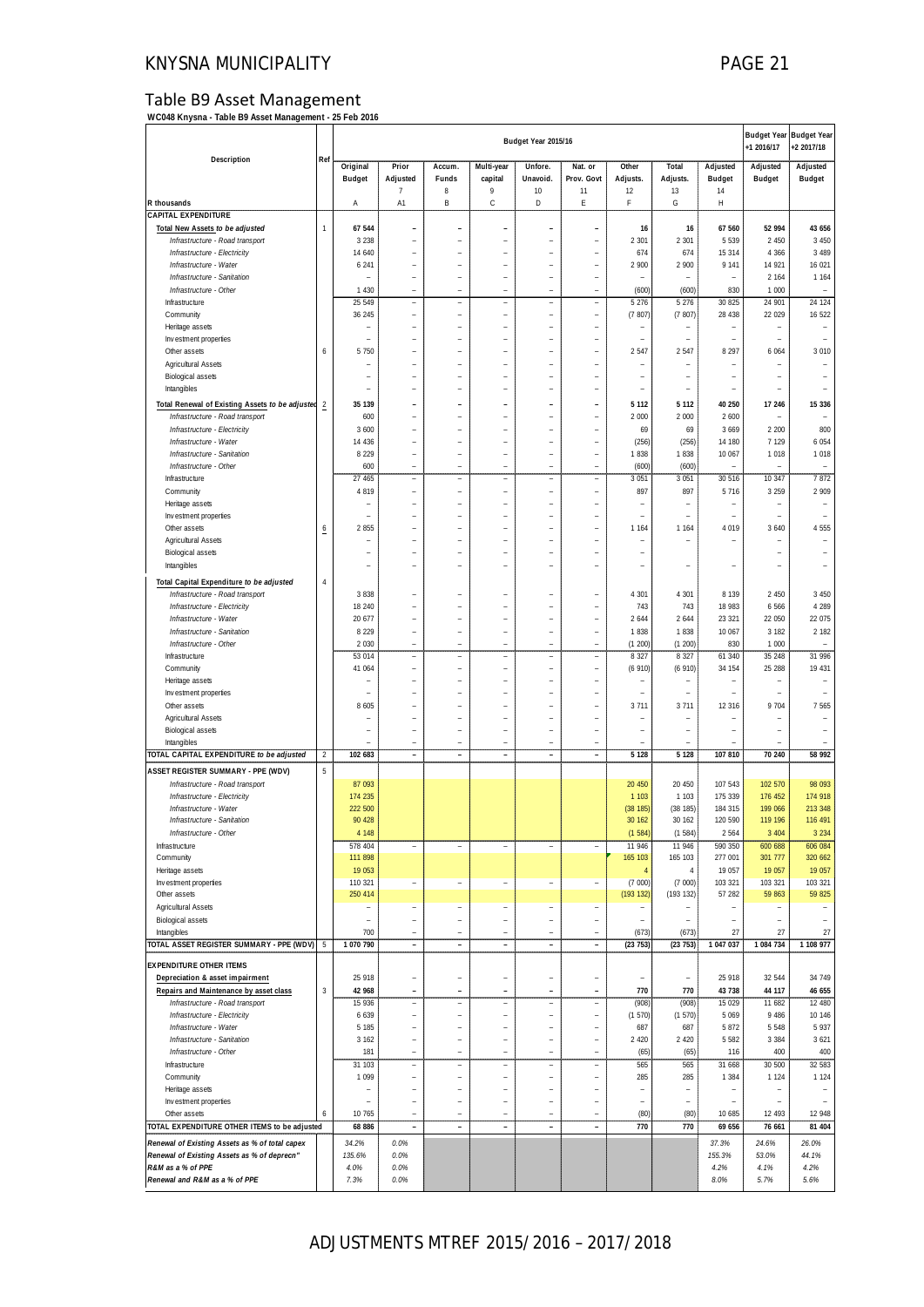#### KNYSNA MUNICIPALITY **PAGE 22**

#### Table B10 Basic service delivery measurement

**WC048 Knysna - Table B10 Basic service delivery measurement - 25 Feb 2016**

|                                                                                                  |            |                    |                          |                               |                                            | Budget Year 2015/16        |                                            |                          |                       |                   | <b>Budget Year</b><br>+1 2016/17 | <b>Budget Year</b><br>+2 2017/18 |
|--------------------------------------------------------------------------------------------------|------------|--------------------|--------------------------|-------------------------------|--------------------------------------------|----------------------------|--------------------------------------------|--------------------------|-----------------------|-------------------|----------------------------------|----------------------------------|
| Description                                                                                      | Ref        | Original           | Prior                    | Accum.                        | Multi-year                                 | Unfore.                    | Nat. or Prov.                              | Other                    | Total                 | Adjusted          | Adjusted                         | Adjusted                         |
|                                                                                                  |            | <b>Budget</b>      | Adjusted                 | Funds                         | capital                                    | Unavoid.                   | Govt                                       | Adjusts.                 | Adjusts.              | <b>Budget</b>     | <b>Budget</b>                    | Budget                           |
|                                                                                                  |            |                    | $\overline{7}$           | $\, 8$                        | 9                                          | 10                         | 11                                         | 12                       | 13                    | 14                |                                  |                                  |
| Household service targets                                                                        |            | Α                  | A1                       | B                             | C                                          | D                          | E                                          | F                        | G                     | Η                 |                                  |                                  |
| Water:                                                                                           |            |                    |                          |                               |                                            |                            |                                            |                          |                       |                   |                                  |                                  |
| Piped water inside dwelling                                                                      |            | 18 103             |                          |                               |                                            |                            |                                            | $-1762$                  | (1762.00)             | 16                | 19 732                           | 21 508                           |
| Piped water inside yard (but not in dwelling)                                                    |            | 3 2 0 9            |                          |                               |                                            |                            |                                            | $-310$                   | (310.00)              | 3                 | 3 4 9 8                          | 3813                             |
| Using public tap (at least min.service level)<br>Other water supply (at least min.service level) | $\sqrt{2}$ | 4 2 4 3            |                          |                               |                                            |                            |                                            | $-499$                   | (499.00)              | $\sqrt{4}$        | 4 6 25                           | 5 0 4 1                          |
| Minimum Service Level and Above sub-total                                                        |            | $\overline{26}$    |                          | $\overline{\phantom{0}}$      | $\overline{a}$                             | $\overline{a}$             | $\qquad \qquad -$                          | (3)                      | (2571.00)             | 23                | $\overline{28}$                  | 30                               |
| Using public tap (< min.service level)                                                           | $\sqrt{3}$ | 1029               |                          |                               |                                            |                            |                                            | $-100$                   | (100.00)              | 1                 | 1 1 2 1                          | 1 2 2 2                          |
| Other water supply (< min.service level)<br>No water supply                                      | 3,4        | 441                |                          |                               |                                            |                            |                                            | $-59$                    | (59.00)               | $\bf 0$           | 480                              | 524                              |
| Below Minimum Servic Level sub-total                                                             |            | T                  |                          |                               |                                            |                            |                                            | $\overline{(0)}$         | (159.00)              | T                 | $\overline{2}$                   | $\overline{2}$                   |
| Total number of households                                                                       | 5          | 27                 |                          |                               |                                            |                            |                                            | $\overline{(3)}$         | (2730.00)             | $\overline{24}$   | 29                               | $\overline{32}$                  |
| Sanitation/sewerage:                                                                             |            |                    |                          |                               |                                            |                            |                                            |                          |                       |                   |                                  |                                  |
| Flush toilet (connected to sewerage)                                                             |            | 20 478             |                          |                               |                                            |                            |                                            | $-2024$                  | (2024.00)             | 18                | 22 3 21                          | 24 330                           |
| Flush toilet (with septic tank)                                                                  |            |                    |                          |                               |                                            |                            |                                            |                          |                       | ÷.                |                                  |                                  |
| Chemical toilet<br>Pit toilet (ventilated)                                                       |            | 2 4 6 4            |                          |                               |                                            |                            |                                            | $-355$                   | (355.00)              | $\overline{2}$    | 2686                             | 2 9 2 8                          |
| Other toilet provisions (> min.service level)                                                    |            |                    |                          |                               |                                            |                            |                                            |                          |                       |                   |                                  |                                  |
| Minimum Service Level and Above sub-total                                                        |            | 22 942             |                          |                               |                                            |                            |                                            | (2379)                   | (2379.00)             | 20 563            | 25 007                           | 27 258                           |
| <b>Bucket toilet</b><br>Other toilet provisions (< min.service level)                            |            | 606                |                          |                               |                                            |                            |                                            | $-78$                    | (78.00)               | $\mathbf{1}$      | 660                              | 720                              |
| No toilet provisions                                                                             |            | 3 4 7 6            |                          |                               |                                            |                            |                                            | $-272$                   | (272.00)              | 3                 | 3789                             | 4 1 3 0                          |
| Below Minimum Servic Level sub-total                                                             |            | 4 082              | ÷,                       | $\overline{\phantom{a}}$      | $\overline{\phantom{a}}$                   | $\overline{\phantom{a}}$   | $\overline{\phantom{a}}$                   | (350)                    | (350.00)              | 3732              | 4 4 5 0                          | 4 8 5 0                          |
| Total number of households                                                                       | 5          | 27 025             | $\overline{\phantom{a}}$ | $\overline{\phantom{a}}$      | $\overline{\phantom{0}}$                   | $\overline{\phantom{a}}$   | $\blacksquare$                             | (2729)                   | (2729.00)             | 24 296            | 29 457                           | 32 108                           |
| Energy:                                                                                          |            |                    |                          |                               |                                            |                            |                                            |                          |                       |                   |                                  |                                  |
| Electricity (at least min. service level)                                                        |            | 23 930             |                          |                               |                                            |                            |                                            | $-2382$                  | (2382.00)             | 22                | 26 083                           | 28 431                           |
| Electricity - prepaid (> min.service level)<br>Minimum Service Level and Above sub-total         |            | 23 930             |                          | ۰                             | ٠                                          | -                          | -                                          | (2382)                   | (2382.00)             | 21 548            | 26 083                           | 28 431                           |
| Electricity (< min.service level)                                                                |            |                    |                          |                               |                                            |                            |                                            |                          |                       |                   |                                  |                                  |
| Electricity - prepaid (< min. service level)                                                     |            |                    |                          |                               |                                            |                            |                                            |                          |                       |                   |                                  |                                  |
| Other energy sources                                                                             |            | 3 0 9 5<br>3 0 9 5 |                          |                               |                                            |                            |                                            | $-348$                   | (348.00)              | $\overline{3}$    | 3 3 7 4<br>3374                  | 3 677                            |
| Below Minimum Servic Level sub-total<br>Total number of households                               | 5          | 27 025             |                          | -                             | $\overline{a}$                             | ÷,                         | ÷,                                         | (348)<br>(2730)          | (348.00)<br>(2730.00) | 2747<br>24 295    | 29 457                           | 3677<br>32 108                   |
| Refuse:                                                                                          |            |                    |                          |                               |                                            |                            |                                            |                          |                       |                   |                                  |                                  |
| Removed at least once a week (min.service)                                                       |            | 27 353             |                          |                               |                                            |                            |                                            | $-4723$                  | (4723.00)             | 23                | 28 179                           | 28 179                           |
| Minimum Service Level and Above sub-total                                                        |            | 27 353             |                          |                               |                                            | Ξ                          |                                            | (4723)                   | (4723.00)             | 22 630            | 28 179                           | 28 179                           |
| Removed less frequently than once a week                                                         |            |                    |                          |                               |                                            |                            |                                            | 172                      | 172.00                | 172               |                                  |                                  |
| Using communal refuse dump<br>Using own refuse dump                                              |            |                    |                          |                               |                                            |                            |                                            | 351<br>622               | 351.00<br>622.00      | 351<br>622        |                                  |                                  |
| Other rubbish disposal                                                                           |            |                    |                          |                               |                                            |                            |                                            | 191                      | 191.00                | 191               |                                  |                                  |
| No rubbish disposal                                                                              |            |                    |                          |                               |                                            |                            |                                            | 329                      | 329.00                | 329               |                                  |                                  |
| Below Minimum Servic Level sub-total<br>Total number of households                               | 5          | 27 353             | $\overline{\phantom{a}}$ | $\overline{\phantom{a}}$<br>- | $\overline{\phantom{a}}$<br>$\overline{a}$ | $\equiv$<br>$\overline{a}$ | $\overline{\phantom{a}}$<br>$\overline{a}$ | 1665<br>(3058)           | 1 665.00<br>(3058.00) | 1665<br>24 295    | 28 179                           | 28 179                           |
|                                                                                                  |            |                    |                          |                               |                                            |                            |                                            |                          |                       |                   |                                  |                                  |
| Households receiving Free Basic Service                                                          | 15         |                    |                          |                               |                                            |                            |                                            |                          |                       |                   |                                  |                                  |
| Water (6 kilolitres per household per month)<br>Sanitation (free minimum level service)          |            | 17 299<br>12 237   |                          |                               |                                            |                            |                                            |                          |                       | 17<br>12          | 17818<br>12 605                  | 17818<br>12 605                  |
| Electricity/other energy (50kwh per household per md                                             |            | 8 5 7 3            |                          |                               |                                            |                            |                                            |                          |                       | 9                 | 8 8 3 0                          | 8 8 3 0                          |
| Refuse (removed at least once a week)                                                            |            | 10 568             |                          |                               |                                            |                            |                                            |                          | ÷                     | 11                | 10 568                           | 10 568                           |
| Cost of Free Basic Services provided (R'000)                                                     | 16         |                    |                          |                               |                                            |                            |                                            |                          |                       |                   |                                  |                                  |
| Water (6 kilolitres per household per month)                                                     |            | 22 2 25            |                          |                               |                                            |                            |                                            |                          | ¥                     | 22 225            | 24 225                           | 26 406                           |
| Sanitation (free sanitation service)<br>Electricity/other energy (50kwh per household per md     |            | 10 945<br>3 4 1 8  |                          |                               |                                            |                            |                                            |                          | ÷                     | 10 945<br>3 4 1 8 | 11 930<br>3725                   | 13 003<br>4 0 6 1                |
| Refuse (removed once a week)                                                                     |            | 9 9 3 3            |                          |                               |                                            |                            |                                            |                          |                       | 9 9 3 3           | 10 826                           | 11 801                           |
| Total cost of FBS provided (minimum social packaj                                                |            | 46 520             |                          |                               |                                            |                            |                                            |                          |                       | 46 520            | 50 707                           | 55 271                           |
| Highest level of free service provided                                                           |            |                    |                          |                               |                                            |                            |                                            |                          |                       |                   |                                  |                                  |
| Property rates (R'000 value threshold)<br>Water (kilolitres per household per month)             |            | 100000             |                          |                               |                                            |                            |                                            |                          |                       | 100 000           | 100000                           | 100000                           |
| Sanitation (kilolitres per household per month)                                                  |            |                    |                          |                               |                                            |                            |                                            |                          |                       | 6                 |                                  | 6                                |
| Sanitation (Rand per household per month)                                                        |            |                    |                          |                               |                                            |                            |                                            |                          | ÷                     |                   |                                  |                                  |
| Electricity (kw per household per month)                                                         |            | 50                 |                          |                               |                                            |                            |                                            |                          | ÷                     | 50                | 50                               | 50                               |
| Refuse (average litres per week)                                                                 |            | 170                |                          |                               |                                            |                            |                                            |                          | ÷                     | 170               | 170                              | 170                              |
| Revenue cost of free services provided (R'000) 17<br>Property rates (R15 000 threshold rebate)   |            |                    |                          |                               |                                            |                            |                                            |                          | ¥                     |                   |                                  |                                  |
| Property rates (other ex emptions, reductions and reba                                           |            | 27 239             |                          |                               |                                            |                            |                                            |                          |                       | 27 239            | 29 893                           | 29 893                           |
| Water                                                                                            |            | 8 0 8 4            |                          |                               |                                            |                            |                                            |                          | ÷                     | 8 0 8 4           | 8569                             | 8 5 6 9                          |
| Sanitation                                                                                       |            | 1 0 8 9            |                          |                               |                                            |                            |                                            |                          |                       | 1 0 8 9           | 1 1 5 5                          | 1 1 5 5                          |
| Electricity/other energy<br>Refuse                                                               |            | 3529<br>8 7 5 0    |                          |                               |                                            |                            |                                            |                          |                       | 3529<br>8 7 5 0   | 3 6 3 4<br>9 3 6 2               | 3 6 3 4<br>9 3 6 2               |
| Municipal Housing - rental rebates                                                               |            |                    |                          |                               |                                            |                            |                                            |                          | ÷                     |                   |                                  |                                  |
| Housing - top structure subsidies                                                                | 6          | 3577               |                          |                               |                                            |                            |                                            |                          | ÷                     | 3577              | 3 6 3 8                          | 3 6 3 8                          |
| Other                                                                                            |            |                    |                          |                               |                                            |                            |                                            |                          |                       |                   |                                  |                                  |
| Total revenue cost of free services provided (total s                                            |            | 52 267             | $\overline{\phantom{a}}$ | ÷.                            | $\overline{\phantom{0}}$                   | $\overline{\phantom{a}}$   | $\overline{\phantom{a}}$                   | $\overline{\phantom{0}}$ | $\blacksquare$        | 52 267            | 56 251                           | 56 251                           |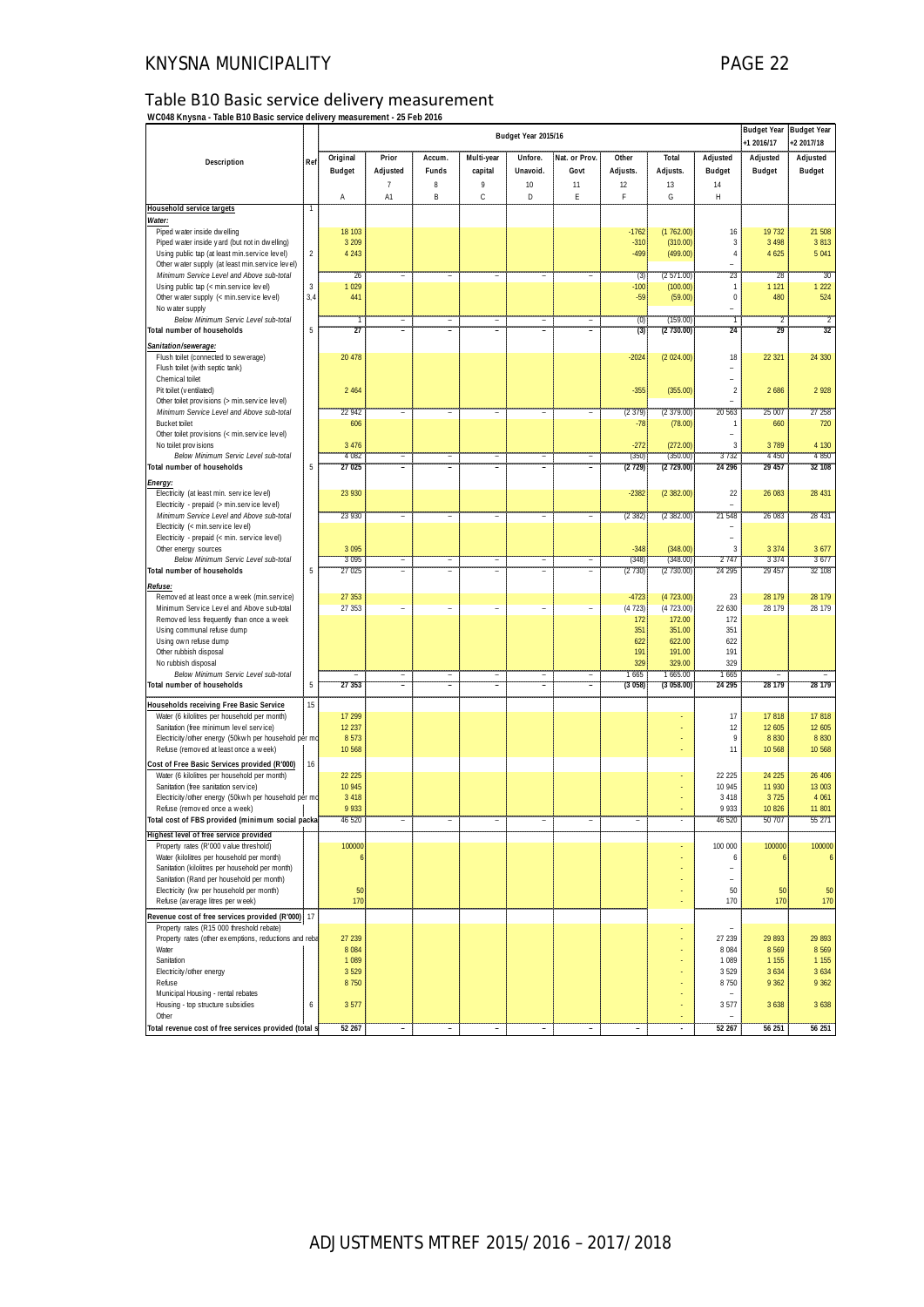### **Section 6 ‐ Resolutions**

Knysna Municipality

#### **ADJUSTMENTS MTREF 2015/2016**

#### **RECOMMENDATION:**

- [a]. That the annual adjustments budget of Knysna Municipality for the financial year 2015/2016, as set‐out in the schedules contained in Section 4, be approved:
	- [i] Table B2: Adjustments Budget Financial Performance (expenditure by standard classification)
	- [ii] Table B3: Adjustments Budget Financial Performance (expenditure by municipal vote)
	- [iii] Table B4: Adjustments Budget Financial Performance (revenue by source and Expenditure by Type)
	- [iv] Table B5: Adjustments Budget Capital Expenditure for both multi-year and single year by vote, standard classification and funding source
- [b]. That the following adjustments permitted in terms of section 28(2) of the Municipal Finance Management Act and reflected in the tables referred to in resolution [a] above be approved:
	- [i] That those additional revenues that have become available over and above those anticipated in the annual budget be appropriated to revise or accelerate spending programmes already budgeted for;
	- [ii] That the utilisation of projected savings in one vote toward spending under another vote be authorised; and
	- [iii] That any errors in the annual budget be corrected
- [c] That revisions to the monthly and quarterly service delivery targets and performance indicators in the service delivery and budget implementation plan be approved by the Executive Mayor and submitted to Council at its next meeting for noting to correspond with the financial implications of the adjustments budget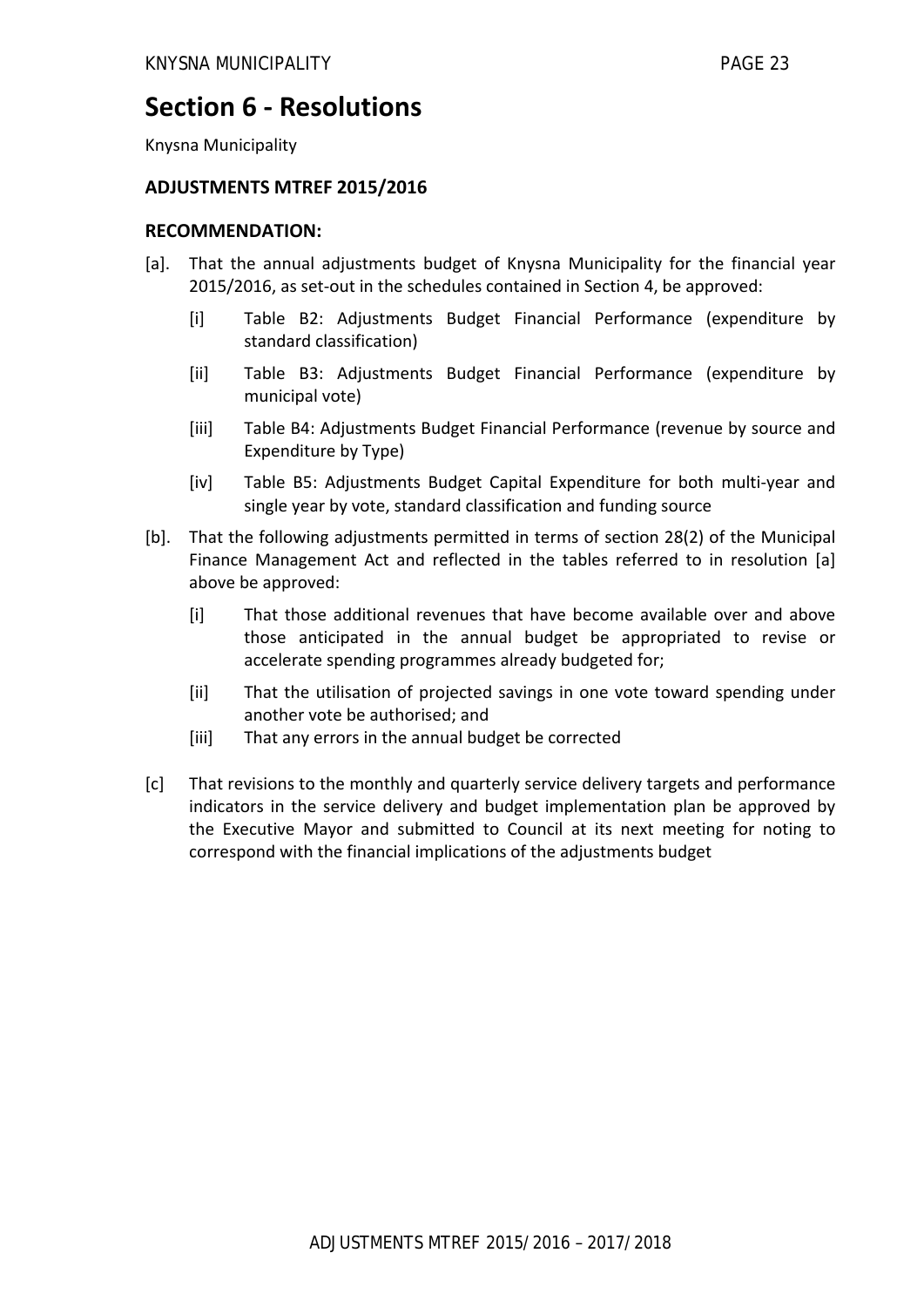## **PART 2 –SUPPORTING DOCUMENTATION**

## **Section 7–Adjustments to budget assumptions**

The main adjustment in budget assumptions relates to the increase in revenue allocation.

#### **7.1 Revenue**

#### *7.1.1 Transfers Recognised – Operational*

Mainly due to the approved roll‐overs for the projects that has started and the expected completion period is 2016/17 financial year.

#### *7.1.2 Fines*

Based on actual revenue realised to date Traffic fines revenue has been adjusted accordingly

#### *7.1.3 Interest on External Investments*

Interest accumulated is 105% against the original provision hence more revenue is projected by year end due to more investments invested.

#### **7.2 Expenditure**

#### *7.2.1 Bulk Purchases*

Bulk Purchases was under provided at start of the financial year hence savings were identified in order to cater for the shortfall, the difference will be correctly accounted for at year end.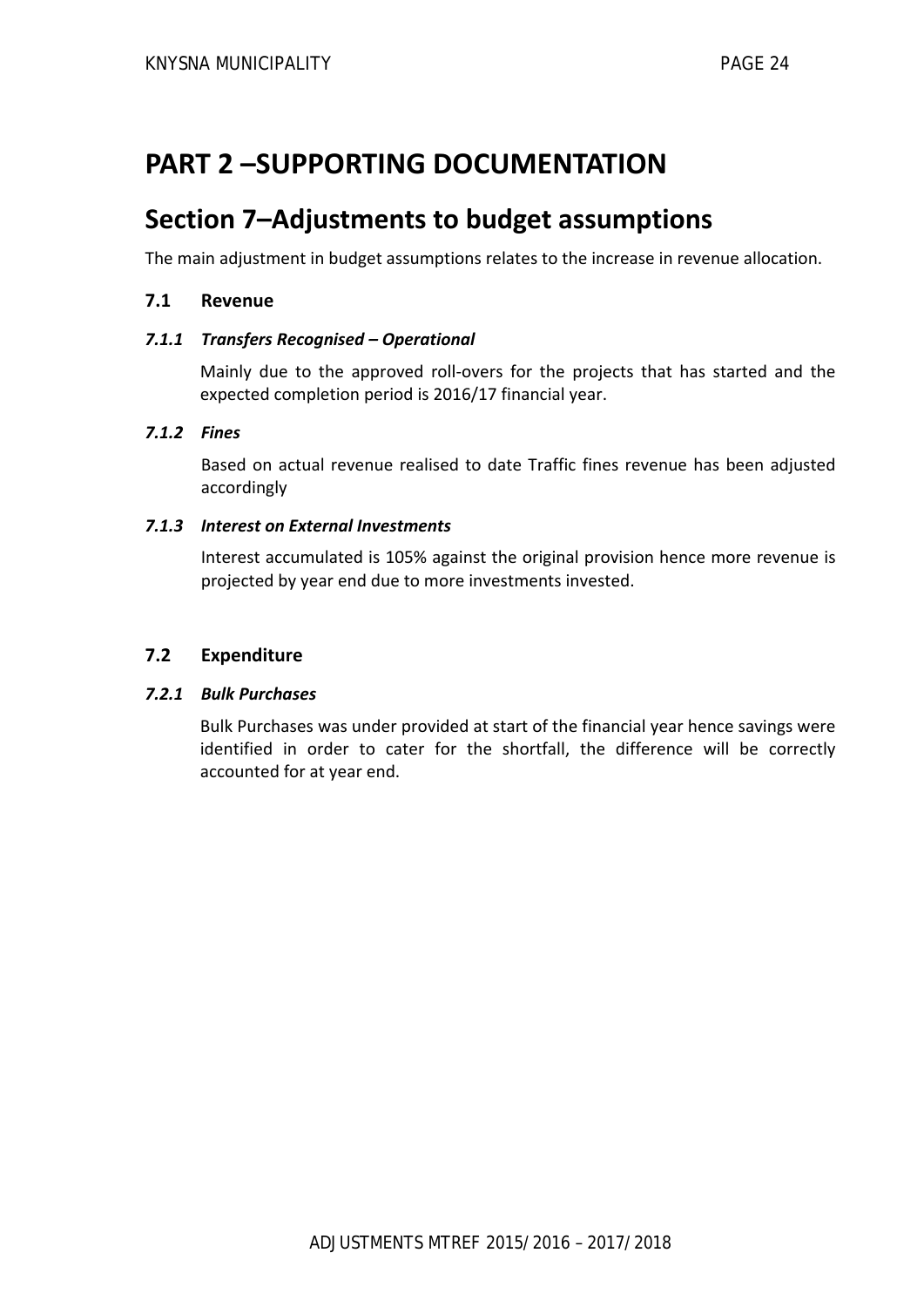## **Section 8–Adjustments to budget funding**

#### **8.1. Summary of the impact of the adjustments budget**

#### *8.1.1 Funding of operating and capital expenditure*

Funding of operating expenditure is still in line with the original budget. The cash flows from operating activities has decreased from R115 million to R84.4 million.

#### *8.1.2 Financial plans*

The current MTREF is still in line with the financial plans and strategies approved by Council.

**8.2 Adjustments related to allocations and grants to the municipality, distinguishing between operating and capital, from national government, provincial government, other municipalities and other donors.**

Refer to Annexure 2 - 'Supporting Table SB7 Adjustments Budget - transfers and grant receipts'.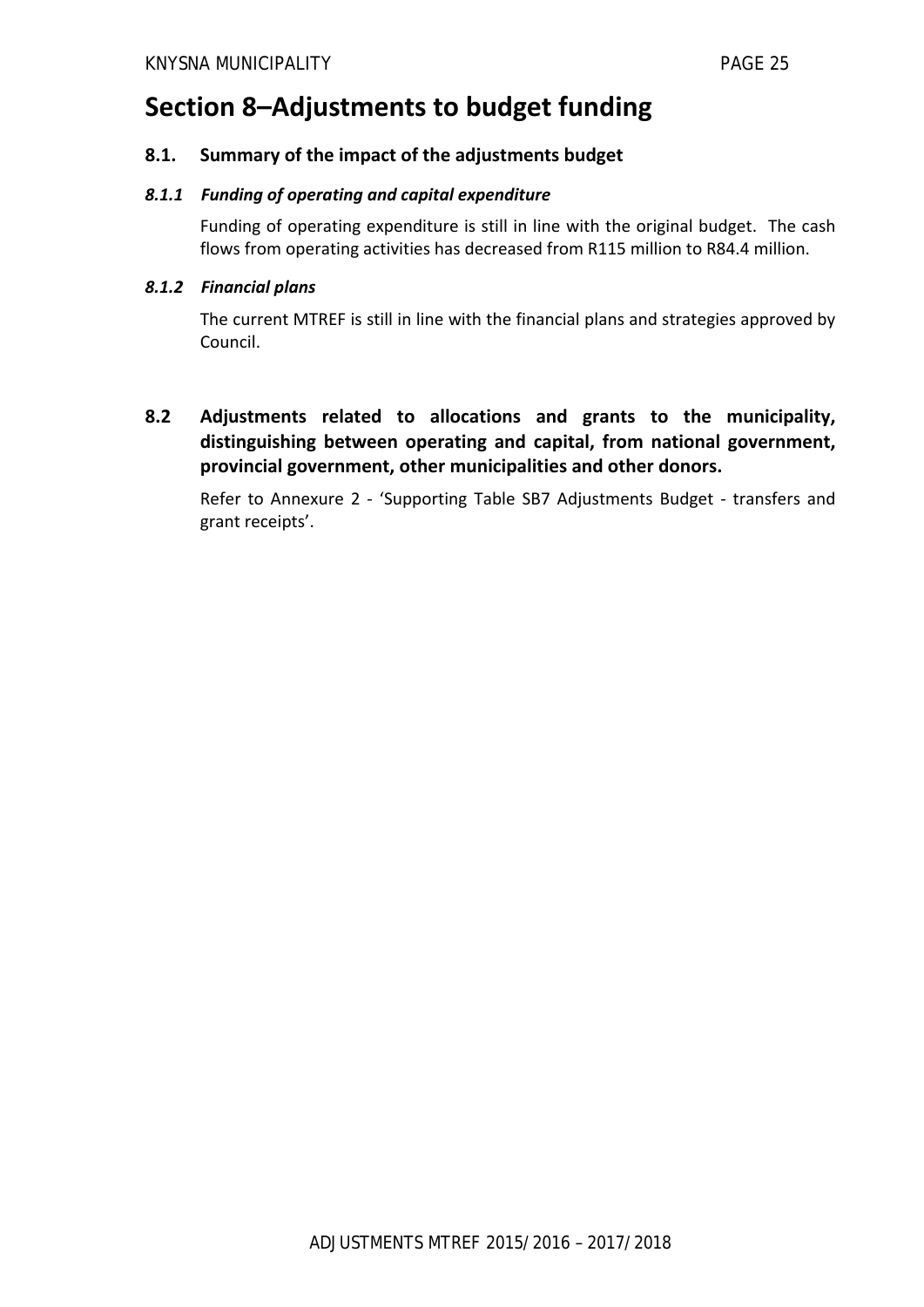## **Section 9–Adjustments to expenditure on allocations and grant programmes**

Disclosure on expenditure on allocations and grant programmes is done by way of the following tables in Annexure 2:

- Supporting Table SB7 Adjustments Budget ‐ transfers and grant receipts
- Supporting Table SB8 Adjustments Budget ‐ expenditure on transfers and grant programme
- Supporting Table SB9 Adjustments Budget ‐ reconciliation of transfers, grant receipts, and unspent funds

The Total adjustment on Grants amounts to R12 million for both Capital and Operating and they are presented are follows: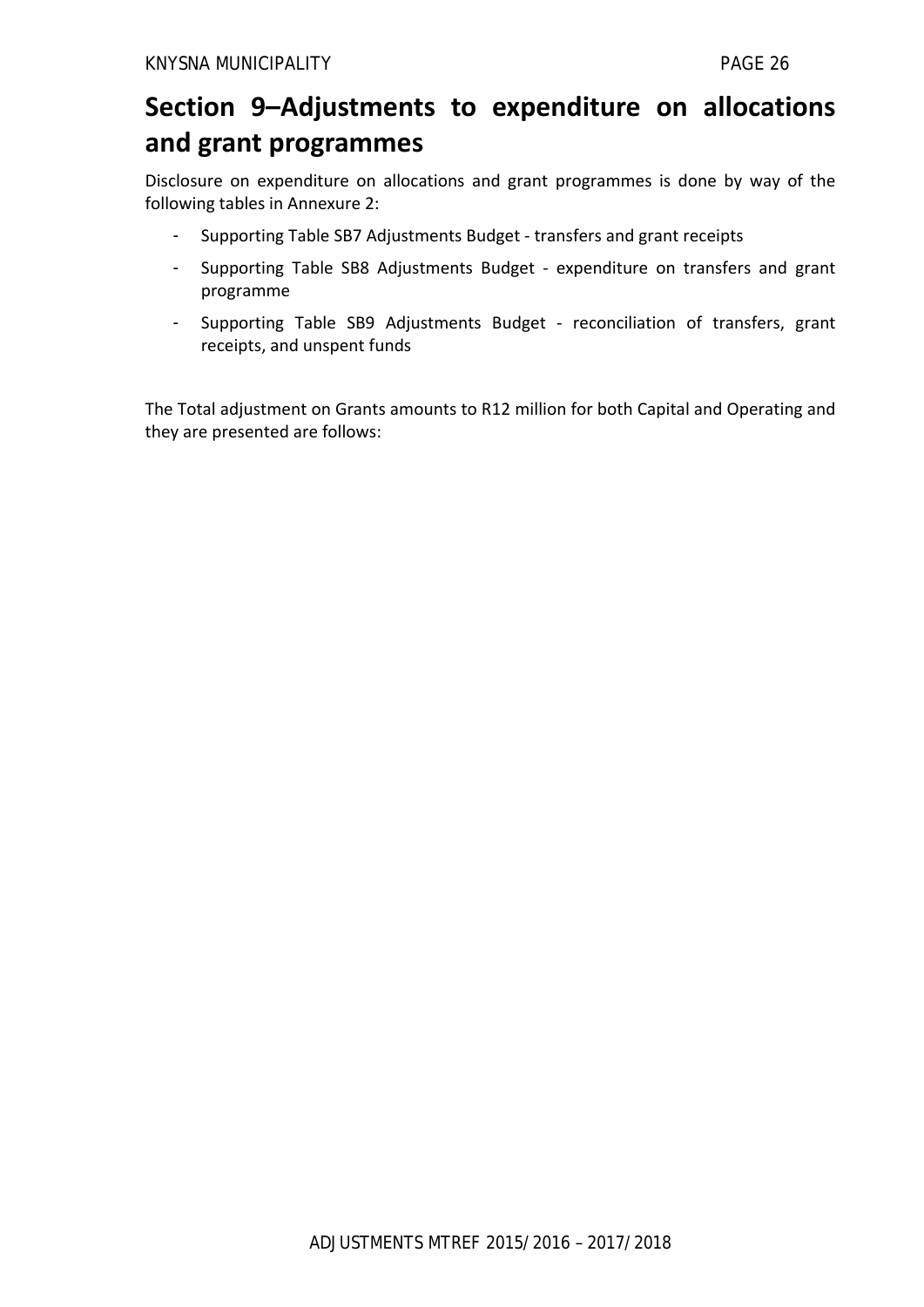#### KNYSNA MUNICIPALITY **PAGE 27**

|                                                                   |              | Budget Year 2015/16      |                          |                   | Budget Year   Budget Year |               |
|-------------------------------------------------------------------|--------------|--------------------------|--------------------------|-------------------|---------------------------|---------------|
|                                                                   |              |                          |                          |                   | +1 2016/17                | +2 2017/18    |
| Description                                                       | Ref          | Original                 | Total                    | Adjusted          | Adjusted                  | Adjusted      |
|                                                                   |              | <b>Budget</b>            | Adjusts.                 | <b>Budget</b>     | <b>Budget</b>             | <b>Budget</b> |
|                                                                   |              |                          | 6                        | $\overline{7}$    |                           |               |
| R thousands<br><b>EXPENDITURE ON TRANSFERS AND GRANT PROGRAM:</b> | $\mathbf{1}$ | Α                        | E                        | F                 |                           |               |
|                                                                   |              |                          |                          |                   |                           |               |
| Operating expenditure of Transfers and Grants                     |              |                          |                          |                   |                           |               |
| National Government:                                              |              | 64 318                   | 315                      | 64 633            | 69 249                    | 75 046        |
| Local Gov ernment Equitable Share                                 |              | 56 163                   |                          | 56 163            | 62 237                    | 67 761        |
| DWA: Masibambane                                                  |              |                          | 315                      | 315               |                           |               |
| Finance Management                                                |              | 1 450                    |                          | 1 4 5 0           | 1 4 7 5                   | 1 5 5 0       |
| Municipal Systems Improvement                                     |              | 930                      |                          | 930               | 957                       | 1 0 3 3       |
| CoGTA: Municipal Infrastructure Grant (MIG)                       |              | 4 0 3 6                  |                          | 4 0 3 6           | 4 0 8 9                   | 4 3 3 4       |
| DME: Integrated National Electrification (INEP)                   |              | 737                      |                          | 737               | 491                       | 368           |
| NT: Neighbourhood Development Partnership (NDPG)                  |              |                          |                          |                   |                           |               |
| Extended Public Works Program                                     |              | 1 0 0 2                  |                          | 1 0 0 2           |                           |               |
| <b>Provincial Government:</b>                                     |              | 29 48 5                  | 19 748                   | 49 233            | 35 234                    | 33 737        |
| LG&H: Integrated Housing & Human Settlements                      |              | 24 012                   | 10 000                   | 34 012            | 29 706                    | 26 378        |
| LG&H: Community Development Worker                                |              | 54                       |                          | 54                | 57                        | 60            |
| LG&H: Housing Consumer Education                                  |              |                          |                          |                   |                           |               |
| PW: Maintenance of Proclaimed Roads                               |              | 67                       |                          | 67                |                           |               |
| PT: LG Financial Management Support Grant                         |              |                          | 300                      | 300               |                           |               |
| PW: Hazardrous Locations                                          |              |                          | 7 0 9 8                  | 7 0 9 8           |                           |               |
| CA: Library Conditional Grant                                     |              | 5 1 6 1                  | (680)                    | 4 4 8 1           | 5 4 7 1                   | 7 2 9 9       |
| Disaster Management Grant                                         |              | 191                      | 3 0 3 0                  | 3 2 2 1           |                           |               |
| <b>District Municipality:</b>                                     |              |                          |                          |                   | ۳                         |               |
| [insert description]                                              |              |                          |                          |                   |                           |               |
|                                                                   |              |                          |                          |                   |                           |               |
| Other grant providers:                                            |              | $\overline{\phantom{0}}$ |                          | $\qquad \qquad -$ | $\qquad \qquad -$         |               |
| [insert description]                                              |              |                          |                          |                   |                           |               |
|                                                                   |              |                          |                          |                   |                           |               |
| Total operating expenditure of Transfers and Grants:              |              | 93 803                   | 20 063                   | 113 866           | 104 483                   | 108 783       |
| Capital expenditure of Transfers and Grants                       |              |                          |                          |                   |                           |               |
| <b>National Government:</b>                                       |              | 25 532                   | $\overline{\phantom{0}}$ | 25 532            | 24 557                    | 24 505        |
| CoGTA: Municipal Infrastructure Grant (MIG)                       |              | 20 26 9                  | $\overline{\phantom{0}}$ | 20 269            | 21 048                    | 21 873        |
| DME: Integrated National Electrification (INEP)                   |              | 5 263                    |                          | 5 263             | 3.509                     | 2632          |
|                                                                   |              |                          |                          |                   |                           |               |
|                                                                   |              |                          |                          |                   |                           |               |
|                                                                   |              |                          |                          |                   |                           |               |
| Other capital transfers [insert description]                      |              |                          |                          |                   |                           |               |
| <b>Provincial Government:</b>                                     |              | 30 733                   | (7730)                   | 23 003            | 22 0 29                   | 16 522        |
| LG&H: Integrated Housing & Human Settlements                      |              | 29 372                   | (10000)                  | 19 372            | 22 0 29                   | 16 522        |
| Disaster Management Grant                                         |              | 1 3 6 1                  | 1590                     | 2 9 5 1           |                           |               |
| CA: Library Conditional Grant                                     |              |                          | 680                      | 680               |                           |               |
| <b>District Municipality:</b>                                     |              |                          |                          |                   |                           |               |
| [insert description]                                              |              |                          |                          |                   |                           |               |
|                                                                   |              |                          |                          |                   |                           |               |
| Other grant providers:                                            |              |                          |                          |                   |                           |               |
| [insert description]                                              |              |                          |                          |                   |                           |               |
|                                                                   |              |                          |                          |                   |                           |               |
| Total capital expenditure of Transfers and Grants                 |              | 56 265                   | (7730)                   | 48 535            | 46 586                    | 41 027        |
| Total capital expenditure of Transfers and Grants                 |              | 150 068                  | 12 3 33                  | 162 401           | 151 069                   | 149 810       |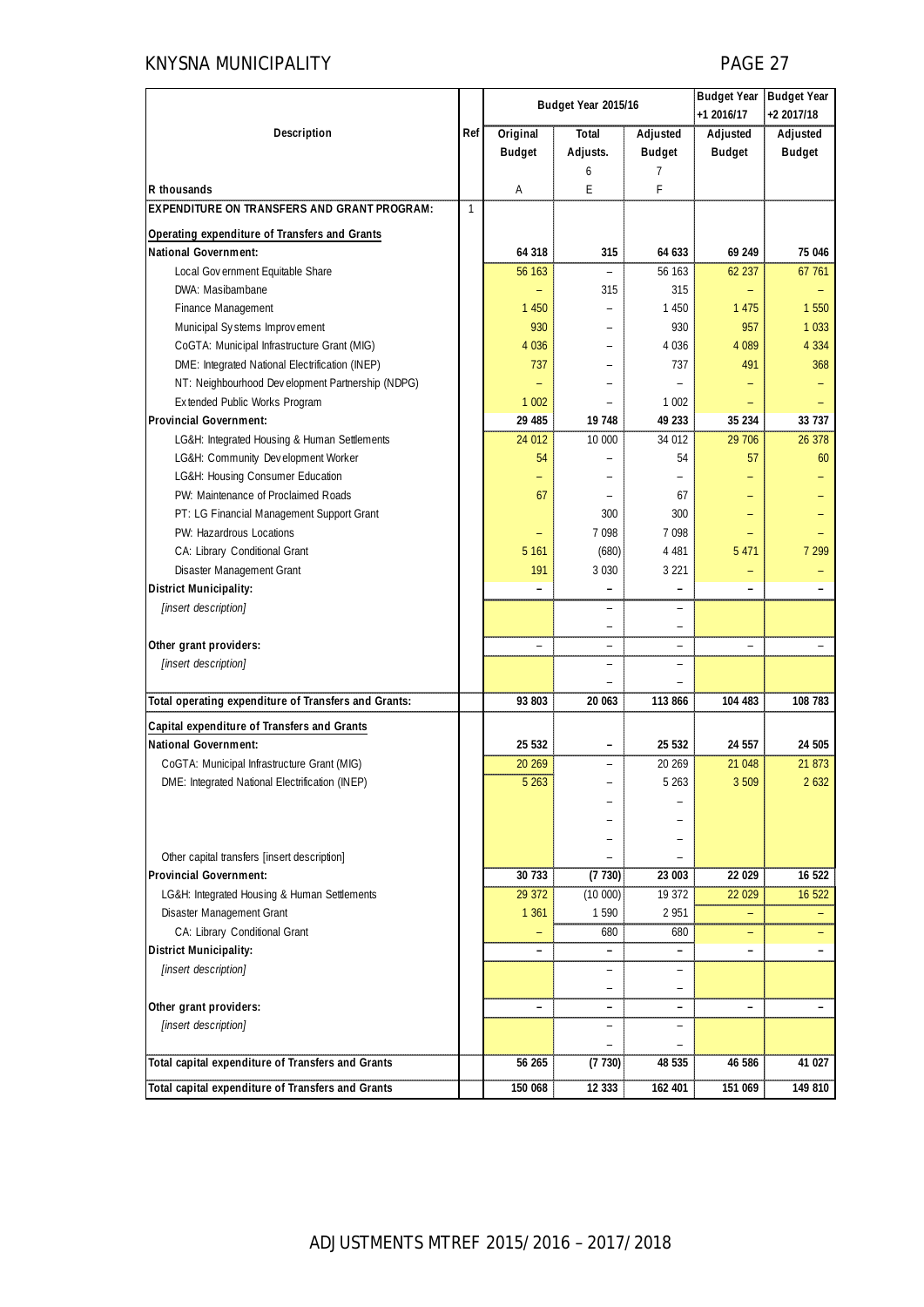## **Section 10 – Adjustments to allocations or grants made by the municipality**

| Description                                     |                 | Budget Year 2015/16 | $+12016/17$   | Budget Year Budget Year<br>$+22017/18$ |               |
|-------------------------------------------------|-----------------|---------------------|---------------|----------------------------------------|---------------|
|                                                 | Original        | Total               | Adjusted      | Adjusted                               | Adjusted      |
|                                                 | <b>Budget</b>   | Adjusts.            | <b>Budget</b> | <b>Budget</b>                          | <b>Budget</b> |
|                                                 |                 | 12                  | 13            |                                        |               |
| R thousands                                     | A               | G                   | H             |                                        |               |
| Cash Transfers to Groups of Individuals         |                 |                     |               |                                        |               |
| <b>Bursary Scheme</b>                           | 223             | 200                 | 423           | 238                                    | 255           |
| <b>Grants-in-aid and Donations</b>              | 214             |                     | 214           | 229                                    | 245           |
|                                                 |                 |                     |               |                                        |               |
| TOTAL ALLOCATIONS TO OTHER ORGANS OF STATE:     | 437             | 200                 | 637           | 467                                    | 500           |
| Cash transfers to other Organisations           |                 |                     |               |                                        |               |
| Leisure Isle Residents Association              | 41              |                     | 41            | 44                                     | 47            |
| <b>Animal Welfare</b>                           | 462             |                     | 462           | 495                                    | 529           |
| <b>Grants-in-aid and Donations</b>              | 616             |                     | 616           | 659                                    | 706           |
| <b>Knysna Tourism</b>                           | 4 0 0 0         |                     | 4 0 0 0       | 4 0 0 0                                | 4 0 0 0       |
| <b>Pledge Nature Reserve</b>                    |                 | 45                  | 45            | 100                                    | 100           |
| Sedgefield Island Conservancy                   |                 | 10                  | 10            | 10                                     | 10            |
| TOTAL CASH TRANSFERS TO OTHER ORGANISATIONS:    | 5 1 1 9         | 55                  | 5 1 7 4       | 5 3 0 8                                | 5 3 9 1       |
| <b>TOTAL CASH TRANSFERS</b>                     | 5 5 5 6         | 255                 | 5811          | 5 7 7 5                                | 5891          |
|                                                 |                 |                     |               |                                        |               |
| Cash Transfers to Groups of Individuals         |                 |                     |               |                                        |               |
| <b>Social Relief of Distress</b>                | 75              |                     | 75            |                                        |               |
| Total Non-Cash Grants To Groups Of Individuals: | $\overline{75}$ | -                   | 75            | $\overline{\phantom{0}}$               |               |
|                                                 |                 |                     |               |                                        |               |
| <b>TOTAL NON-CASH TRANSFERS</b>                 | 75              |                     | 75<br>5886    |                                        |               |
| <b>TOTAL TRANSFERS</b>                          | 5 631           | 255                 | 5775          | 5891                                   |               |

An additional R255 000 was requested on the Grants made to the Public by the Municipality basically for

- Sedgefield Island Conservancy R10 000
- Pledge Nature Reserve R45 000
- Bursary Scheme R200 000

Refer to Annexure 2, 'Supporting Table SB10 Adjustments Budget - transfers and grants made by the municipality'.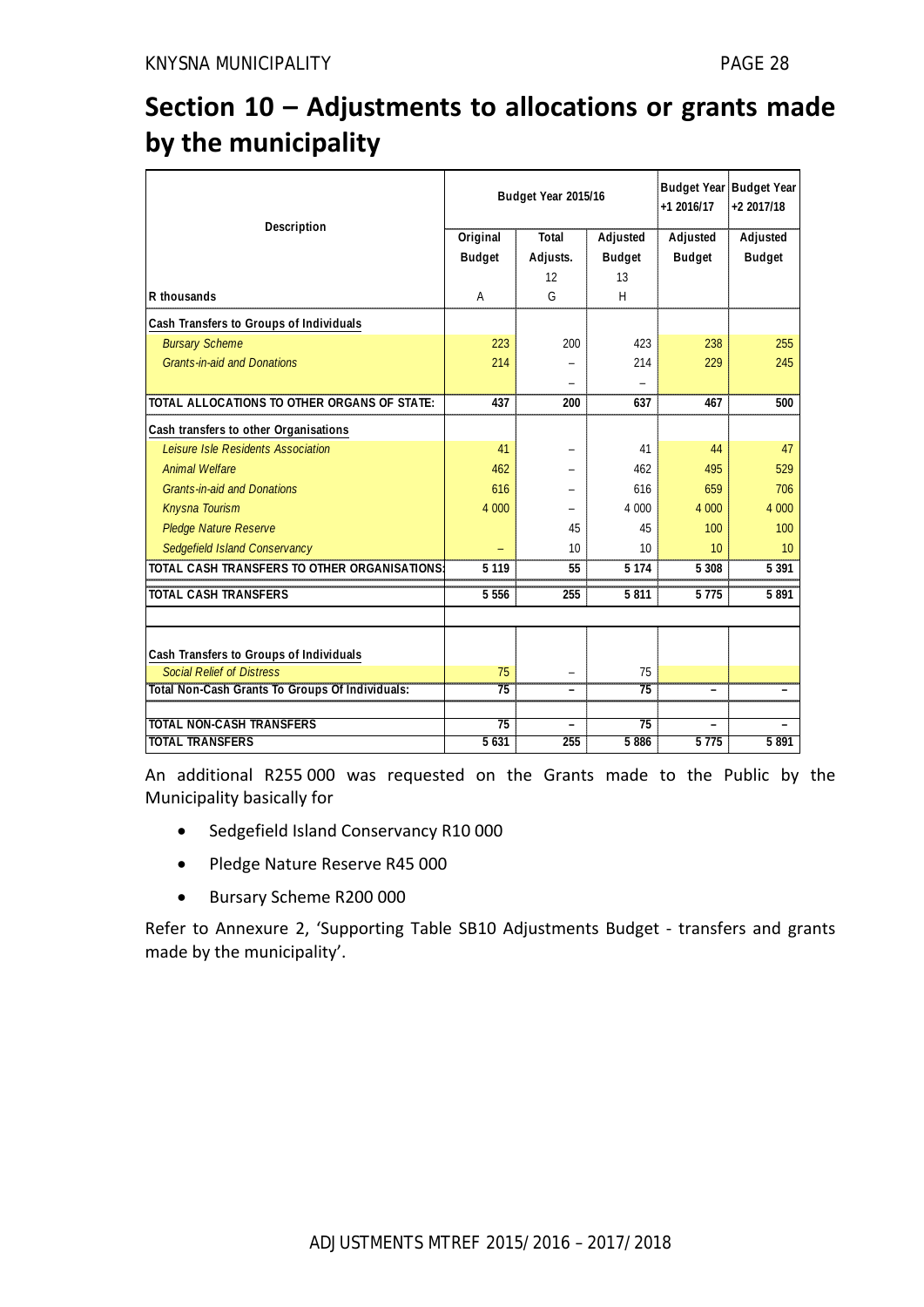## **Section 11 – Adjustments to councillors and board members allowances and employee benefits**

Refer to Annexure 2, 'Supporting Table SB11 Adjustments Budget – councillor, Senior Management as well as staff benefits' for further details.

|                                                   |     | Budget Year 2015/16      |                          |                          |                          |          |
|---------------------------------------------------|-----|--------------------------|--------------------------|--------------------------|--------------------------|----------|
| Summary of remuneration                           | Ref | Original                 | Other                    | Total                    | Adjusted                 | %        |
|                                                   |     | <b>Budget</b>            | Adjusts.                 | Adjusts.                 | <b>Budget</b>            | change   |
|                                                   |     |                          | 10                       | 11                       | 12                       |          |
| R thousands                                       |     | Α                        | F                        | G                        | Н                        |          |
| Councillors (Political Office Bearers plus Other) |     |                          |                          |                          |                          |          |
| Basic Salaries and Wages                          |     | 4579                     | $\overline{\phantom{0}}$ | $\overline{\phantom{0}}$ | 4579                     | 0.0%     |
| Pension and UIF Contributions                     |     | 243                      |                          |                          | 243                      | 0.0%     |
| Medical Aid Contributions                         |     |                          |                          |                          |                          |          |
| Motor Vehicle Allow ance                          |     | 1 579                    |                          |                          | 1579                     | 0.0%     |
| Cellphone Allow ance                              |     | 416                      | $\overline{\phantom{0}}$ |                          | 416                      |          |
| Housing Allow ances                               |     |                          |                          |                          |                          |          |
| Other benefits and allow ances                    |     |                          |                          |                          |                          |          |
| Sub Total - Councillors                           |     | 6817                     |                          |                          | 6817                     | 0.0%     |
| % increase                                        |     |                          |                          |                          |                          |          |
| Senior Managers of the Municipality               |     |                          |                          |                          |                          |          |
| Basic Salaries and Wages                          |     | 6 6 8 9                  | (1181)                   | (1181)                   | 5 5 0 8                  | $-17.7%$ |
| Pension and UIF Contributions                     |     | 510                      | (142)                    | (142)                    | 368                      | $-27.8%$ |
| <b>Medical Aid Contributions</b>                  |     | 113                      | (45)                     | (45)                     | 68                       | $-40.1%$ |
| Ov ertime                                         |     | $\overline{\phantom{a}}$ |                          |                          |                          |          |
| Performance Bonus                                 |     | 870                      | 122                      | 122                      | 992                      |          |
| Motor Vehicle Allow ance                          |     | 466                      | (130)                    | (130)                    | 336                      | $-27.9%$ |
| Cellphone Allow ance                              |     | $\overline{a}$           |                          |                          | $\overline{\phantom{0}}$ |          |
| Housing Allow ances                               |     | $\overline{\phantom{0}}$ | ۳                        | $\overline{\phantom{0}}$ | $\equiv$                 |          |
| Other benefits and allow ances                    |     | 238                      | (15)                     | (15)                     | 223                      |          |
|                                                   |     | $\overline{\phantom{0}}$ |                          |                          | $\overline{\phantom{0}}$ |          |
| Payments in lieu of leave                         |     |                          |                          |                          |                          |          |
| Long service awards                               |     |                          |                          |                          | $\overline{\phantom{0}}$ |          |
| Post-retirement benefit obligations               | 5   |                          |                          |                          |                          |          |
| Sub Total - Senior Managers of Municipality       |     | 8887                     | (1392)                   | (1392)                   | 7 4 9 4                  | $-15.7%$ |
| % increase                                        |     |                          |                          |                          | (0)                      |          |
| <b>Other Municipal Staff</b>                      |     |                          |                          |                          |                          |          |
| Basic Salaries and Wages                          |     | 110 931                  | 666                      | 666                      | 111 596                  | 0.6%     |
| Pension and UIF Contributions                     |     | 20 647                   | 16                       | 16                       | 20 663                   | 0.1%     |
| Medical Aid Contributions                         |     | 12 591                   | $\overline{\phantom{0}}$ | $\overline{\phantom{0}}$ | 12 591                   | 0.0%     |
| Ov ertime                                         |     | 11 252                   | 900                      | 900                      | 12 151                   | 8.0%     |
| Performance Bonus                                 |     | 9 1 5 6                  | 7                        | 7                        | 9 1 6 3                  |          |
| Motor Vehicle Allow ance                          |     | 4 3 9 4                  | (580)                    | (580)                    | 3815                     | $-13.2%$ |
| Cellphone Allow ance                              |     |                          | $\overline{\phantom{a}}$ |                          |                          |          |
| Housing Allow ances                               |     | 2 0 3 1                  | 14                       | 14                       | 2 0 4 5                  |          |
| Other benefits and allow ances                    |     | 5 612                    | 111                      | 111                      | 5 723                    |          |
| Payments in lieu of leave                         |     | 1 0 9 1                  | 13                       | 13                       | 1 1 0 4                  | 1.2%     |
| Long service awards                               |     | 1872                     |                          |                          | 1872                     | 0.0%     |
| Post-retirement benefit obligations               | 5   | 8 2 7 4                  |                          |                          | 8 2 7 4                  | 0.0%     |
| Sub Total - Other Municipal Staff                 |     | 187 851                  | 1 1 4 6                  | 1 1 4 6                  | 188 997                  | 0.6%     |
| % increase                                        |     |                          |                          |                          |                          |          |
| <b>Total Parent Municipality</b>                  |     | 203 554                  | (246)                    | (246)                    | 203 307                  | $-0.1%$  |
|                                                   |     |                          |                          |                          |                          |          |
|                                                   |     |                          |                          |                          |                          |          |
|                                                   |     |                          |                          |                          |                          |          |
| TOTAL SALARY, ALLOWANCES & BENEFITS               |     | 203 554                  | (246)                    | (246)                    | 203 307                  | $-0.1%$  |
| % increase                                        |     |                          |                          |                          |                          |          |
| TOTAL MANAGERS AND STAFF                          |     | 196 737                  | (246)                    | (246)                    | 196 491                  | $-0.1%$  |

ADJUSTMENTS MTREF 2015/2016 – 2017/2018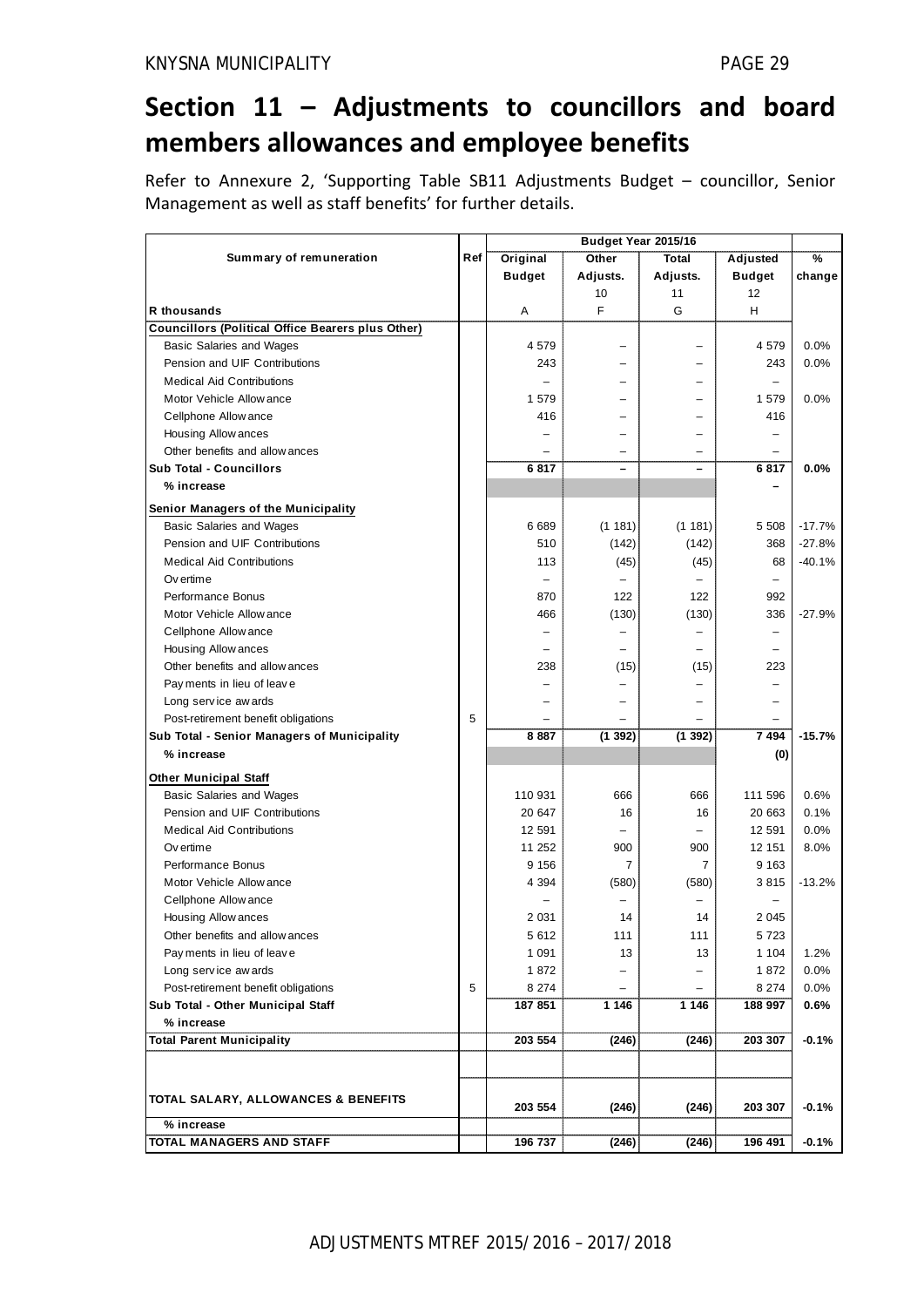There are no proposed changes on Councillors Remuneration, even after the pack pay as well their percentage increase this will be accommodated within the original allocation.

Proposed changes implemented on Senior Managers is a reduction of R1.4 million in total mainly the CFO position savings that was vacant for half of the financial year as well as Electrical Engineer position still vacant to date. These savings were utilised for the Departmental requests as well as to cover Bulk purchases under provision.

Various Directorates requested additional funding on overtime and Volunteers Remuneration of which they've been accommodated within the Salary band.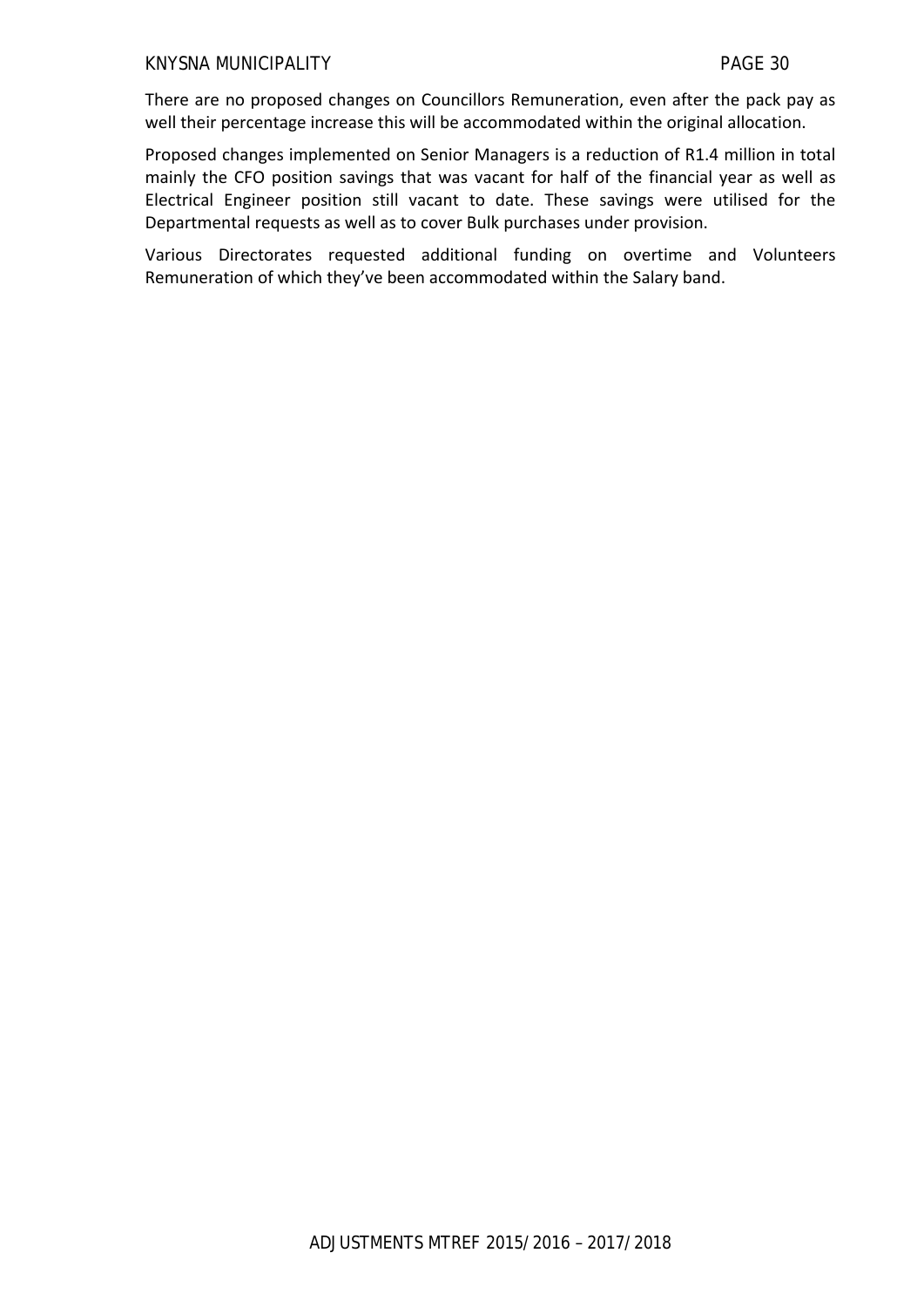## **Section 12 – Adjustments to service delivery and budget implementation plan**

Reasons for adjustments to the Service Delivery and Budget Implementation Plan

Various factors have had an impact on the current years SDBIP requiring a review of performance indicators. These can be grouped into internal and external factors.

#### **Internal factors**

#### **Adjustment Budget**

The capital budget an additional R 5.1 million equating to a nominal increase of 5 % measured against original budget. The operating budget reflects an increase in revenue of R 24.4 million (3.6%). A decrease in expected service charges income of R 3 million. The expenditure budget shows an increase of R 43.9 million including;

- A net additional 11,5 million addition operational grant expenditure;
- R 13 million for electrical bulk purchases;
- R 7 million Community Based Initiatives,
- R 2.4 million Sewerage (Leakage Repair Programme R 0.5 million, repair Belvidere Biodiscs 0.5 million and Operational Expenditure R1.4 million)
- R 1.1 million for external security services
- R 1 million for external (Auditor General) fees.

#### **Quarter One and Two SDBIP Reviews**

During the quarterly reviews held with the Mayor and the various directors PI's were identified that required either adjustment or removal. The reasons for these changes are that they either did not adhere to the SMART principle, mainly due to measurability (Specific, *Measurable*, Achievable, Relevant and Time‐bound); were as a result of changes to the organisation and/or functions; or where targets were based on incorrect assumptions or base information.

#### **Mid‐year Performance Reviews**

Performance and quarterly SDBIP reviews undertaken with the Municipal Manager and directors have highlighted issues raised.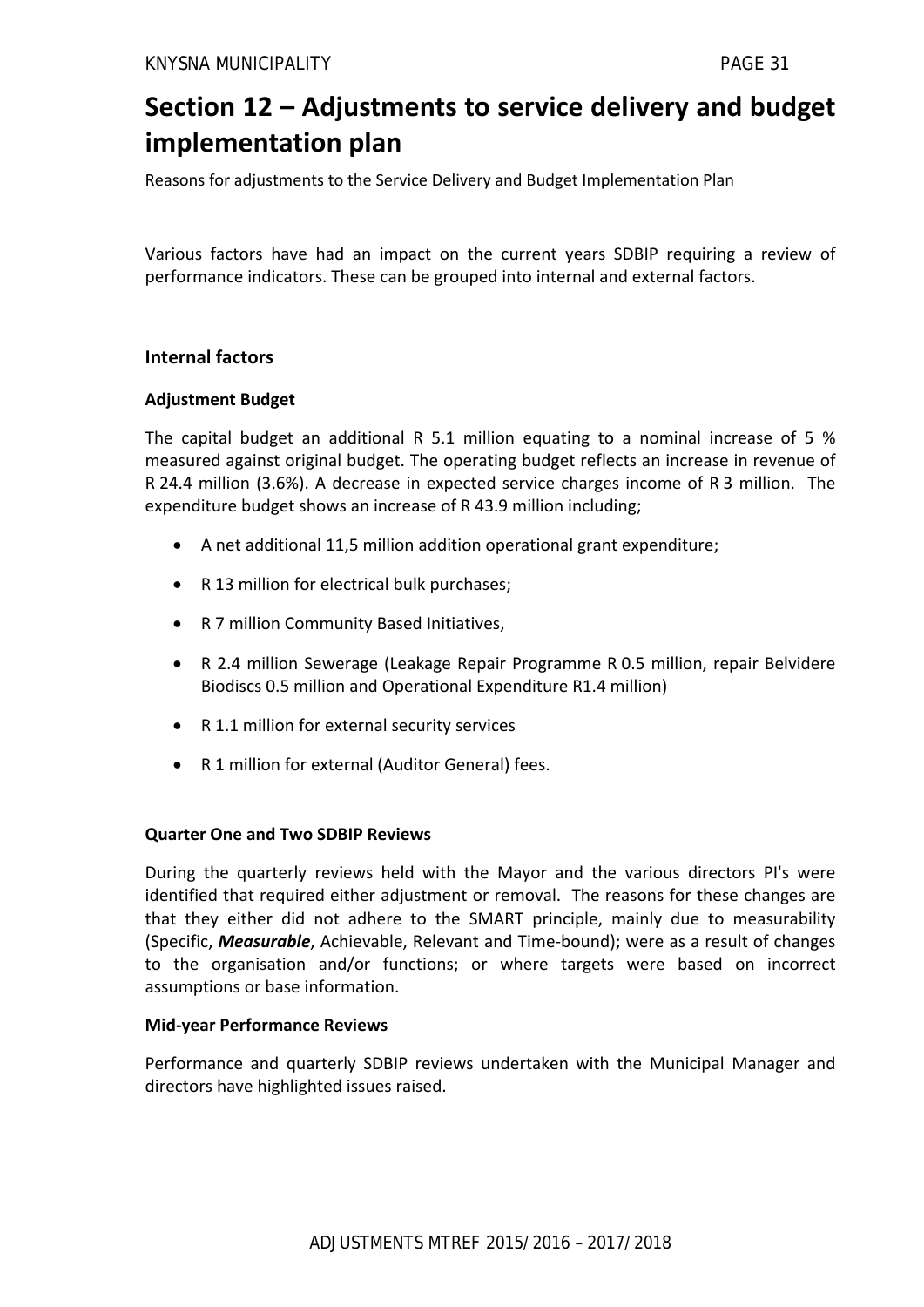#### **External Factors**

The Predetermined Objective Audit (PDO) highlighted several problematic areas which included the reliability of information and achievement of planned targets.

#### **Financial Indicators**

The SDBIP financial indicators for 2015/2016 have been aligned with the approved adjustment budget.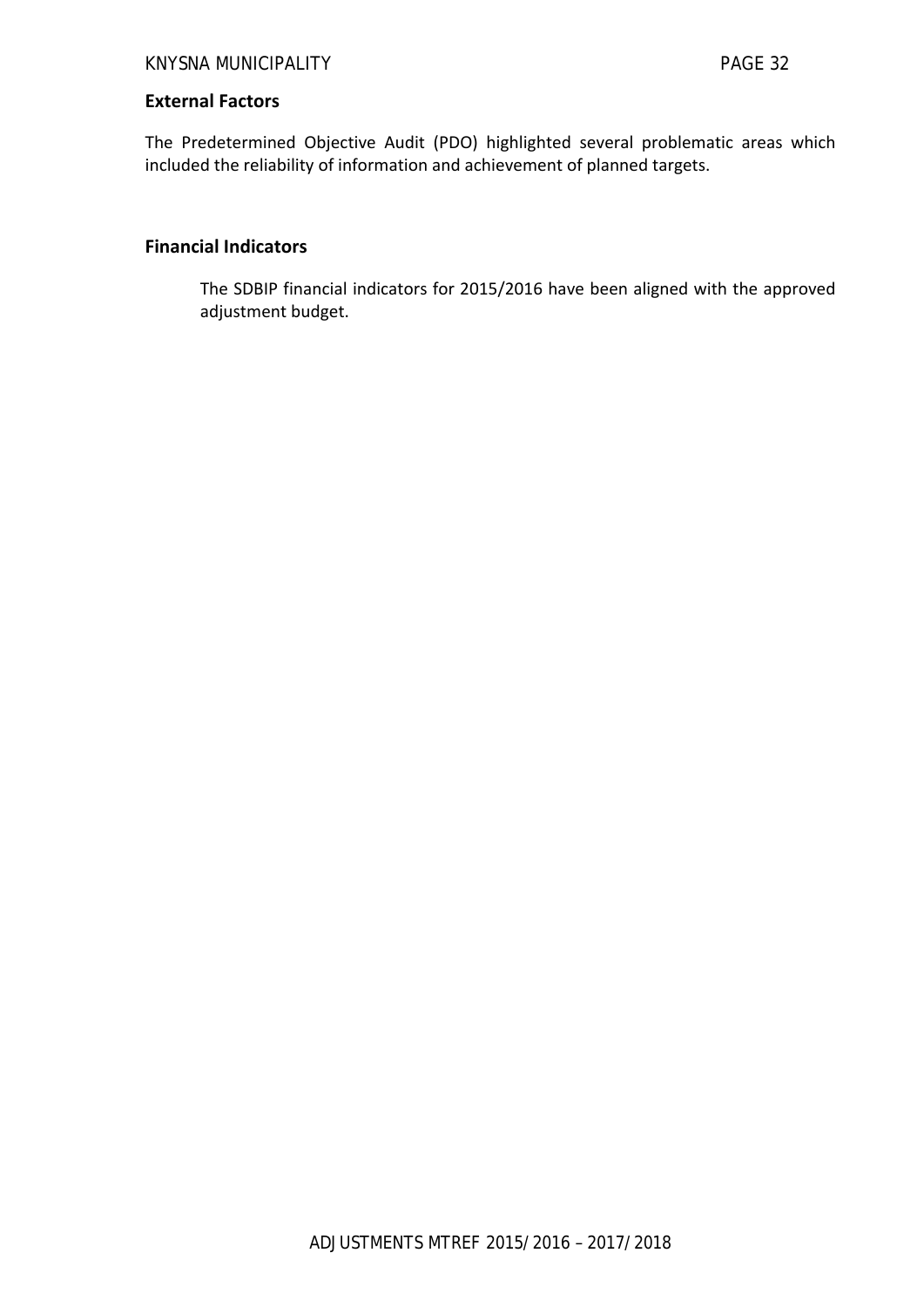## **Section 13 – Adjustments to capital expenditure**

The disclosures on adjustments to the capital programme are provided in Annexure 2 in the following supporting tables:

- Supporting Table SB16 Adjustments Budget ‐ monthly capital expenditure (municipal vote)
- Supporting Table SB17 Adjustments Budget monthly capital expenditure (standard classification)
- Supporting Table SB18a Adjustments Budget capital expenditure on new assets by asset class
- Supporting Table SB18b Adjustments Budget capital expenditure on renewal of existing assets by asset class
- Supporting Table SB18c Adjustments Budget ‐ expenditure on repairs and maintenance by asset class

## **Section 14 – Other supporting documents**

Various supporting documents are attached to enable fuller understanding of the 2015/2016 MTREF adjustments budget. These are:

#### **Annexure 1 – Main Adjustment Budget Tables**

Tables B1 to B10

#### **Annexure 2 – Supporting Adjustment Budget Tables**

Supporting Tables SB1 to SB20

**Annexure 3 - Top Level SDBIP Amendments 2015/2016**